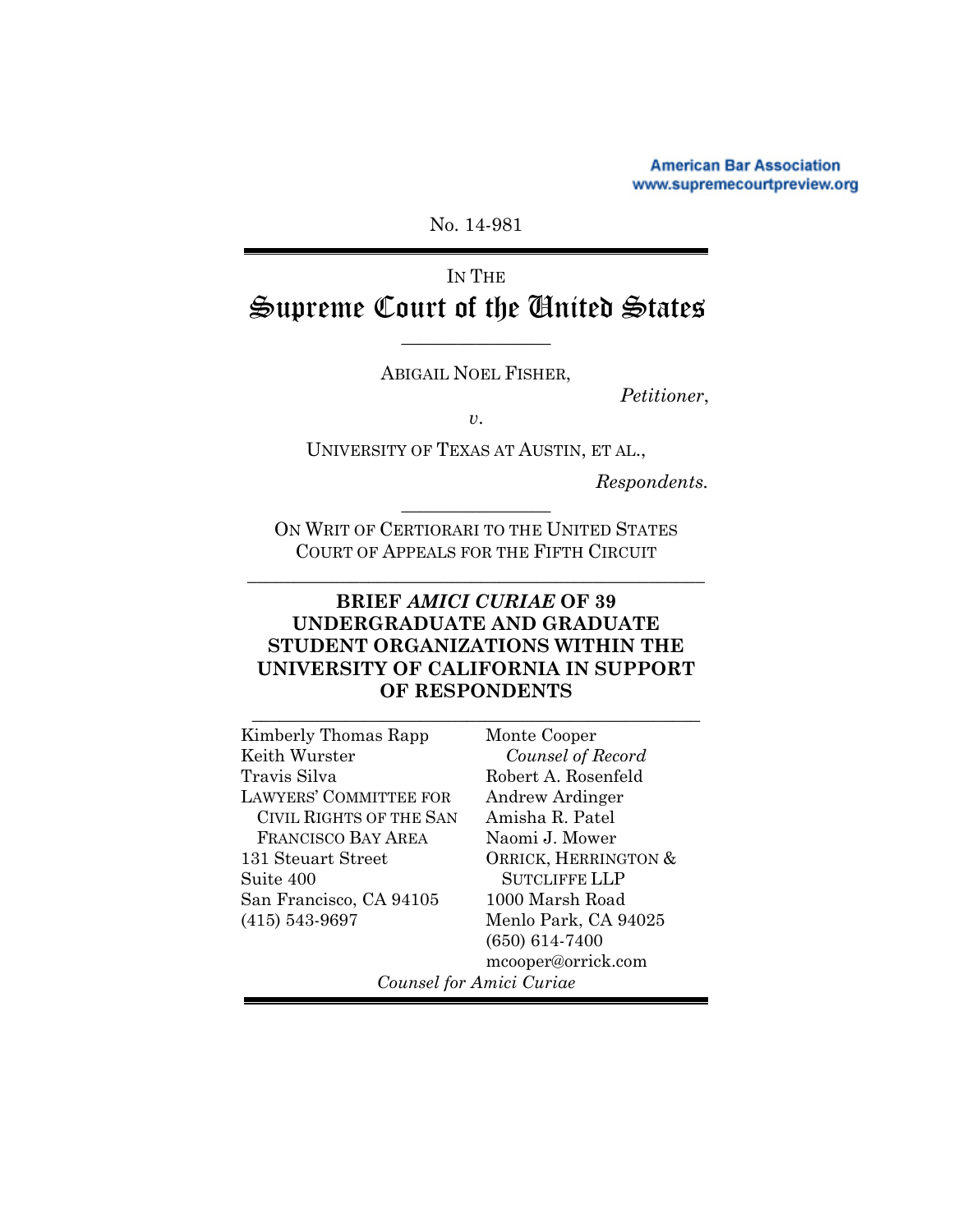## **QUESTION PRESENTED**

Whether the Fifth Circuit's re-endorsement of the University of Texas at Austin's use of racial preferences in undergraduate admissions decisions can be sustained under this Court's decisions interpreting the Equal Protection Clause of the Fourteenth Amendment, including *Fisher v. University of Austin at Texas*, 133 S. Ct. 2411 (2013).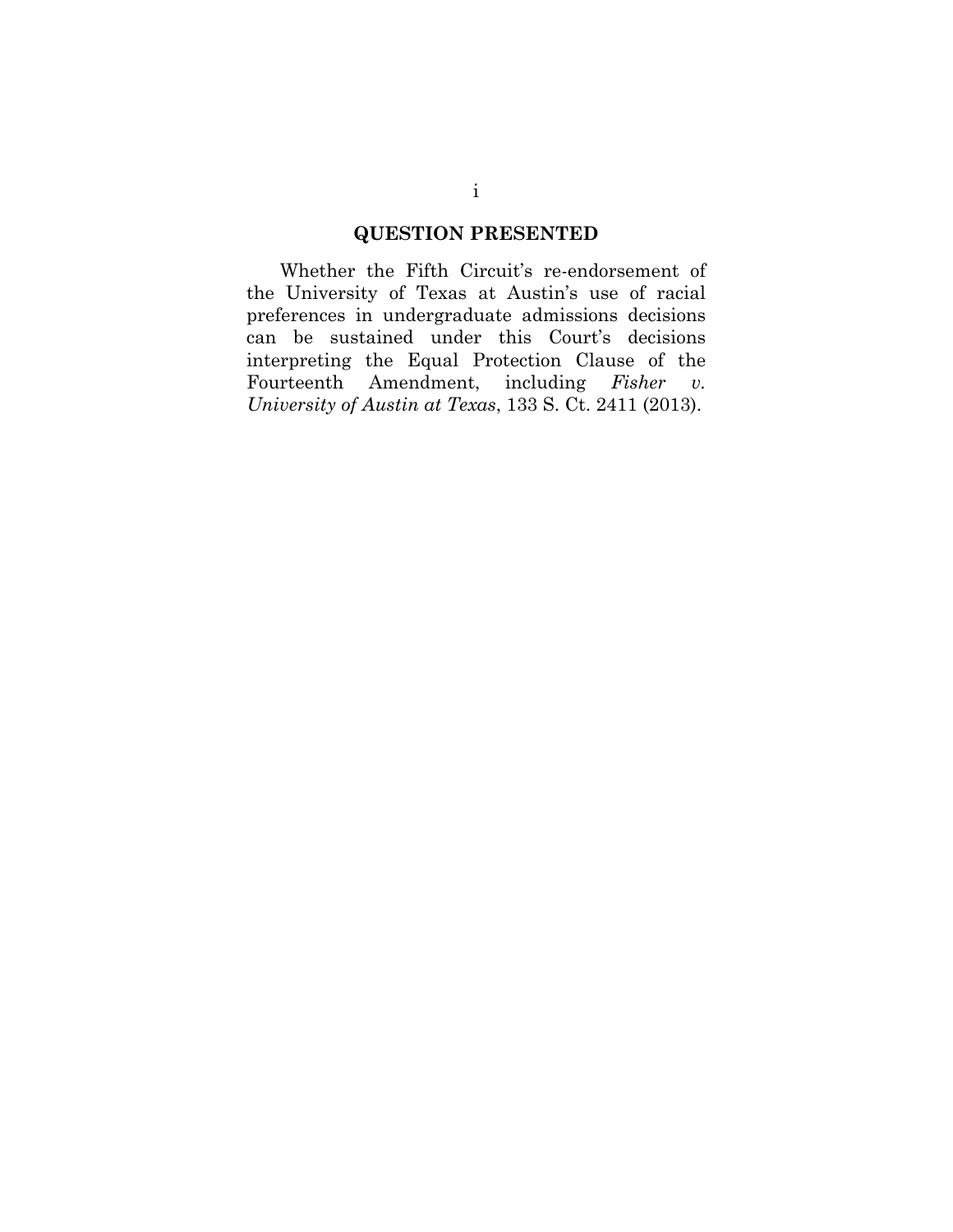## **TABLE OF CONTENTS**

## **Page(s)**

|    | AMICI CURIAE 39 UNDERGRADUATE<br>AND GRADUATE STUDENT<br>ORGANIZATIONS WITHIN THE                                                                            |
|----|--------------------------------------------------------------------------------------------------------------------------------------------------------------|
|    |                                                                                                                                                              |
|    |                                                                                                                                                              |
| I. | CALIFORNIA'S EXPERIENCES IN<br>THE AFTERMATH OF PROPOSITION<br>209 DEMONSTRATE WHY RACE-<br>NEUTRAL POLICIES ARE NOT<br>EFFECTIVE IN ACHIEVING               |
| А. | Almost Twenty Years Ago,<br>California Banned Consideration<br>of Race and Ethnicity in<br>Connection with Admissions to<br>the University of California  12 |
| B. | The "Race-Neutral" Policies<br>California Adopted as a Result of<br>Proposition 209 Failed to Foster<br>a Truly Diverse Student Body 14                      |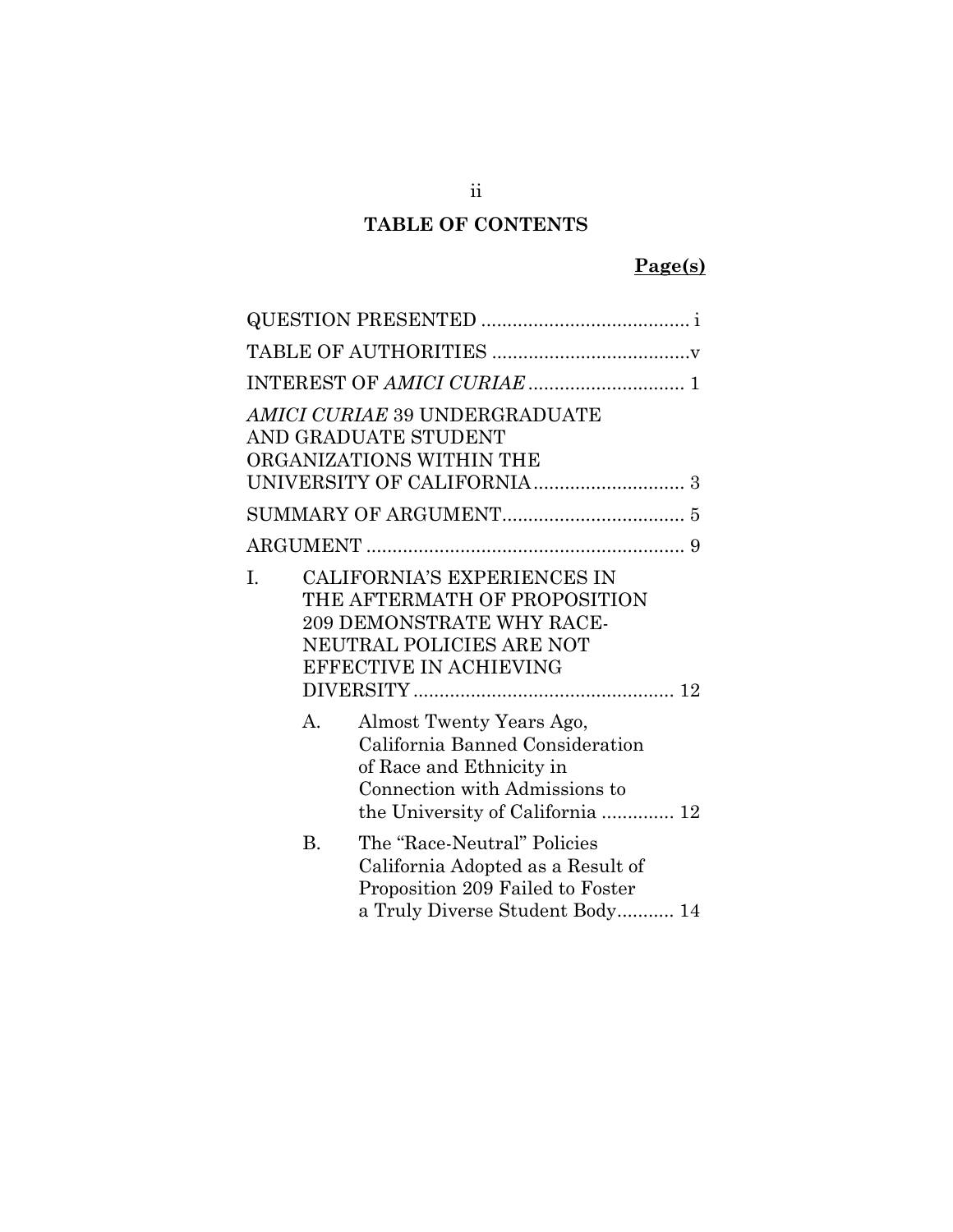|     |    | iii                                                                                                                                                                                    |  |
|-----|----|----------------------------------------------------------------------------------------------------------------------------------------------------------------------------------------|--|
|     | 1. | The "Race-Neutral"<br>Policies California Adopted<br>in the Immediate Wake of<br>Proposition 209 Did Not<br>Achieve a Critical Mass of<br>Diverse Students in<br>California Schools 15 |  |
|     | 2. | <b>Strictly Race-Neutral</b><br>Policies Have a Strikingly<br>Negative Effect on<br>Diversity at the University<br>of California's Most<br>Selective Schools 18                        |  |
|     | 3. | Admissions Policies<br>Geared Toward<br>Socioeconomic Status Do<br>Not Achieve and Cannot<br>Approximate the Diversity<br><b>Benefits of Race-Conscious</b>                            |  |
| II. |    | <b>INCREASED INTERRACIAL AND</b><br><b>INTRARACIAL DIVERSITY</b><br>PROMOTES A POSITIVE LEARNING<br>ENVIRONMENT THAT ATTRACTS<br>AND RETAINS HIGHLY QUALIFIED                          |  |
|     | A. | Increased Diversity Creates a<br>More Vibrant and Tolerant                                                                                                                             |  |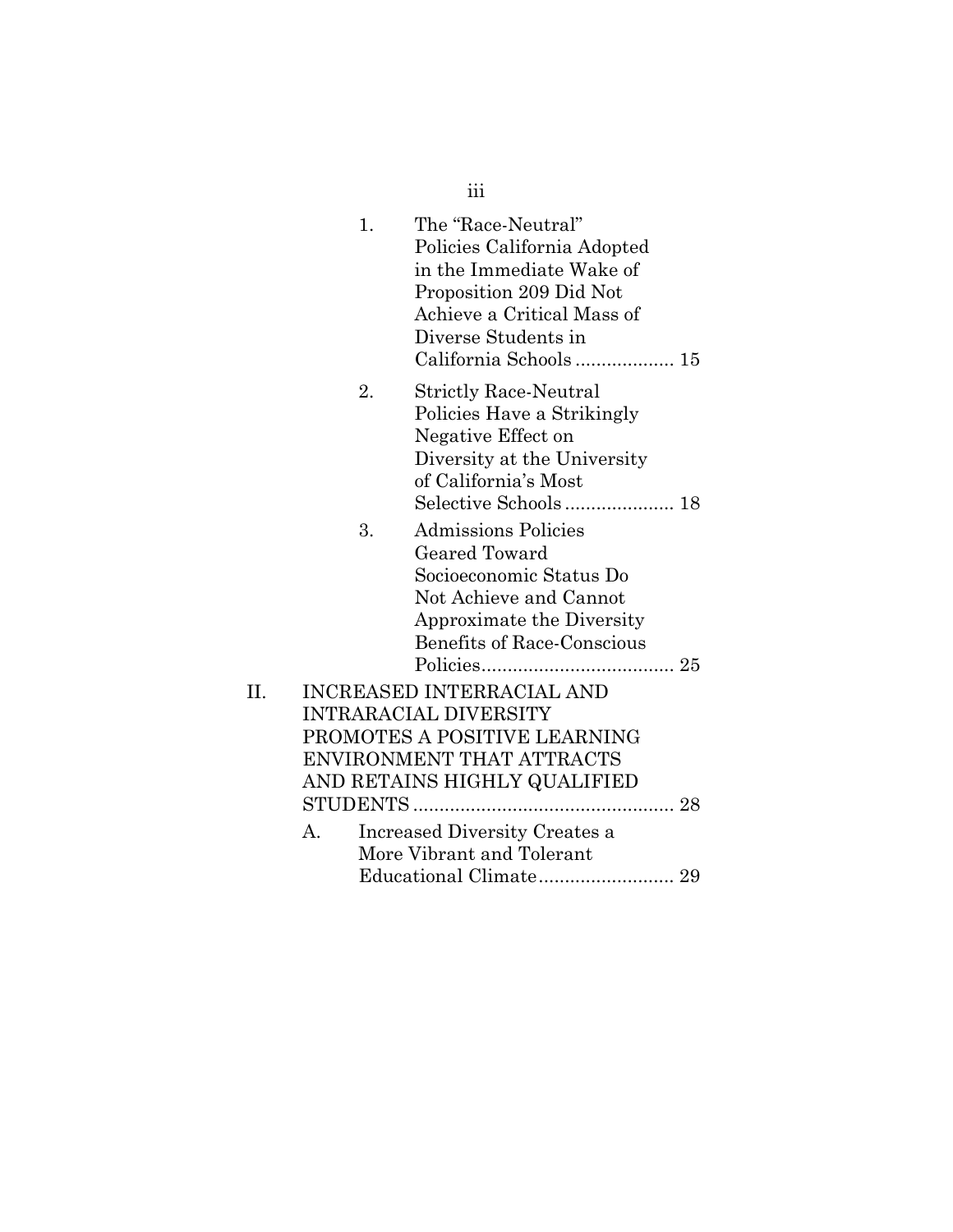|   | В. | Data Indicates Highly Qualified<br><b>Underrepresented Minority</b><br>Applicants Reject UC Schools in<br><b>Favor of Private Universities</b><br>with Admissions Policies that<br>Consider Race and Ethnicity 32 |  |
|---|----|-------------------------------------------------------------------------------------------------------------------------------------------------------------------------------------------------------------------|--|
| Ш |    | IN THE AFTERMATH OF                                                                                                                                                                                               |  |
|   |    | PROPOSITION 209, CALIFORNIA                                                                                                                                                                                       |  |
|   |    | HAS LOST HIGHLY QUALIFIED                                                                                                                                                                                         |  |
|   |    | UNDERREPRESENTED MINORITY                                                                                                                                                                                         |  |
|   |    |                                                                                                                                                                                                                   |  |
|   |    |                                                                                                                                                                                                                   |  |
|   |    |                                                                                                                                                                                                                   |  |

iv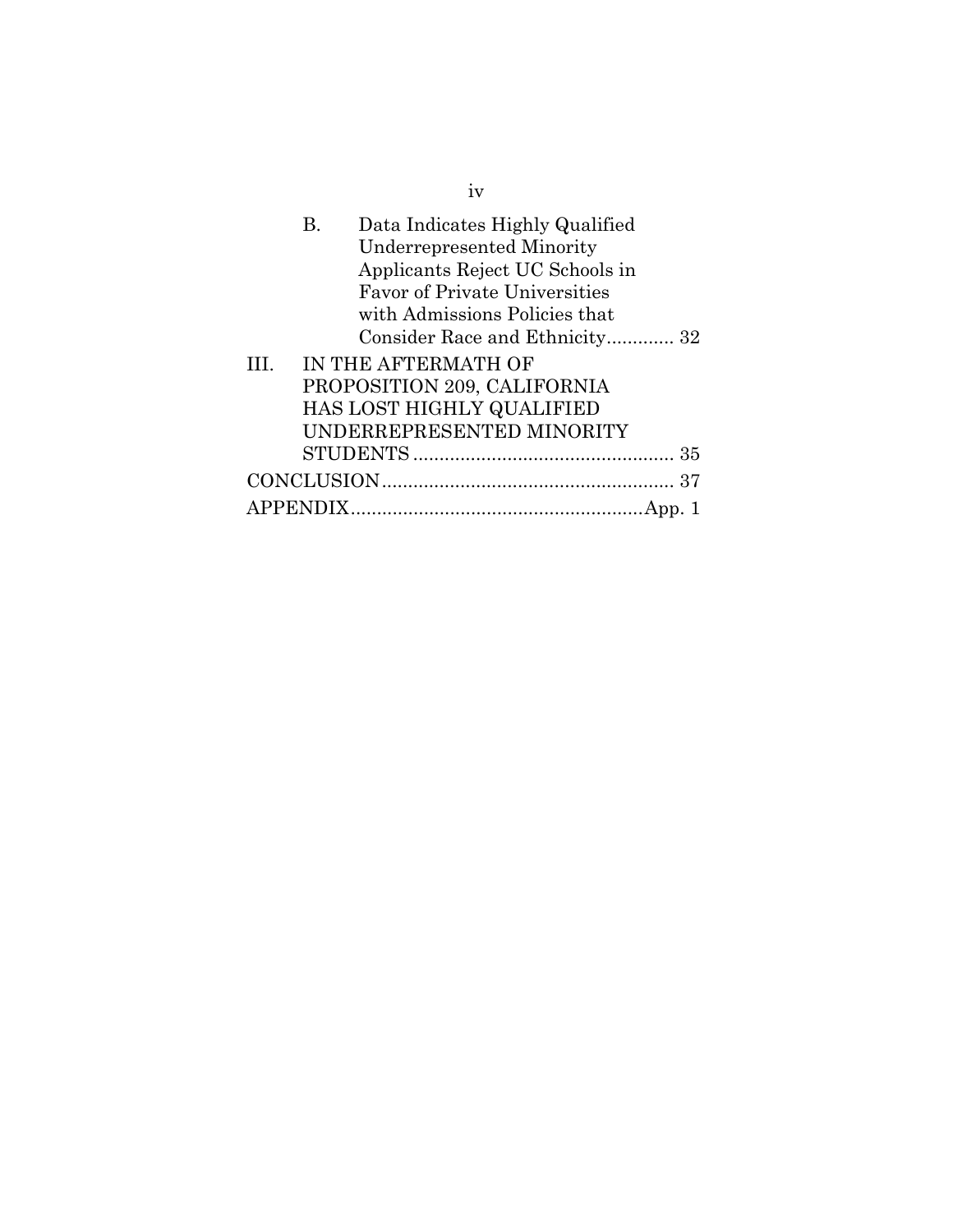## **TABLE OF AUTHORITIES**

## **CASES**

| Fisher v. Univ. of Tex.,                                       |
|----------------------------------------------------------------|
| Grutter v. Bollinger,                                          |
| Keyishian v. Bd. of Regents of Univ. of<br>State of N.Y.,      |
| Meredith v. Fair,                                              |
| Parents Involved in Cmty. Schs.v.<br>Seattle Sch. Dist. No. 1, |
| Regents of the Univ. of Cal. v. Bakke,                         |
| Schuette v. Coalition to Defend<br><i>Affirmative Action,</i>  |
| <b>CONSTITUTION AND RULES</b>                                  |
|                                                                |
|                                                                |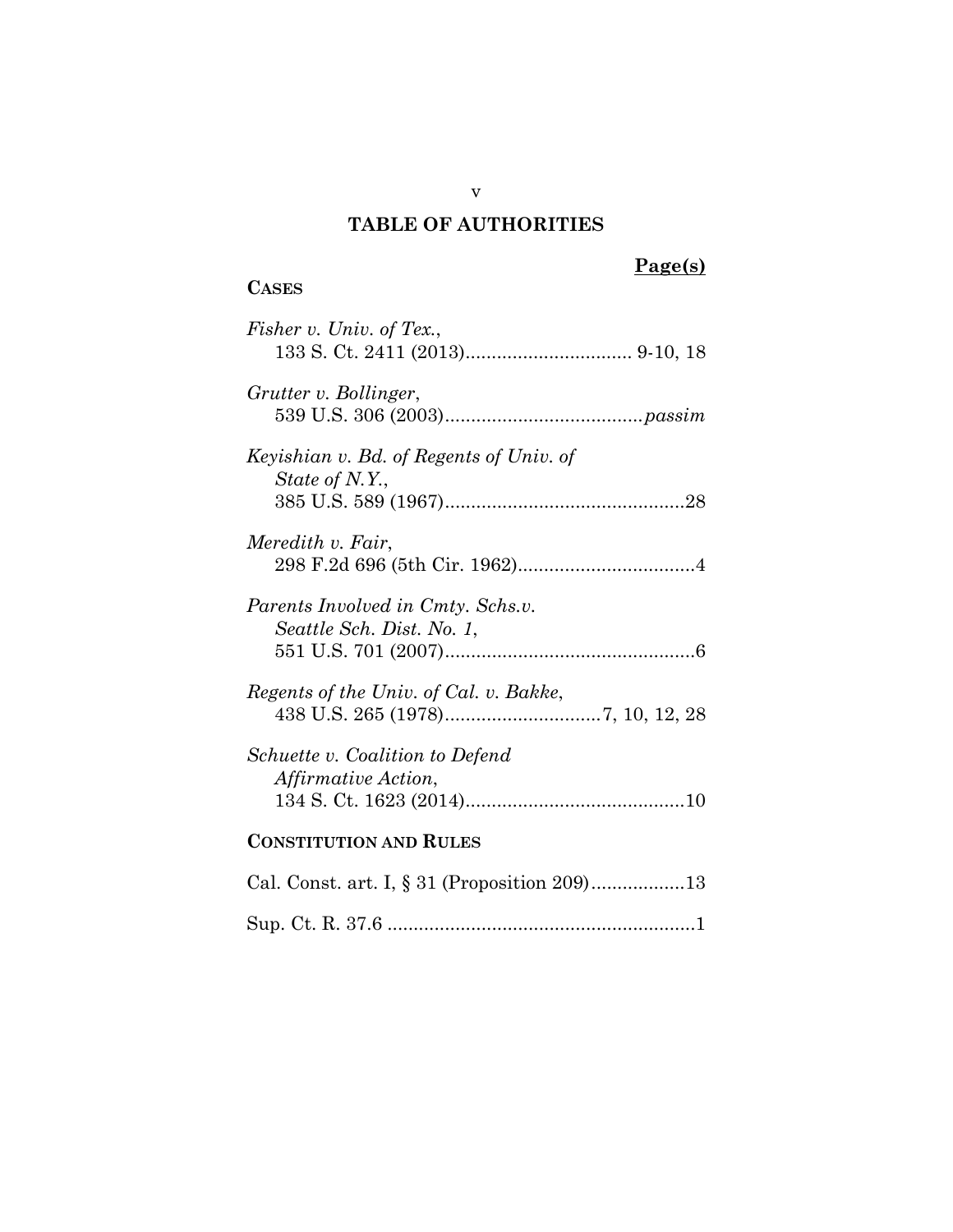## **OTHER AUTHORITIES**

| Sigal Alon & Marta Tienda, Assessing<br>the "Mismatch" Hypothesis:<br>Differences in College Graduation<br>Rates by Institutional Selectivity, 78                                                                            |
|------------------------------------------------------------------------------------------------------------------------------------------------------------------------------------------------------------------------------|
| Elise Boddie, Commentary on Fisher:<br>The Importance of Diversity Within<br>Diversity, SCOTUSBLOG (Oct. 11,<br>2012, 10:50 AM), http://www.scotus<br>blog.com/2012/10/commentary-on-<br>fisher-the-importance-of-diversity- |
| Deirdre M. Bowen, Brilliant Disguise:<br>An Empirical Analysis of a Social<br><i>Experiment Banning Affirmative</i><br>Action, 85 IND. L.J. 1197 (2010) 31                                                                   |
| Grace Carroll et al., Those Who Got in<br>the Door: The University of<br>California-Berkeley's Affirmative<br>Action Success Story, 69 J. NEGRO                                                                              |
| Mitchell J. Chang et al., Cross-Racial<br><i>Interaction Among Undergraduates:</i><br>Some Consequences, Causes, and<br>Patterns, 25 RES. HIGHER EDUC. 529                                                                   |
| Amy DeVaudreuil, Review Essay,<br>Silence at the California Law<br>Review, 91 CAL. L. REV. 1183 (2003) 19, 23                                                                                                                |

### vi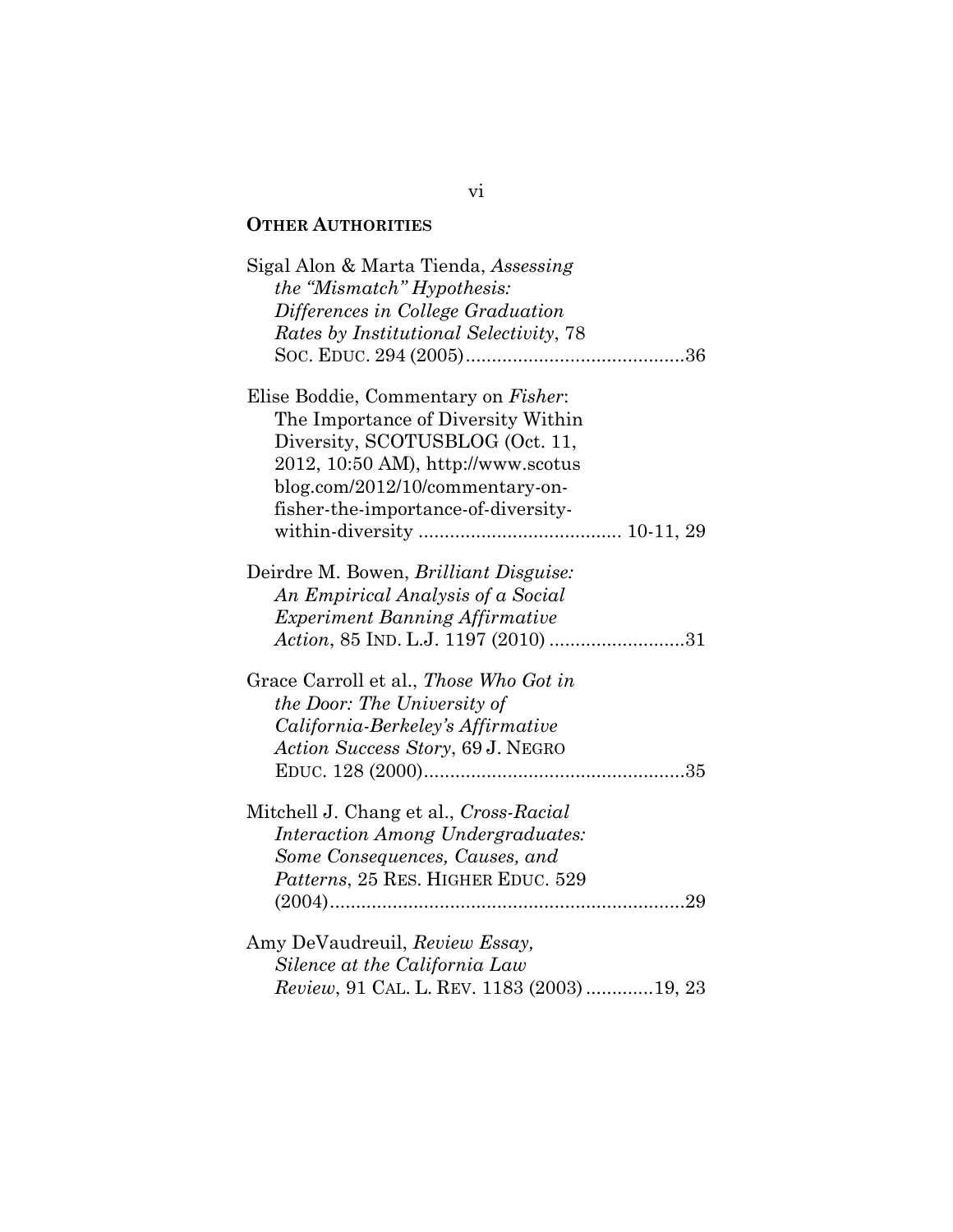| Education Trust, Opportunity Adrift:<br>Our Flagship Universities Are |
|-----------------------------------------------------------------------|
| <b>Straying from Their Public Mission</b>                             |
|                                                                       |
|                                                                       |
| Patricia Gándara, California: A Case                                  |
| Study in the Loss of Affirmative                                      |
| Action, The Civil Rights                                              |
| Project/Proyecto Derechos Civiles                                     |
| $(Aug. 8, 2012)$ , http://civilrights                                 |
| project.ucla.edu/research/college-                                    |
| access/affirmative-action/california-                                 |
| a-case-study-in-the-loss-of-                                          |
|                                                                       |
|                                                                       |
| William C. Kidder, Review Essay,                                      |
| Silence, Segregation, and Student                                     |
| Activism at Boalt Hall, 91 CAL. L.                                    |
|                                                                       |
|                                                                       |
| William C. Kidder, <i>Misshaping the</i>                              |
| River, 39 J. COL. & UNIV. L. 53                                       |
|                                                                       |
|                                                                       |
| William C. Kidder & Patricia Gándara,                                 |
| Two Decades After the Affirmative                                     |
| Action Ban: Evaluating the                                            |
| University of California's Race-                                      |
| <i>Neutral Efforts</i> , Educational Testing                          |
| Service (Oct. 2015),                                                  |
| http://www.ets.org/Media/                                             |
|                                                                       |
| Research/pdf/kidder_paper.pdf passim                                  |
| Mark C. Long, Changes in the Returns                                  |
| to Education and College Quality, 29                                  |
|                                                                       |
| ECON. EDUC. REV. 338 (2010) 37                                        |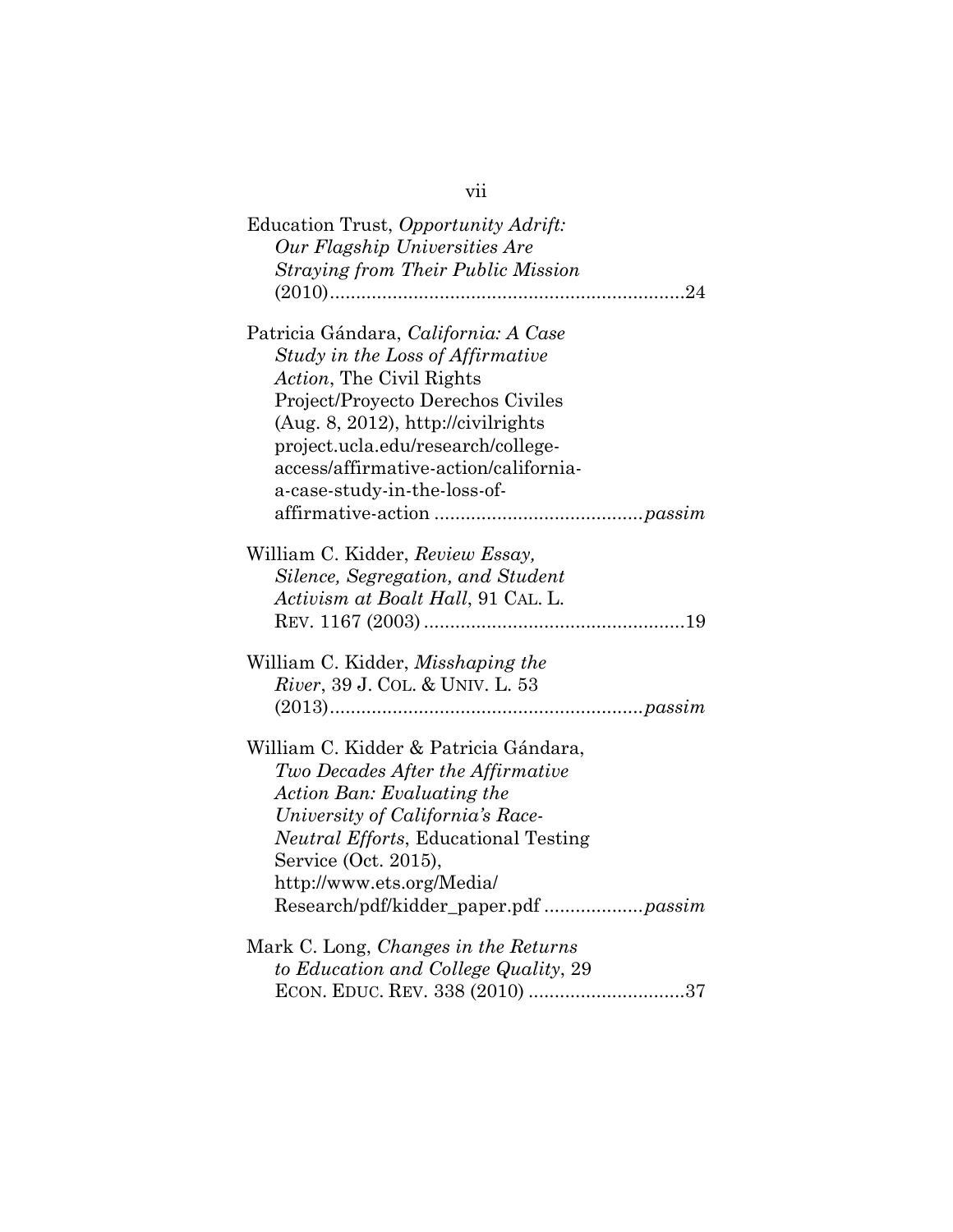| Tatiana Melguizo, Quality Matters:<br>Assessing the Impact of Attending<br>More Selective Institutions on<br>College Completion Rates of<br><i>Minorities</i> , 49 RES. HIGHER EDUC. |
|--------------------------------------------------------------------------------------------------------------------------------------------------------------------------------------|
| Regents of the Univ. of Cal., Future                                                                                                                                                 |
| Admissions, Employment, and                                                                                                                                                          |
| Contracting Policies—Resolution                                                                                                                                                      |
| Rescinding SP-1 and SP-2                                                                                                                                                             |
| $(2001)$ , http://www.universityofcalifo<br>rnia.edu/regents/regmeet/may01/re2                                                                                                       |
|                                                                                                                                                                                      |
| Cruz Reynoso & William C. Kidder,                                                                                                                                                    |
| Tribal Membership and State Law                                                                                                                                                      |
| Affirmative Action Bans: Can                                                                                                                                                         |
| Membership in a Federally                                                                                                                                                            |
| Recognized American Indian Tribe                                                                                                                                                     |
| Be a Plus Factor in Admissions at                                                                                                                                                    |
| Public Universities in California and                                                                                                                                                |
| Washington?, 27 CHICANO-LATINO L.                                                                                                                                                    |
|                                                                                                                                                                                      |
| Victor B. Saenz et al., Factors                                                                                                                                                      |
| <b>Influencing Position Interactions</b>                                                                                                                                             |
| Across Race for African American,                                                                                                                                                    |
| Asian American, Latino, and White                                                                                                                                                    |
| College Students, 48 RES. HIGHER                                                                                                                                                     |
| 30                                                                                                                                                                                   |

viii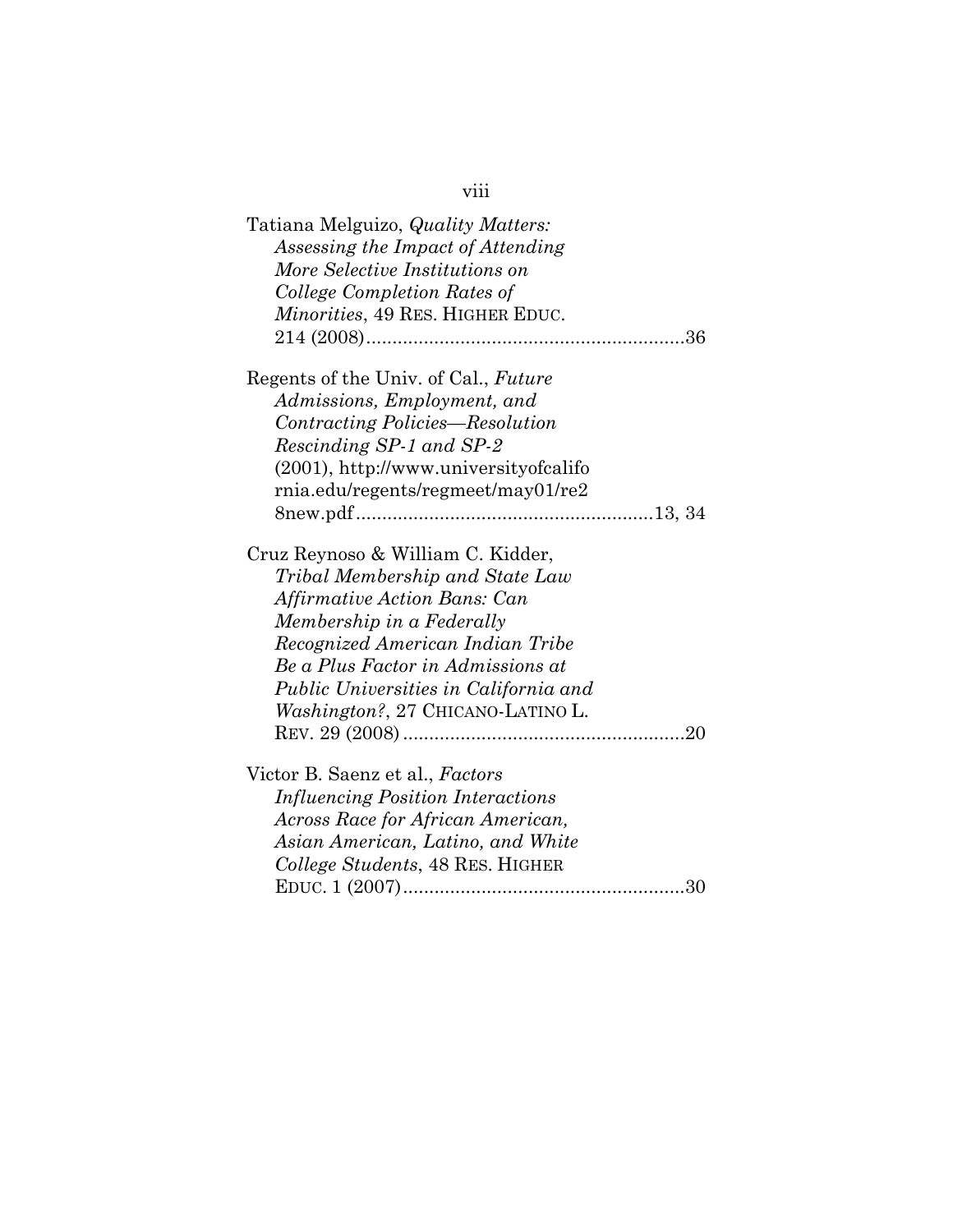| José L. Santos et al., <i>Is "Race-Neutral"</i><br><b>Really Race-Neutral?: Disparate</b><br><b>Impact Towards Underrepresented</b><br>Minorities in Post-209 UC System<br>Admissions, 81 J. HIGHER EDUC. 605 |
|---------------------------------------------------------------------------------------------------------------------------------------------------------------------------------------------------------------|
| Jim Sidanius et al., The Diversity<br>Challenge: Social Identity and<br>Intergroup Relations on the College                                                                                                   |
| Mario L. Small & Christopher Winship,<br><b>Black Students' Graduation from</b><br>Elite Colleges: Institutional<br><i>Characteristics and Between-</i><br><i>Institution Differences, 36 Soc. Sci.</i>       |
| Robert T. Teranishi & Kamilah Briscoe,<br>Contextualizing Race: African<br>American College Choice in an<br>Evolving Affirmative Action Era, 77                                                               |
| Univ. of Cal., Admissions, A-G Courses,<br>http://admission.universityofcali-<br>fornia.edu/freshman/requirements/a-<br>g-requirements/index.html (last                                                       |

ix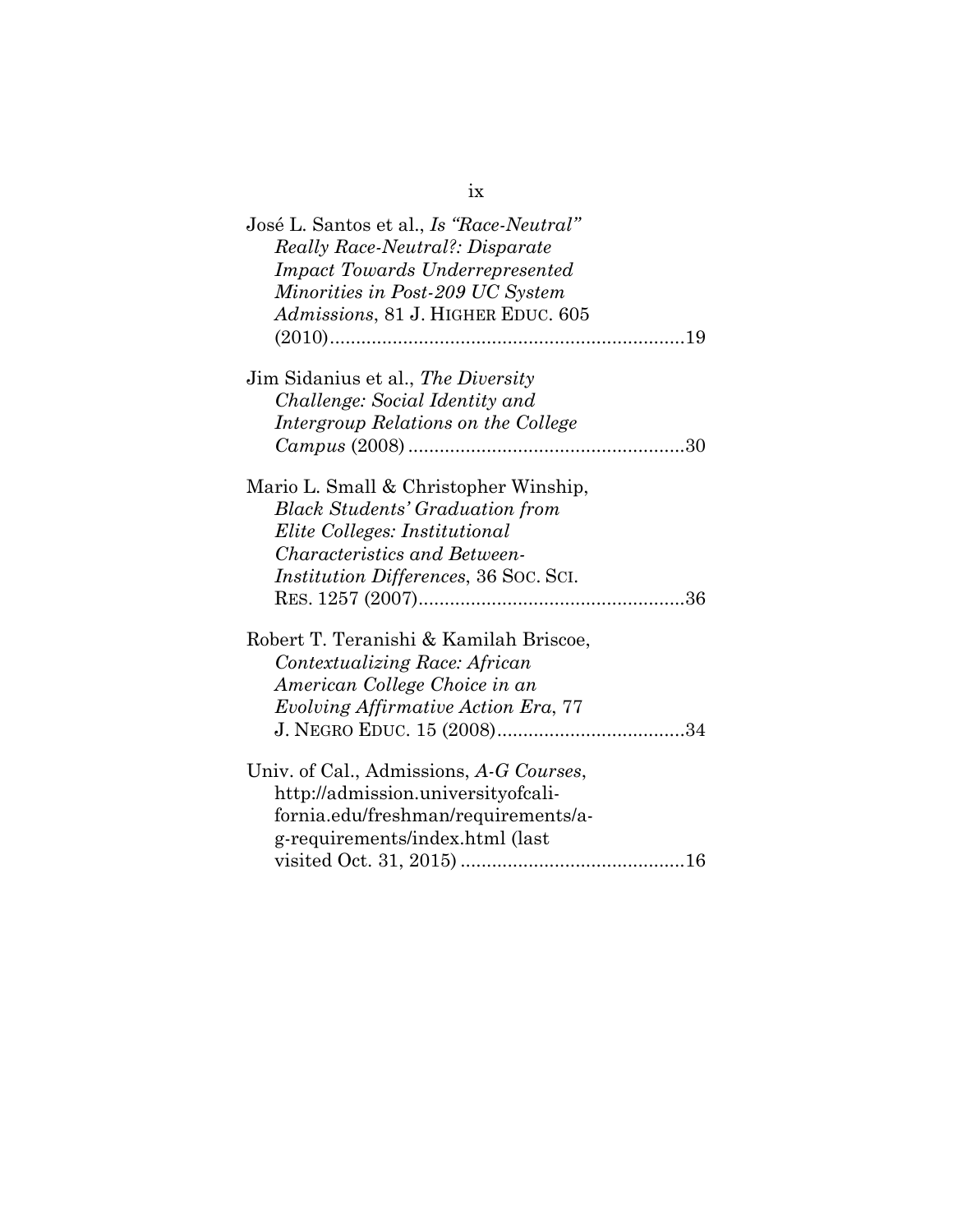| Univ. of Cal., Admissions, <i>Local path</i><br>$(ELC)$ , http://admission.<br>universityofcalifornia.edu/freshman/<br>california-residents/local-<br>path/index.html (last visited Oct. 31, |
|----------------------------------------------------------------------------------------------------------------------------------------------------------------------------------------------|
| Univ. of Cal. Office of the President,                                                                                                                                                       |
| Student Academic Servs.,                                                                                                                                                                     |
| Undergraduate Access to the                                                                                                                                                                  |
| University of California After the                                                                                                                                                           |
| <i>Elimination of Race-Conscious</i>                                                                                                                                                         |
| Policies (2003),                                                                                                                                                                             |
| http://ucop.edu/student-                                                                                                                                                                     |
|                                                                                                                                                                                              |
| Univ. of Cal. Office of the President                                                                                                                                                        |
| Academic Affairs, Institutional                                                                                                                                                              |
| Research and Academic Planning,                                                                                                                                                              |
| University of California:                                                                                                                                                                    |
| Application, Admissions and                                                                                                                                                                  |
| <b>Enrollment of California Resident</b>                                                                                                                                                     |
| Freshmen for Fall 1995 through                                                                                                                                                               |
| $2014$ (2015), http://www.ucop.edu/                                                                                                                                                          |
| news/factsheets/2014/flow-frosh-ca-                                                                                                                                                          |
|                                                                                                                                                                                              |

x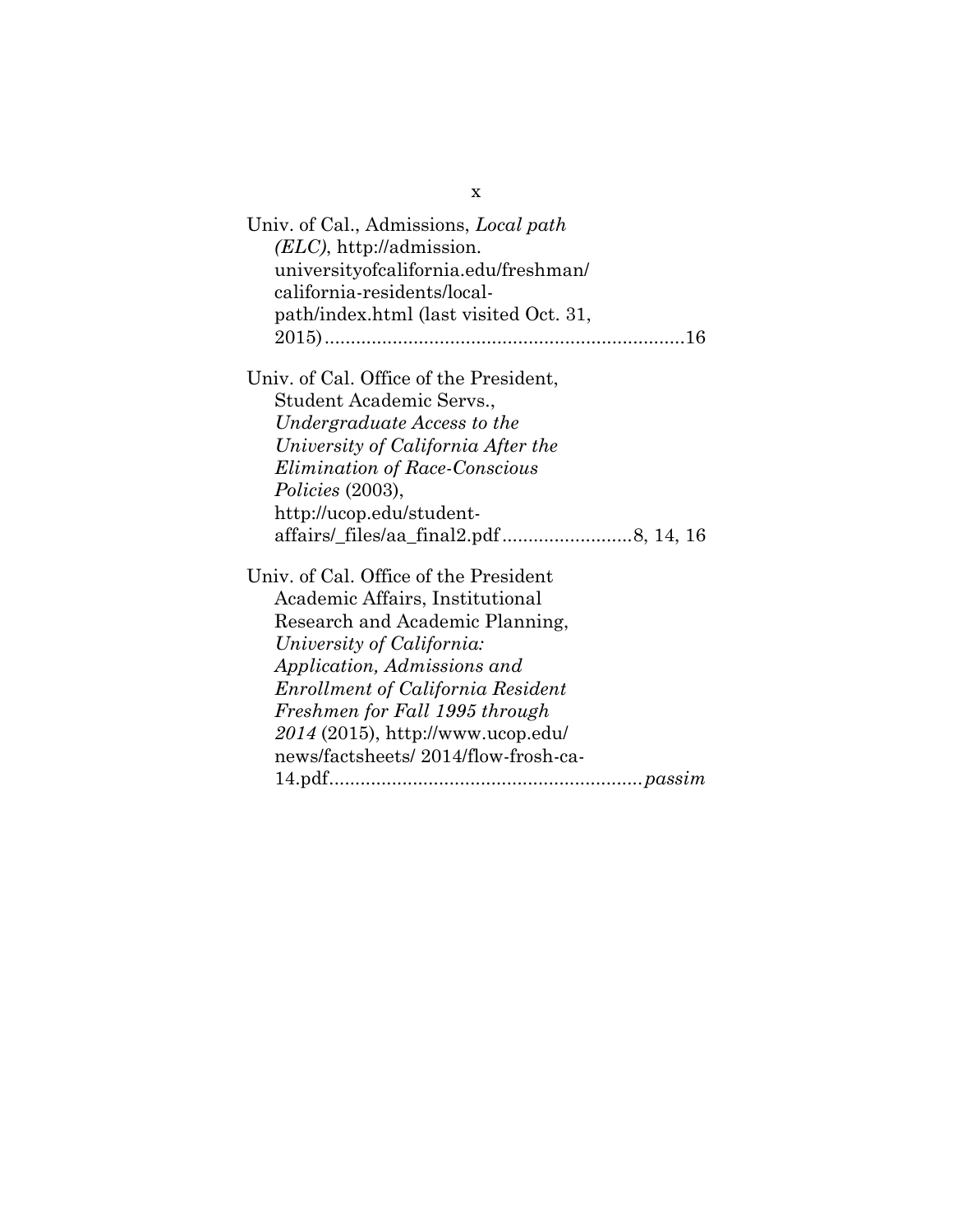| Univ. of Cal. Office of the President     |
|-------------------------------------------|
| Academic Affairs, Institutional           |
| Research and Academic Planning,           |
| University of California:                 |
| Application, Admissions and               |
| <b>Enrollment of California Resident</b>  |
| Transfers for Fall 1995 through           |
| $2014$ (2015), http://www.ucop.edu/       |
| news/factsheets/2014/flow-trans-ca-       |
|                                           |
|                                           |
| U.S. Dep't of Educ., Federal Pell Grant   |
| Program, http://www2.ed.gov/              |
| programs/fpg/index.html (last             |
|                                           |
|                                           |
| Susan A. Wilbur, <i>Investigating the</i> |
| College Destinations of University of     |
| California Freshman Admits, in            |
| <b>EQUAL OPPORTUNITY IN HIGHER</b>        |
| <b>EDUCATION: THE PAST AND FUTURE</b>     |
| OF CALIOFRNIA'S PROPOSITION 209           |
| (Eric Grodsky & Michal Kurlaender)        |
|                                           |

xi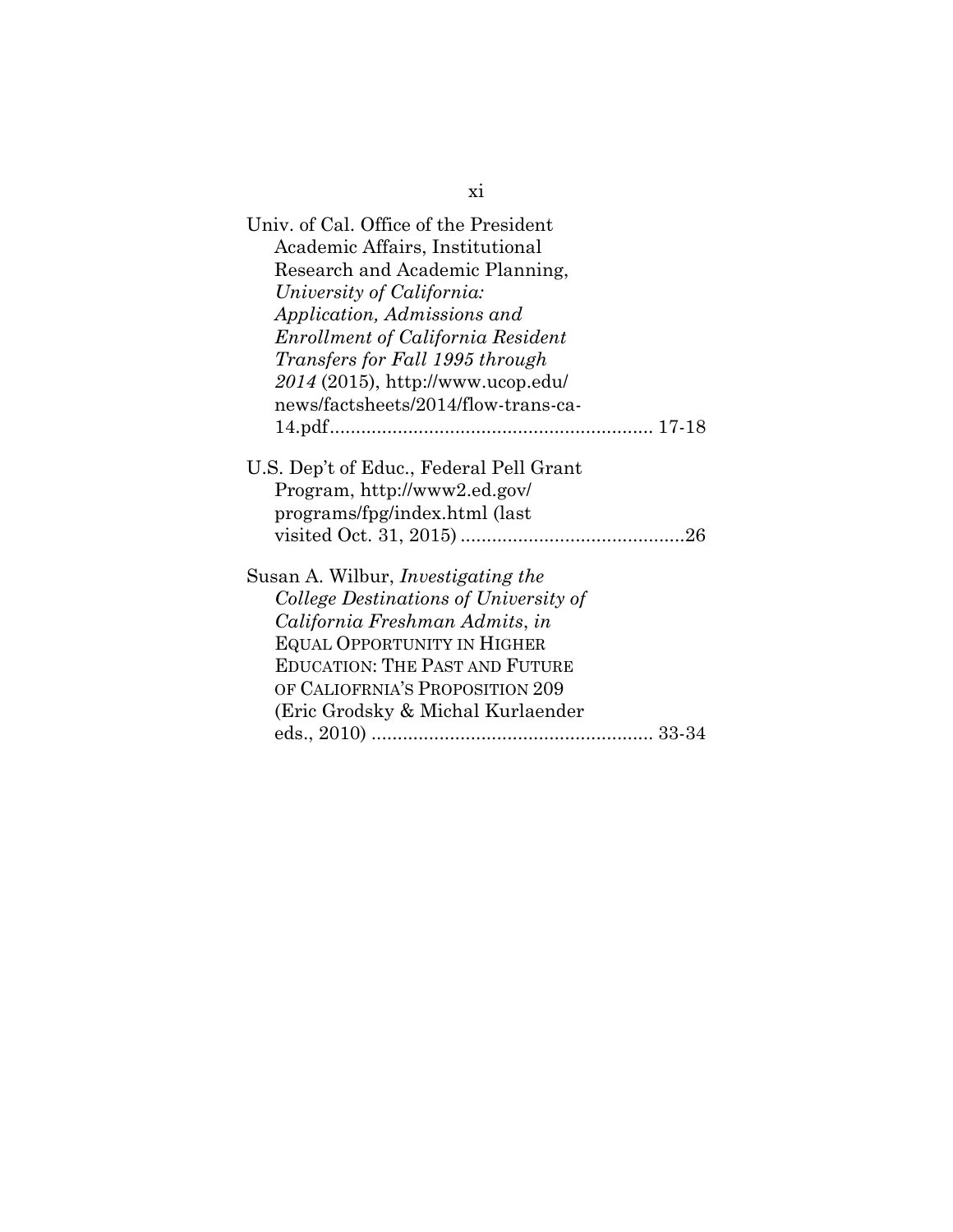#### **INTEREST OF** *AMICI CURIAE*<sup>1</sup>

*Amici curiae* ("*Amici*") represent numerous graduate and undergraduate student-run organizations that operate within the University of California educational system ("UC system" or "University"). They reflect a broad cross-section of students, including undergraduate and graduate students at the prestigious Berkeley and Los Angeles ("UCLA") campuses, and students at the five selective, well-known law schools administered by the University at Berkeley, UCLA, Davis, Irvine, and UC Hastings College of the Law.

Many of the *Amici* actively seek ways to ensure that the State of California provides and promotes educational, professional, and social opportunities for individuals of all races, genders, ethnicities, religions, and nationalities who seek enrollment in the State's university system, with particular focus on underrepresented racial minorities. Other of the *Amici* address legal and policy issues that are of unique concern and which affect segments of California's broad, multicultural citizenry traditionally underrepresented in higher education.

Because of their status as UC students, *Amici*

 <sup>1</sup> Pursuant to Rule 37.6, *Amici* certify that this brief was not written in whole or in part by counsel for any party, and that no person or entity other than *Amici*, their members, and their counsel have made any monetary contribution to the preparation and submission of this brief. This brief is filed with the parties' written consent, copies of which are on file with the Clerk of the Court.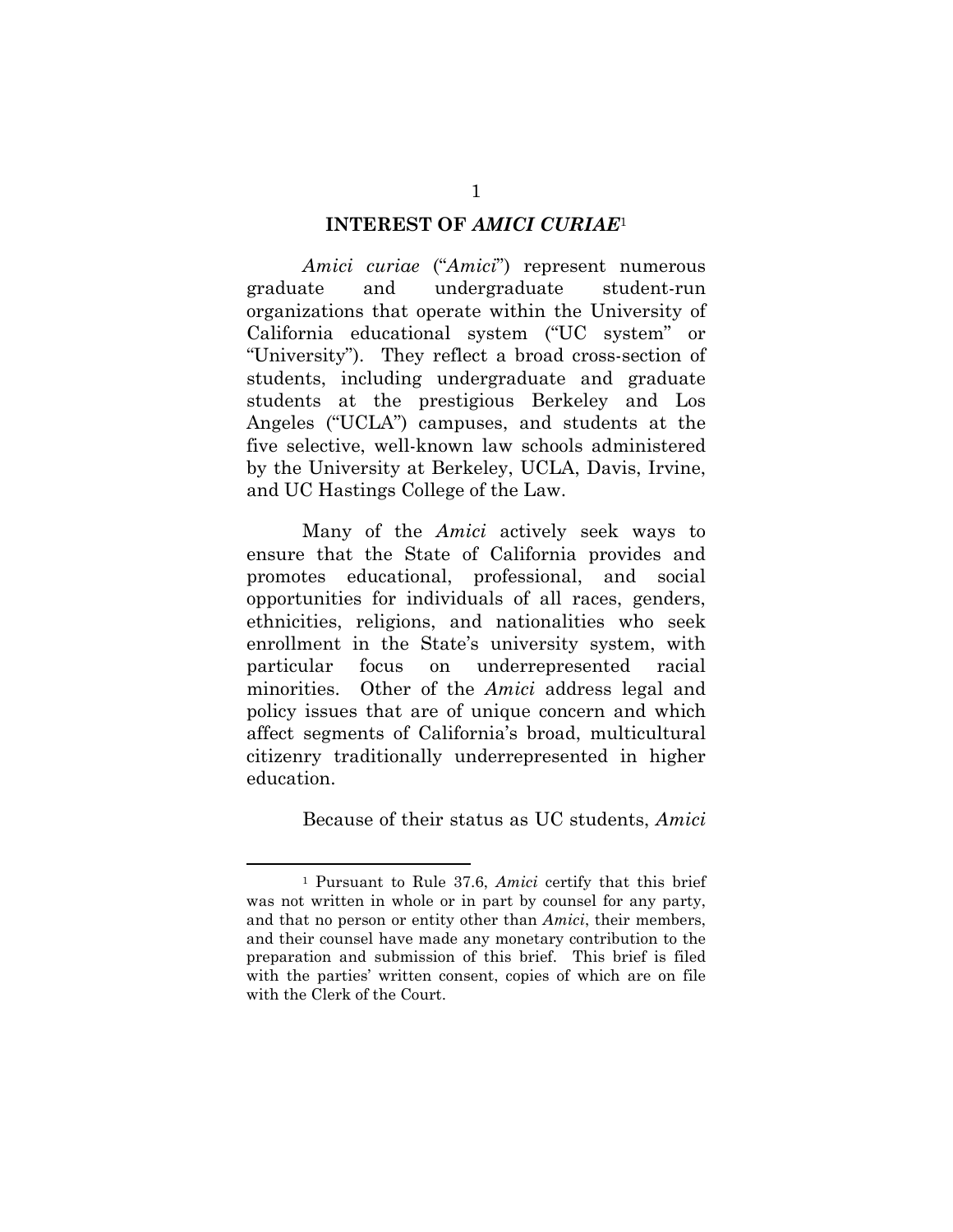are uniquely positioned to offer insights into why admissions policies that narrowly consider race as one of many factors, such as the policy before the Court, satisfy strict scrutiny under this Court's precedent interpreting the Equal Protection Clause of the Fourteenth Amendment, and therefore are constitutional. All of the *Amici* have been affected by California's 1996 ballot initiative known as "Proposition 209," which amended California's constitution to prohibit the State's public undergraduate and graduate universities from considering race, ethnicity, or gender as any part of the admissions process. *Amici* have experienced the full range of adverse consequences that flow from such a prohibition.

*Amici* thus have a strong interest in bringing the California experience to the Court's attention to ensure that it is not replicated or enshrined in constitutional doctrine, given its failure to satisfy the State's compelling diversity interests. To avoid the negative consequences experienced in California, and because the admissions policies of the University of Texas at Austin ("UT") are constitutional, the decision of the Fifth Circuit should be upheld.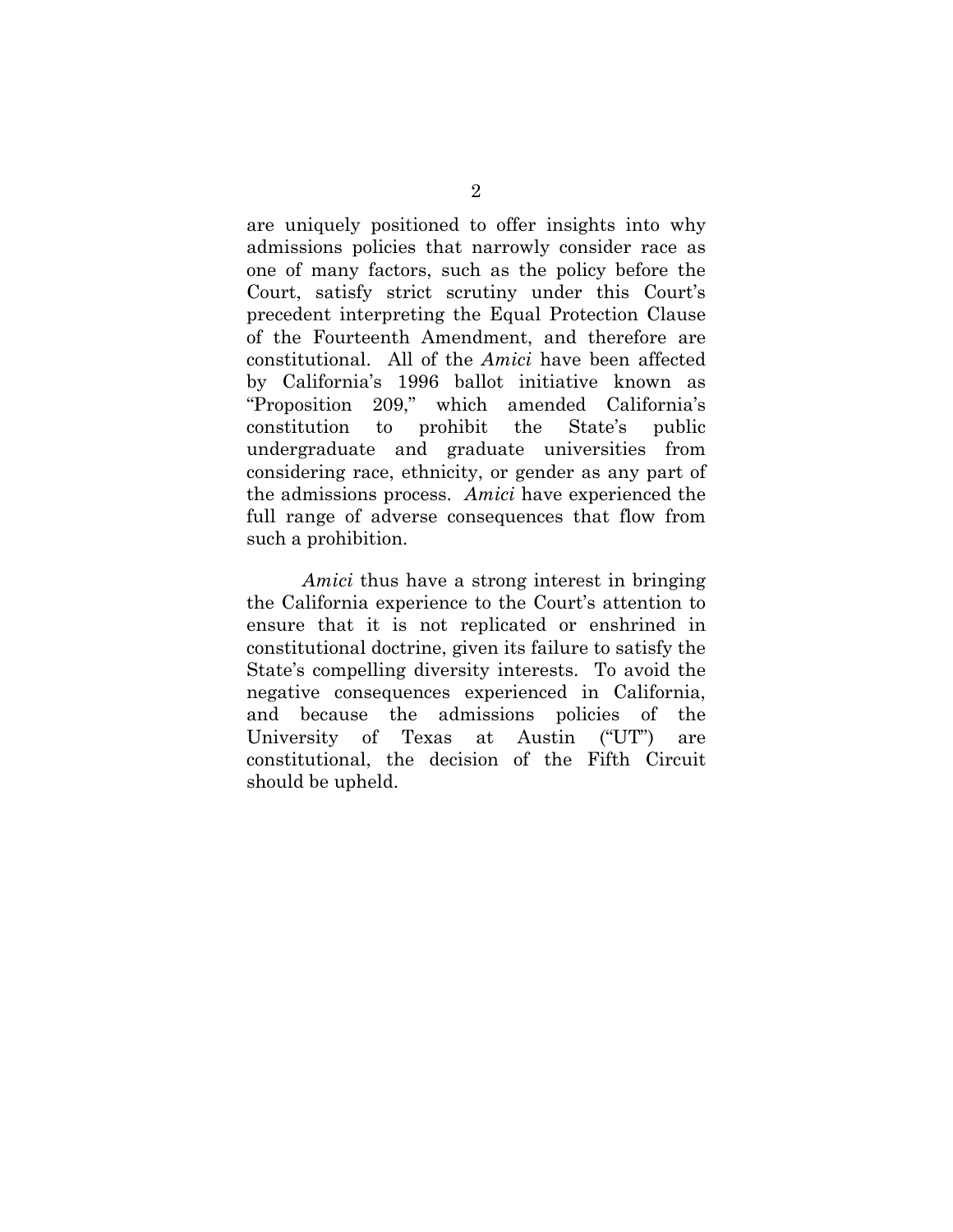### *AMICI CURIAE* **39 UNDERGRADUATE AND GRADUATE STUDENT ORGANIZATIONS WITHIN THE UNIVERSITY OF CALIFORNIA**

- Armenian Law Students Association UC Berkeley School of Law
- Asian American Law Journal UC Berkeley School of Law
- Asian Pacific American Law Students Association UC Berkeley School of Law
- Berkeley Journal of African American Law and Policy – UC Berkeley School of Law
- Berkeley Journal of Gender, Law and Justice UC Berkeley School of Law
- Berkeley La Raza Law Journal UC Berkeley School of Law
- Boalt Hall Queer Caucus UC Berkeley School of Law
- Boalt Hall Student Association UC Berkeley School of Law
- Coalition for Diversity UC Berkeley School of Law
- First Generation Professionals UC Berkeley School of Law
- La Raza Law Students Association UC Berkeley School of Law
- National Lawyers Guild UC Berkeley School of

 Names of universities are provided for identification only and do not imply endorsement by the Regents of the University of California. The missions and interests of the *Amici* that are signatories to this brief are set out in the accompanying Appendix.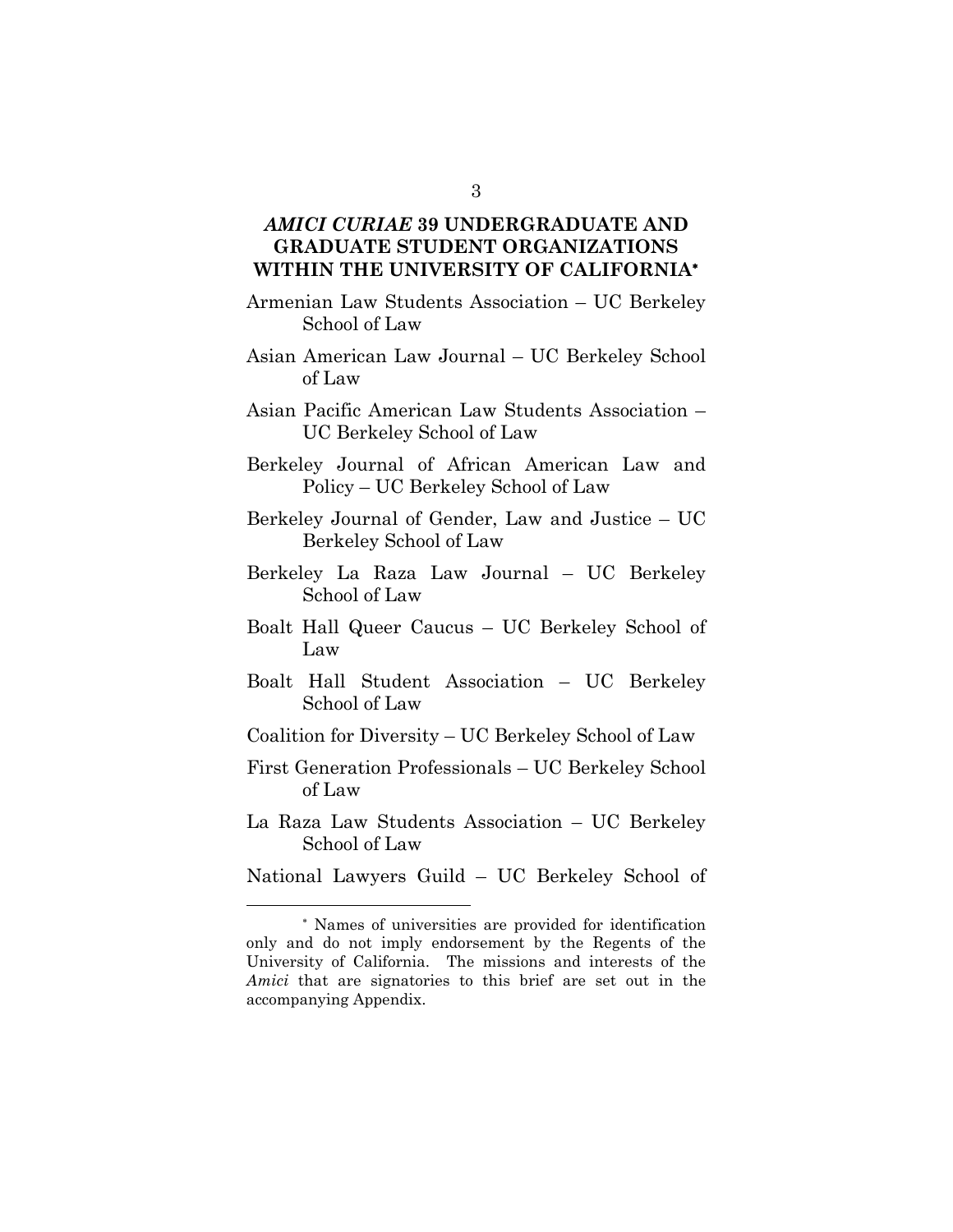Law

|                        |  |  |  | South Asian Law Students Association – UC |  |
|------------------------|--|--|--|-------------------------------------------|--|
| Berkeley School of Law |  |  |  |                                           |  |

- Women of Color Collective UC Berkeley School of Law
- Black Graduate Student Association UC Berkeley

Society of Colombians – UC Berkeley

- Black Law Students Association UCLA School of Law
- Chicana/o-Latina/o Law Review UCLA School of Law

Disability Law Society – UCLA School of Law

- La Raza Law Students Association UCLA School of Law
- National Black Law Journal UCLA School of Law

National Lawyers Guild – UCLA School of Law

OUTLaw – UCLA School of Law

- Filipino Law Students Association UC Davis School of Law
- La Raza Law Students Association UC Davis School of Law
- Lambda Law Students Association UC Davis School of Law
- Law Students Association UC Davis School of Law
- Asian Pacific American Law Students Association UC Hastings College of the Law
- Black Law Student Association UC Hastings College of the Law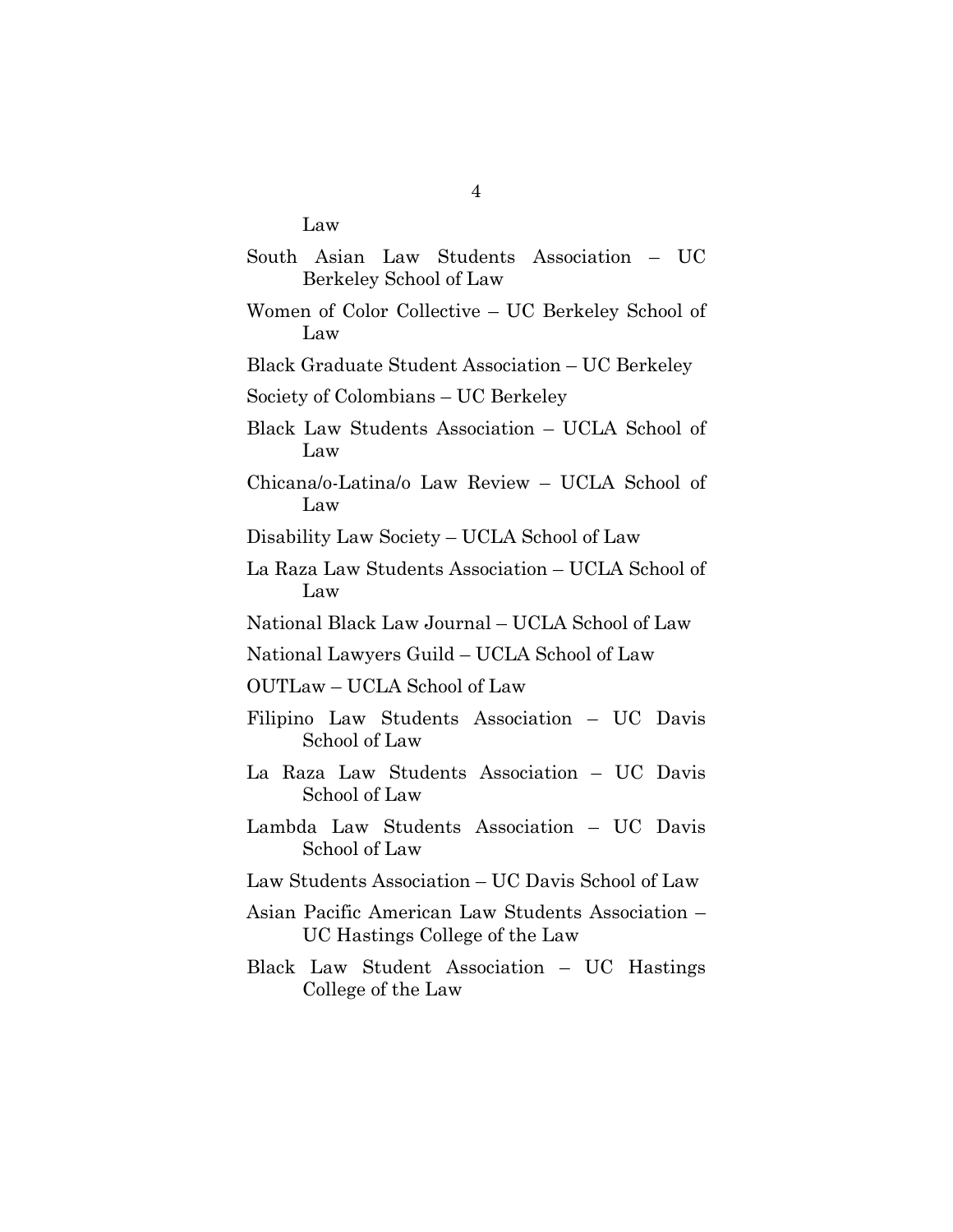- Chinese American Law Association UC Hastings College of the Law
- Hastings Students for Immigrants' Rights UC Hastings College of the Law
- La Raza Law Students Association UC Hastings College of the Law
- National Lawyers Guild UC Hastings College of the Law
- Pilipino American Law Society UC Hastings College of the Law
- Black Law Students Association UC Irvine School of Law
- Latina/o Law Student Association UC Irvine School of Law

National Lawyers Guild – UC Irvine School of Law

OutLaw – UC Irvine School of Law

Women's Law Society – UC Irvine School of Law

#### **SUMMARY OF ARGUMENT**

A university's promotion of diversity as a critical feature of its academic environment achieves the laudable goal of encouraging *all* students to expand their knowledge of the distinctive experiences that characterize individuals within both historically underrepresented minority groups, as well as ethnic and racial populations that have historically flourished in the collegiate setting. UT's enrollment program, which simply evaluates as one of many factors the prospective value that an *individual* candidate's ethnic or racial background presents to the educational experience of all other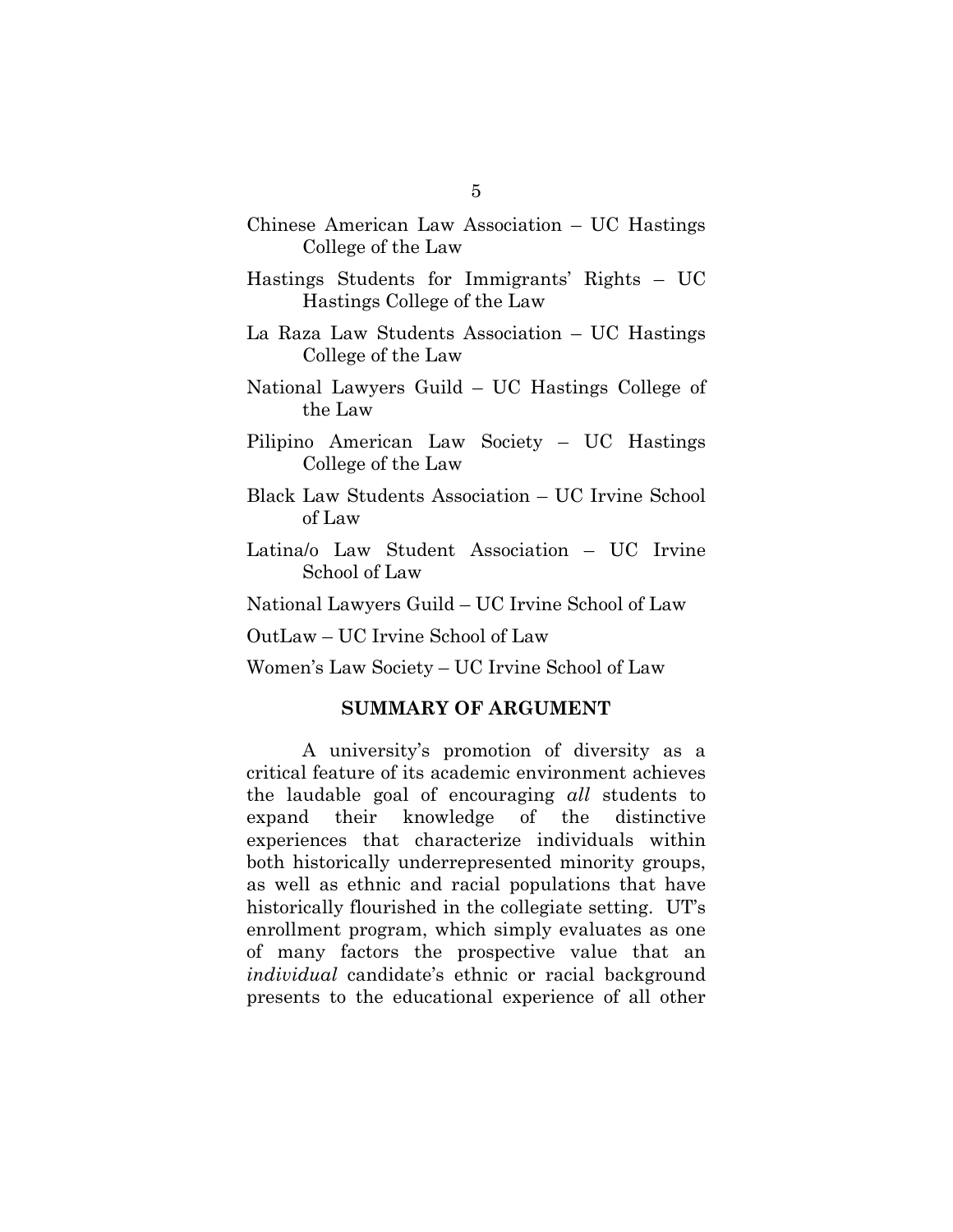UT students, is designed to accomplish this valuable and constitutionally sound goal.

UT's attempt to achieve the broadest forms of diversity throughout its campus system, including diversity within and among racial groups by careful evaluation of each candidate's many potential attributes, shows that its commitment to a holistic educational experience is sincere, and not driven by simplistic "racial balancing." UT is not enrolling students solely predicated upon their different racial and ethnic backgrounds. Nor is UT employing quotas. UT merely weighs, as one of many enrollment criteria, the educational value that candidates of different racial and ethnic experiences potentially offer other prospective and current students.

This is precisely the form of meaningful diversity that the Court embraced in *Grutter v. Bollinger*, 539 U.S. 306 (2003). Indeed, the strength of the admissions program upheld in *Grutter* was that it "focused on each applicant as an individual, and not simply as a member of a particular racial group." *Parents Involved in Cmty. Schs. v. Seattle Sch. Dist. No. 1*, 551 U.S. 701, 722 (2007). UT's holistic admissions policy embraces the commendable goal of ensuring that the panoply of individual experiences a candidate offers other students produces not merely the very best applicants for enrollment, but ultimately the very best collective assemblage of students within the university system itself. UT's policy seeks to ensure that its admitted students reflect the full diversity of Texas, with a wide range of perspectives and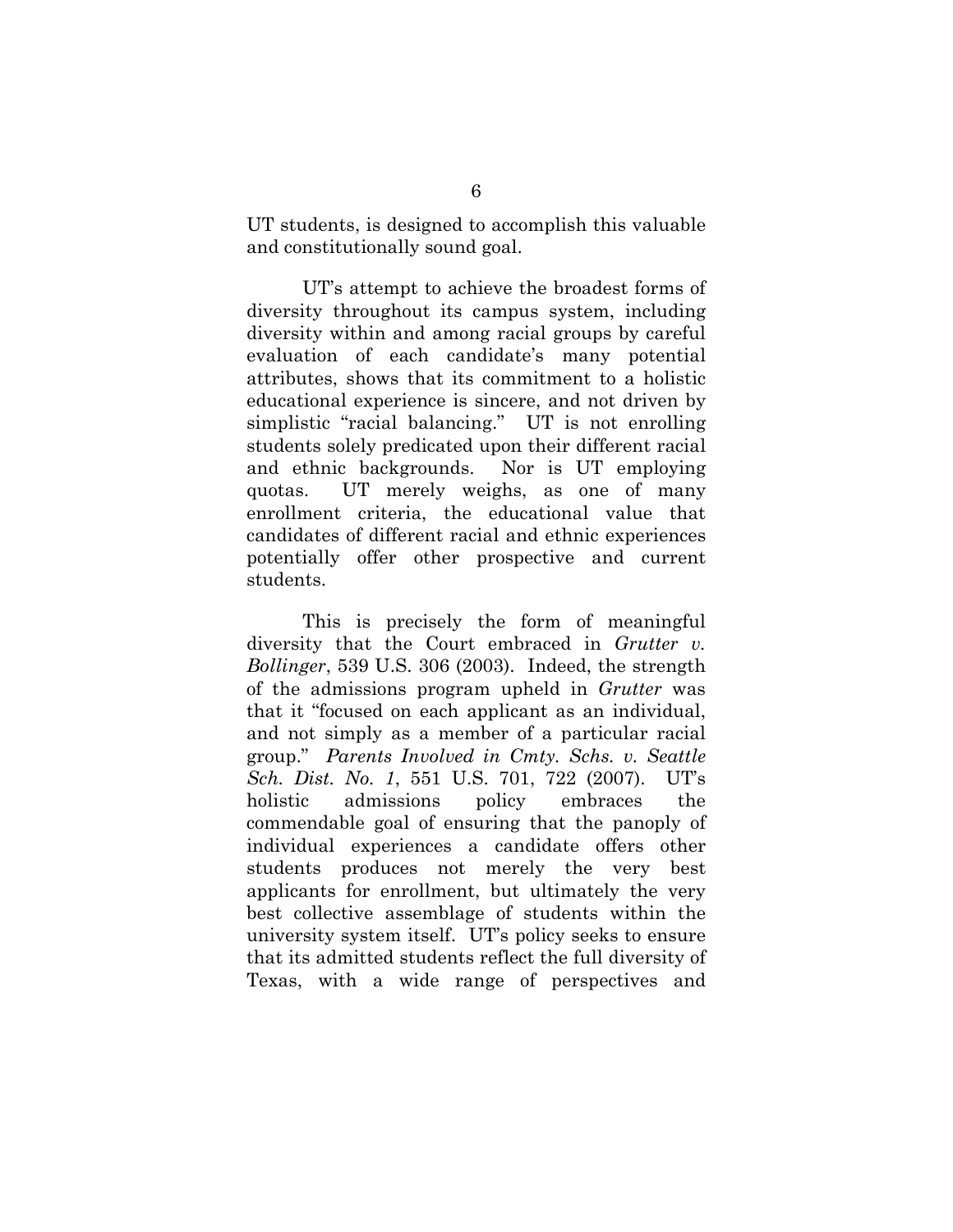experiences represented not just among the student body as a whole, but also among members of the same racial and ethnic groups. Put another way, UT's admissions policy strives for diversity within diversity.

Unfortunately, not every university system is as effective or enlightened as UT's. California's experience under Proposition 209 is representative of the negative consequences of adopting an admissions policy in which some aspects of diversity, particularly race and ethnicity, are ignored. Twelve years ago, this Court cited California's experiment under the strictures of Proposition 209 in noting that race-conscious admissions policies should be evaluated periodically to determine if they "are still necessary to achieve student body diversity." *Grutter*, 539 U.S. at 342 (2003). Far from demonstrating that the time has come for the already limited consideration of race in the admissions process to be wholly abandoned, Proposition 209 has vindicated the reasoned position of Justice Powell in *Regents of the Univ. of Cal. v. Bakke*, 438 U.S. 265, 315 (1978), affirmed by this Court in *Grutter*, that diversity remains an important component of the educational experience. Ensuring a diverse student body is a compelling state interest, and it is therefore both proper and necessary for race and ethnicity to be weighed as one of many elements in the admissions process. *Grutter*, 539 U.S. at 351 (citing *Bakke*, 438 U.S. at 265 (Powell, J.)).

Empirical evidence shows that since its enactment, Proposition 209 has continued to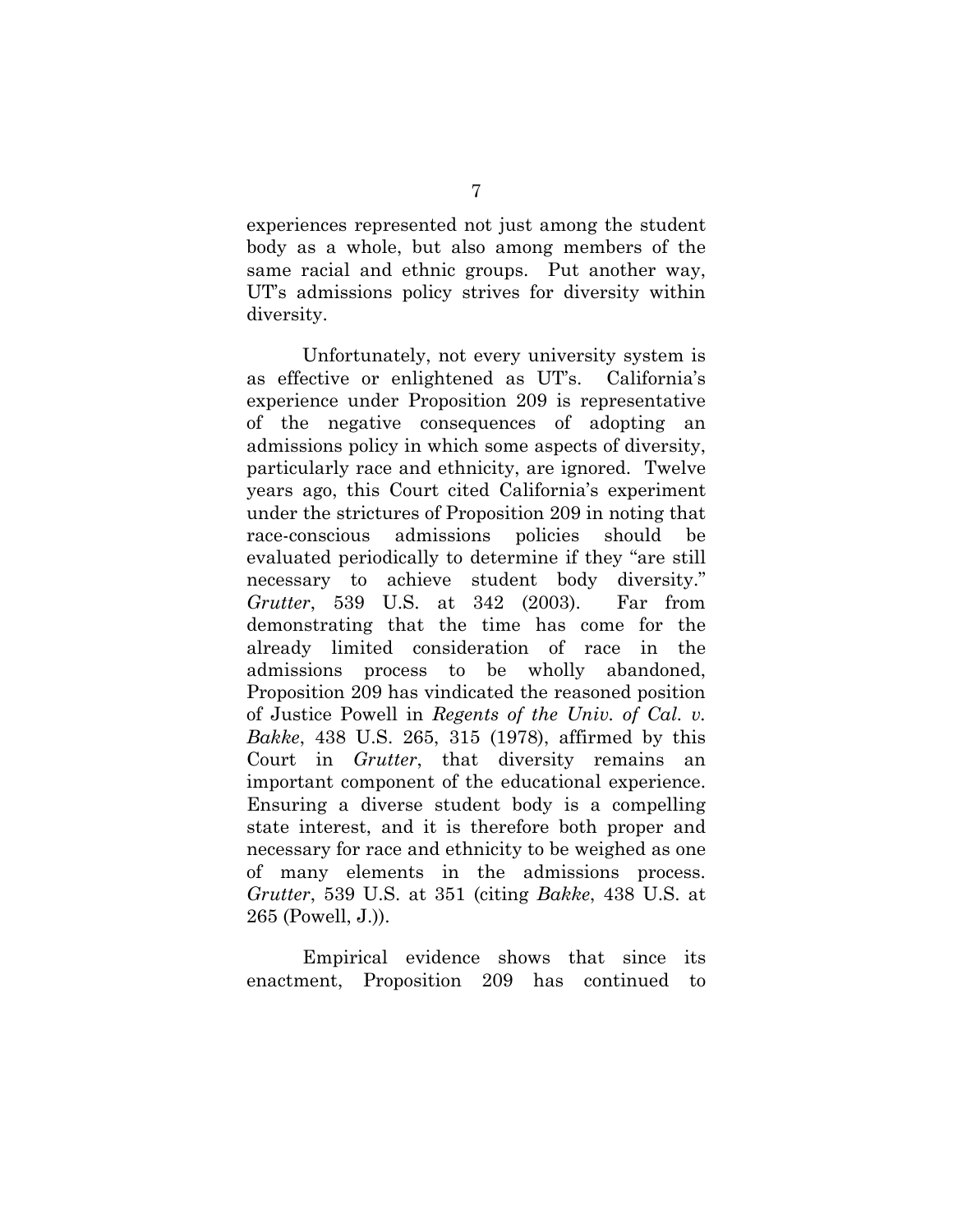undermine UC's own constitutionally sound state interest in creating a truly diverse student body. Immediately after the Proposition's enactment, enrollment of underrepresented minority<sup>2</sup> students at UC schools plummeted. Although some schools have recovered to pre-Proposition 209 levels for enrollment of certain underrepresented minorities, they still fall far short of the "critical mass" that UT seeks to achieve in this case. Moreover, top schools like Berkeley and UCLA still have not recovered to pre-Proposition 209 levels of diversity—even as the State of California becomes increasingly diverse in its general population.

The lack of adequate diversity in the UC system has diminished the educational experiences of UC students and created campuses that are less hospitable to those underrepresented minority students who do choose to enroll, while simultaneously greatly narrowing their paths to leadership roles. Moreover, many highly qualified minority students who are admitted to UC's elite schools spurn these offers in favor of private universities with much more diverse student bodies. The resulting "brain drain" harms not just *Amici* and other UC students, but also the State as a

 <sup>2 &</sup>quot;[U]nderrepresented minority" is a term defined by the University of California for resident groups that have "collectively achieved eligibility for the University . . . at a rate below 12.5 percent." These include African Americans, American Indians, and Chicanos/Latinos. Univ. of Cal. Office of the President, Student Academic Servs., *Undergraduate Access to the University of California After the Elimination of Race-Conscious Policies* 1 n.3 (2003), http://ucop.edu/studentaffairs/\_files/aa\_final2.pdf(2003).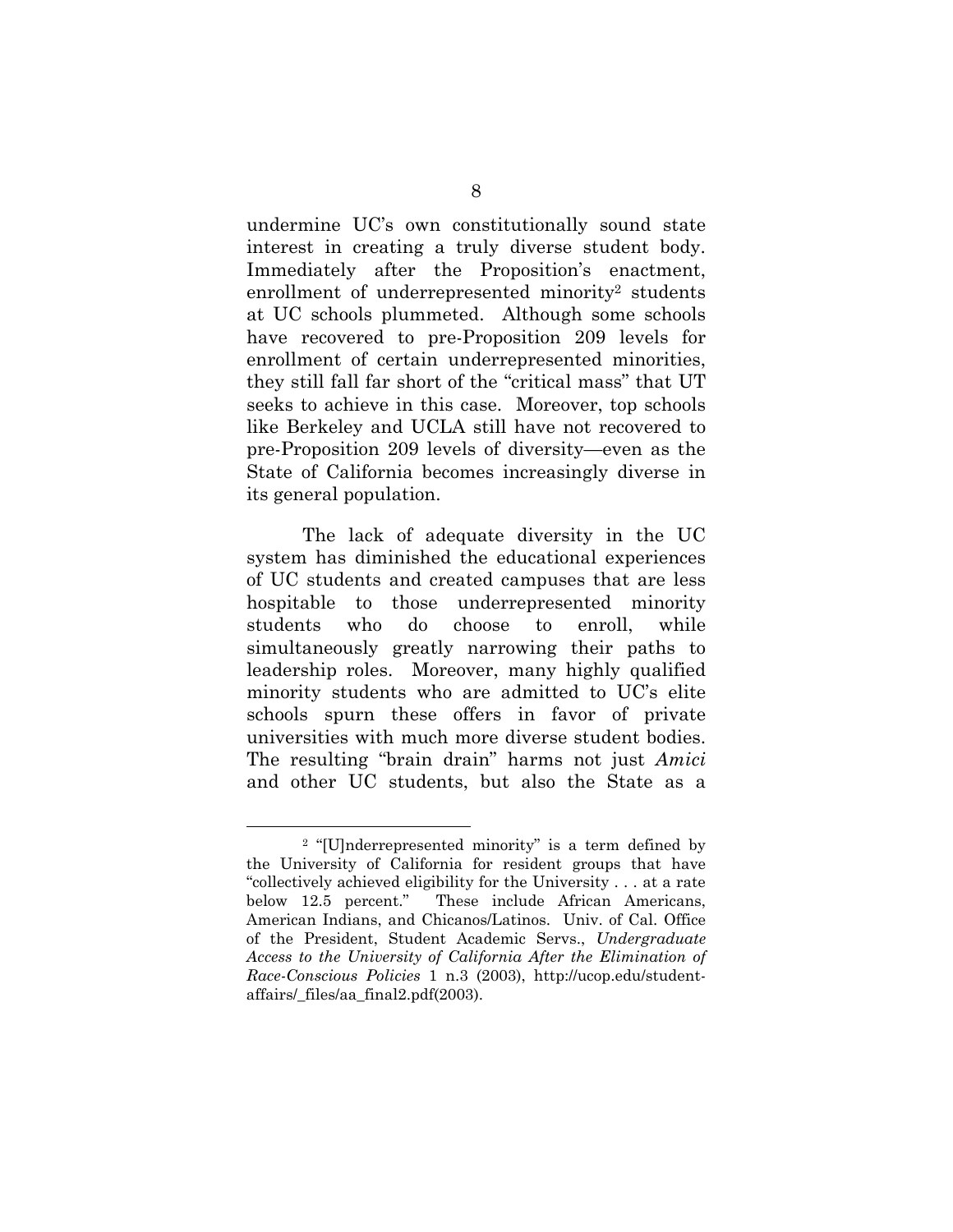whole. These negative effects have occurred despite a wide array of race-neutral efforts by UC administrators to maintain diversity—many of which mirror UT's failed approaches prior to the adoption of its current holistic review. UC's raceneutral alternatives have not and cannot fully counteract the devastating effects of Proposition 209.

California's experience, including that of *Amici*, under Proposition 209 underscores why UT may constitutionally consider race as a part of a holistic admissions policy. Proposition 209 reveals the harms that may be *prevented* by UT's current admissions policies, and demonstrates why those policies satisfy strict scrutiny. As the Court advised states and campuses throughout the nation in *Grutter*, this Court today should continue to scrutinize and take heed from the negative experiences of the University of California when evaluating whether or not UT's admissions policy is, in fact, constitutional.

#### **ARGUMENT**

For nearly four decades, this Court has held that diversity is a compelling state interest that can be achieved through narrowly tailored means, a position not challenged by Plaintiff.3 *See Fisher v. Univ. of Tex.*, 133 S. Ct. 2411, 2418-19 (2013)

 <sup>3</sup> Consistent with her first appearance before this Court, Petitioner does not now ask the Court to rule that diversity is invalid as a compelling interest. *See* Pet'r's Br. at 48 (requesting that the Court rule that consideration of race be a "last resort" but not seeking sweeping ruling against diversity).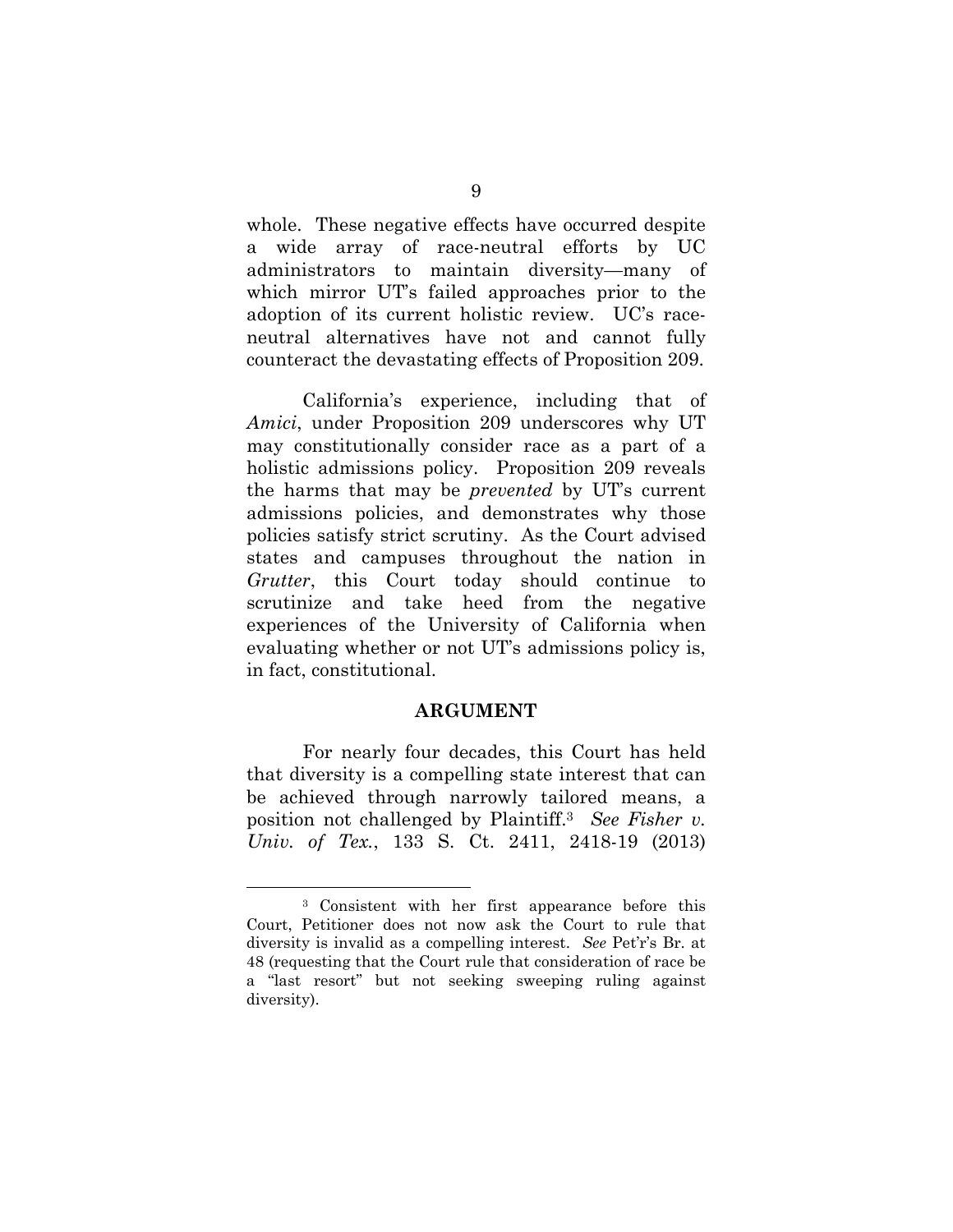("*Fisher I*"); *Grutter*, 539 U.S. at 325; *Bakke*, 438 U.S. at 314-15; *see also Schuette v. Coalition to Defend Affirmative Action,* 134 S. Ct. 1623 (2014) (noting both that "[i]n *Fisher* [*I*], the Court did not disturb the principle that the consideration of race in admissions is permissible, provided that certain conditions are met," and also that "[i]n this case, as in *Fisher*, that principle is not challenged"). The Court recognizes that students of different backgrounds bring to campus "experiences, outlooks, and ideas that enrich the training of [a school's] student body and better equip its graduates to render with understanding their vital service to humanity." *Bakke*, 438 U.S. at 314. Achieving such rich diversity requires multi-factored and multifaceted analysis; it is not a simple numbers game. *Id*. at 315.

UT uses a nuanced strategy to reach its goal of diversity: it fills the vast majority of its freshman class by offering positions to the top ten percent of every high school's student body. It then fills the limited number of remaining spots by considering each applicant holistically. Race and ethnicity are among the many factors that admissions officers consider. This permits these decision-makers to more fully evaluate each applicant's entire range of attributes that may enrich the campus.

Broad diversity is important for a robust and enlightened academic setting. Indeed, "[t]he point of having broad diversity is to bring together people from different backgrounds so that they can experience each other as peers in a shared educational environment." *See* Elise Boddie,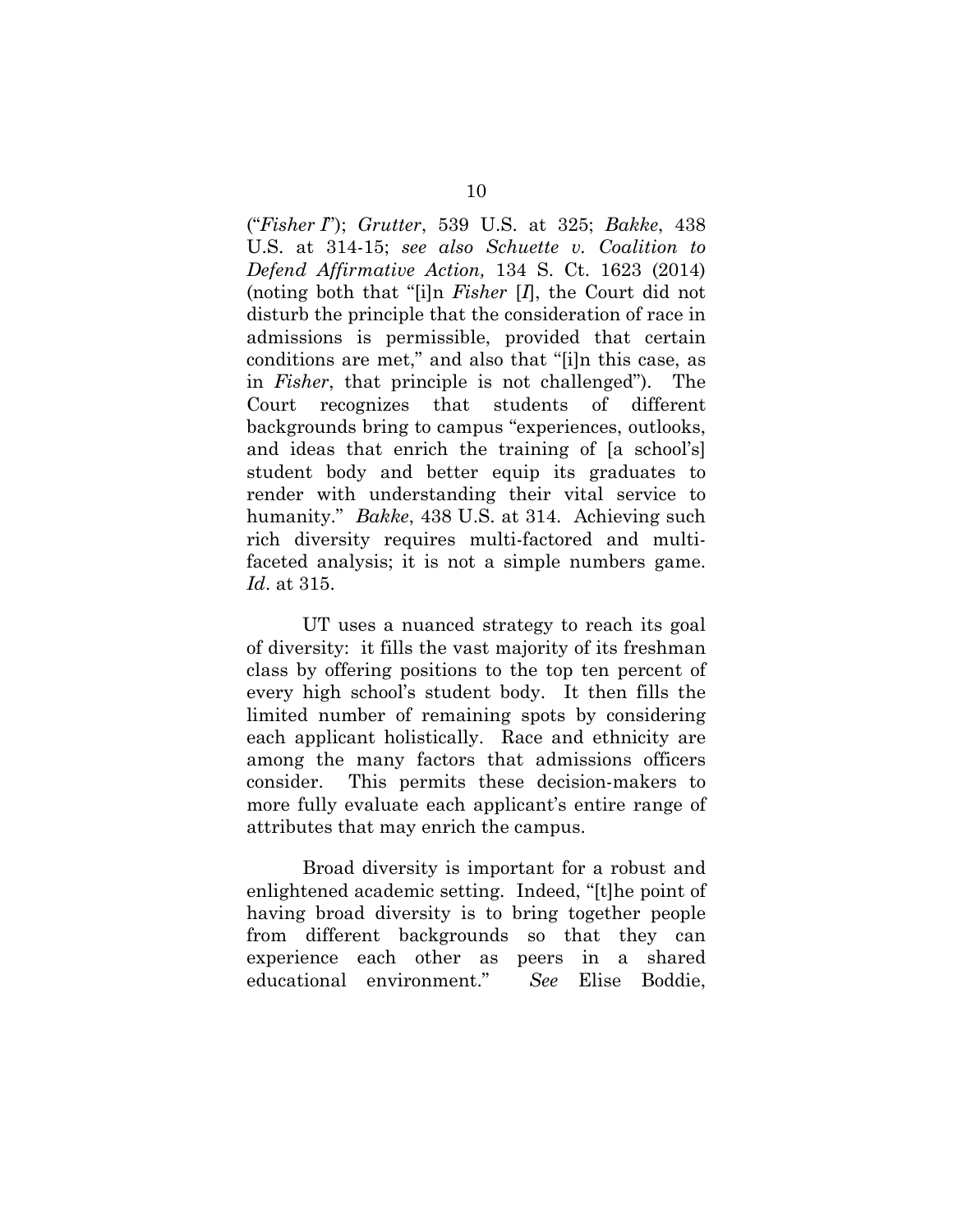Commentary on *Fisher*: The Importance of Diversity Within Diversity, SCOTUSBLOG (Oct. 11, 2012, 10:50 AM), http://www.scotusblog.com/2012/10/comm entary-on-fisher-the-importance-of-diversity-withindiversity. As Elise Boddie, former Director of Litigation of the NAACP Legal Defense and Education Fund, noted when this case was previously before the Court, fostering "diversity within diversity" provides "the opportunity for students to learn from, live with, and work alongside students from widely different backgrounds," and "helps students celebrate their differences and appreciate their similarities." *Id.* In short, "it advances the common-sense understanding that all people, including racial minorities, are unique in their own way." *Id.*

California's experience in the aftermath of Proposition 209 illustrates why the careful, limited approach taken by the University of Texas is appropriate, necessary, and constitutionally permissible. California has attempted to satisfy its compelling interest in diversity without considering race and ethnicity, but as discussed below, those attempts have fallen short. The State's race-neutral approaches have been expensive and administratively unworkable, and have failed to achieve a "critical mass" of underrepresented minority students in the University of California system, which not only "threaten[s] the educational benefits of diversity" but also "exacerbate[s] the harms of racial isolation." William C. Kidder & Patricia Gándara, *Two Decades After the Affirmative Action Ban: Evaluating the University of California's Race-Neutral Efforts*, Educational Testing Service,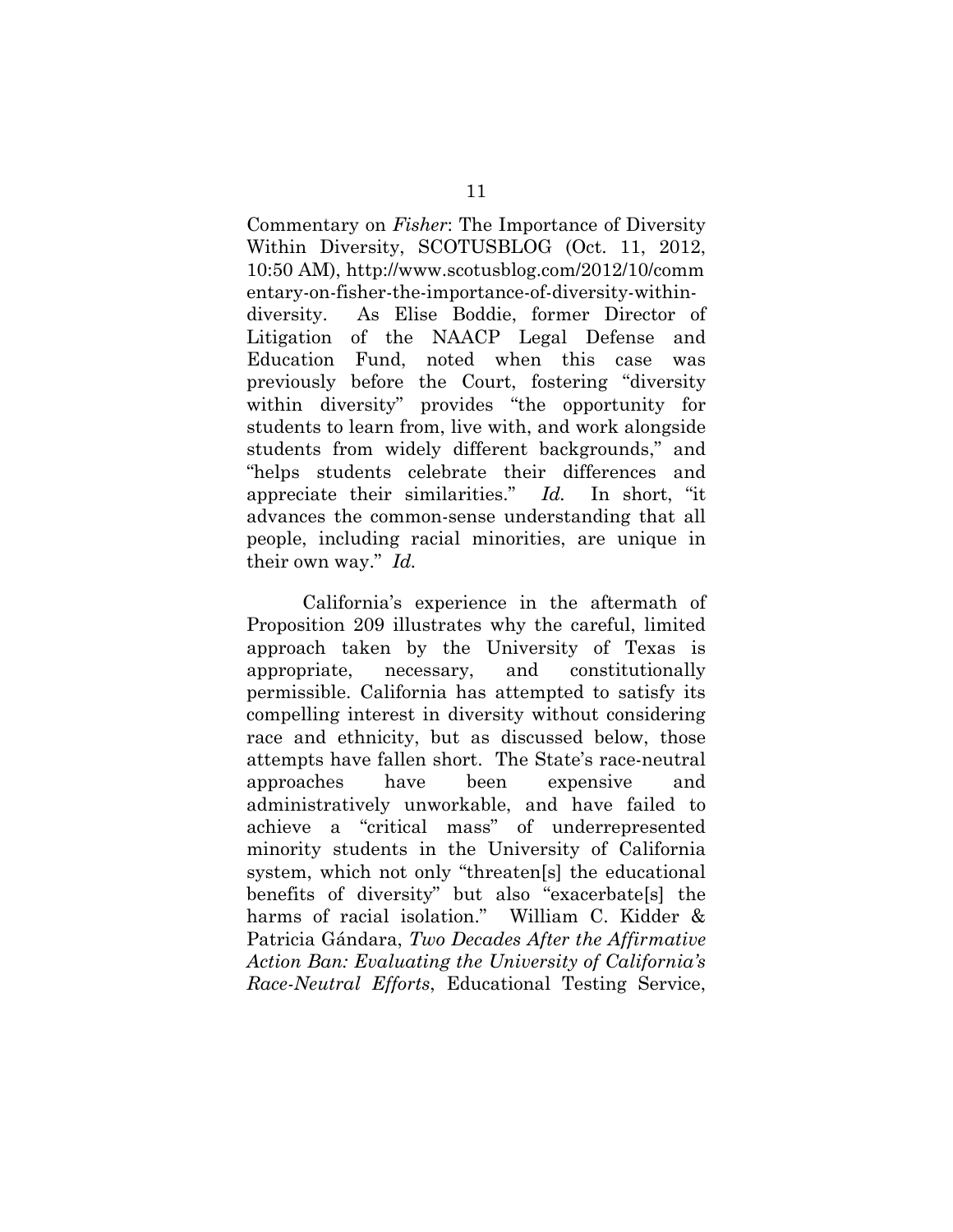29, Oct. 2015, *available at* http://www.ets.org/Media/ Research/pdf/kidder\_paper.pdf.4

- **I. CALIFORNIA'S EXPERIENCES IN THE AFTERMATH OF PROPOSITION 209 DEMONSTRATE WHY RACE-NEUTRAL POLICIES ARE NOT EFFECTIVE IN ACHIEVING DIVERSITY.** 
	- **A. Almost Twenty Years Ago, California Banned Consideration of Race and Ethnicity in Connection with Admissions to the University of California.**

 Prior to Proposition 209, California had a long history of considering diversity—including racial and ethnic diversity—in admissions decisions. In the early 1970s, the faculty of UC Davis School of Medicine initiated a "special admissions program" to remedy its lack of minority enrollees. 438 U.S. at 272. This Court struck down that particular program in *Bakke.* It nevertheless held that states have "a substantial interest that legitimately may be served by a properly devised admissions program involving the competitive consideration of race and ethnic origin." *Bakke*, 438 U.S. at 320 (Powell, J.). Following that decision, many public colleges and

 <sup>4</sup> William Kidder is presently Assistant Provost and Assistant Executive Vice Chancellor at the University of California, Riverside. Patricia Gándara is a Research Professor at the Graduate School of Education at the University of California, Los Angeles; she is also Co-Director of The Civil Rights Project at UCLA. Dr. Gándara and Mr. Kidder have each researched diversity within the University of California system and the effects of Proposition 209 for many years.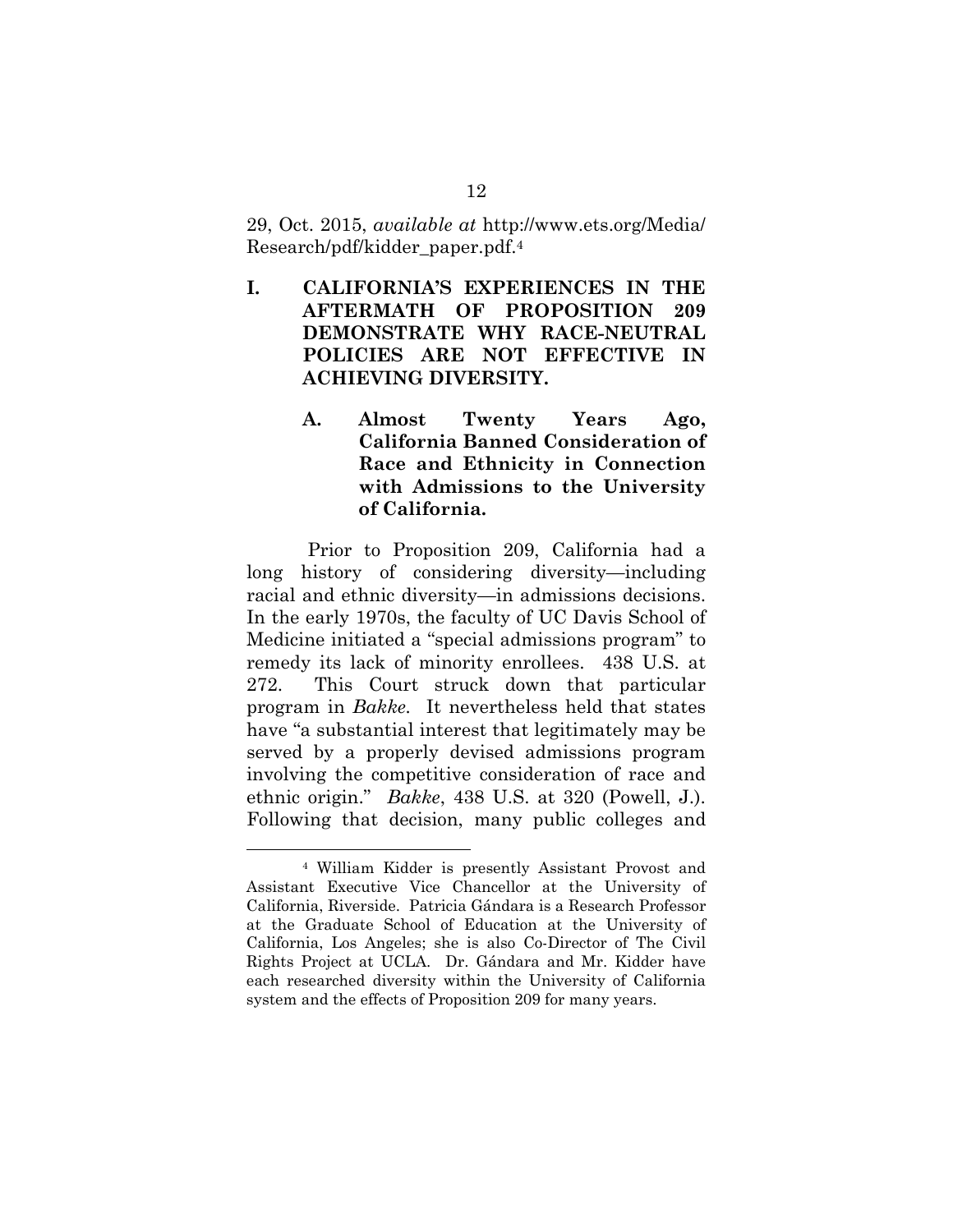universities, including California schools, continued to consider race as one of many factors in college admissions.

In 1995, however, the Regents of the University of California reversed course, adopting a resolution ("SP-1") that prohibited the University from considering race or ethnicity in admissions decisions.5 The following year, California voters passed Proposition 209, which amended the California Constitution to prohibit preferential treatment on the basis of race, sex, and ethnicity in public employment, public contracting, and public education, including the University of California system.<sup>6</sup>

In response, the University abandoned any consideration of race or ethnicity in its admissions process, and "the entire apparatus of admissions within the University had to be changed." *See*  Patricia Gándara, *California: A Case Study in the Loss of Affirmative Action*, The Civil Rights

 <sup>5</sup> SP-1 and a companion resolution were rescinded in 2001, years after Proposition 209 took effect. Regents of the Univ. of Cal., *Future Admissions, Employment, and Contracting Policies—Resolution Rescinding SP-1 and SP-2* (2001), http://www.universityofcalifornia.edu/regents/regmeet/ may01/re28new.pdf. The repealing resolution, while acknowledging the limitations that Proposition 209 imposes, did note that the Regents intended for the University to "seek out and enroll, on each of its campuses, a student body . . . that encompasses the broad diversity of backgrounds characteristic of California." *Id.* 

<sup>6</sup> *See* CAL. CONST. art. I, § 31. For ease of reference, *Amici* here refer generally to Proposition 209, noting where relevant the earlier University of California-specific ban.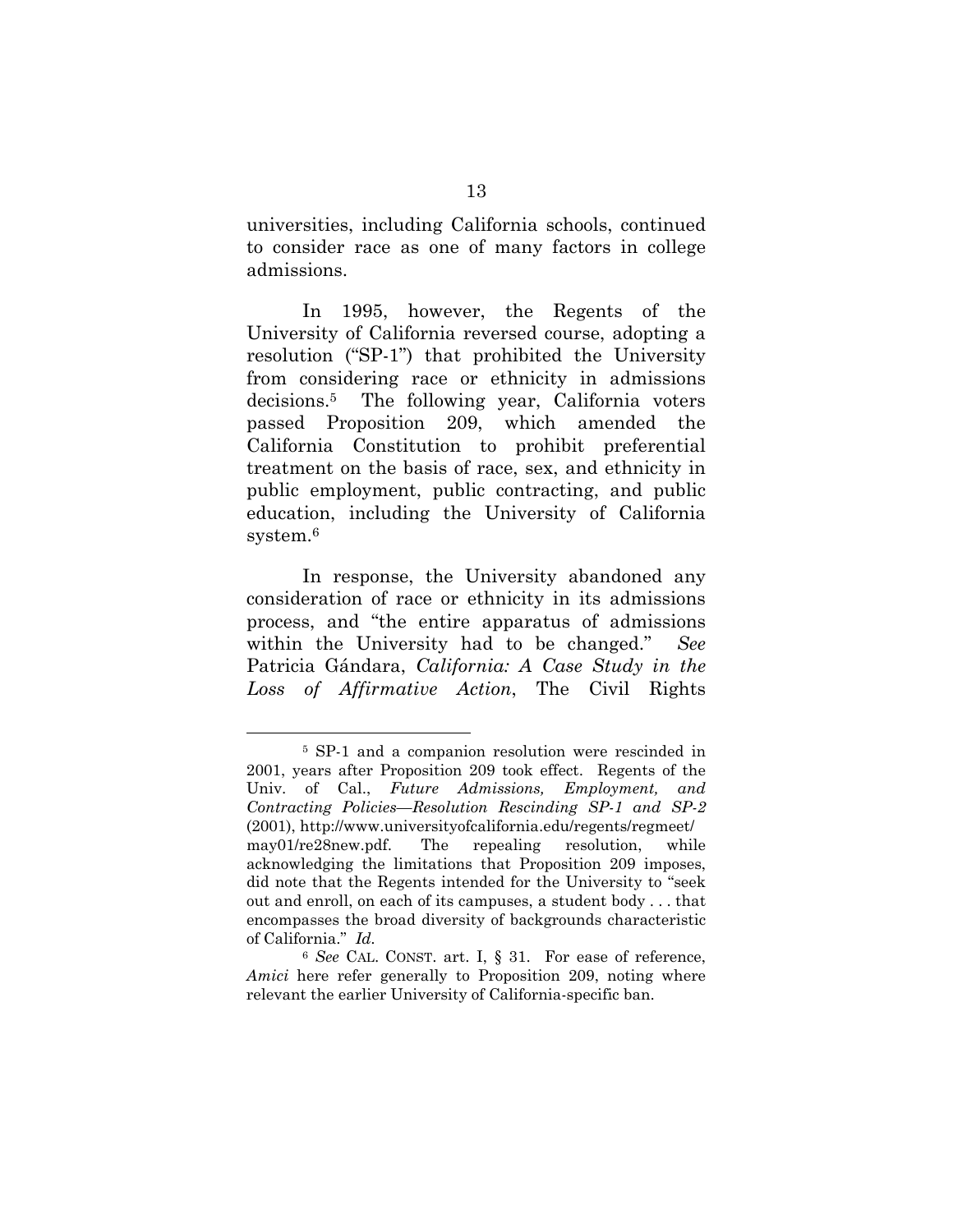Project/Proyecto Derechos Civiles 3 (Aug. 8, 2012), http://civilrightsproject.ucla.edu/research/collegeaccess/affirmative-action/california-a-case-study-inthe-loss-of-affirmative-action. The University of California system thus experimented "with a wide variety of alternative approaches." *Grutter*, 539 U.S. at 343. Despite its implementation of these alternatives, the University's inability to consider an applicant's race or ethnicity had an immediate and prolonged negative effect on UC's student body.

## **B. The "Race-Neutral" Policies California Adopted as a Result of Proposition 209 Failed to Foster a Truly Diverse Student Body.**

When the University of California banned the consideration of race in the admissions process, it experienced "substantial declines in the proportion of entering students who are African American, American Indian, and Latino." *Undergraduate Access*, *supra* note 2, at 28. For much of the last two decades, the University has attempted, through a wide range of "race neutral alternatives," to undo the damage caused by Proposition 209. These "alternatives" include, among other things, a "percentage plan" like the one used by the UT; a variation of "holistic" review without the ability to consider race or ethnicity; academic preparation programs; automatic transfer programs; targeted recruitment to encourage underrepresented minority admits to matriculate; and a focus on socioeconomic status. *See* Gándara, *supra*, at 10-18. These programs have curtailed some of the negative effects of Proposition 209, but they have failed to support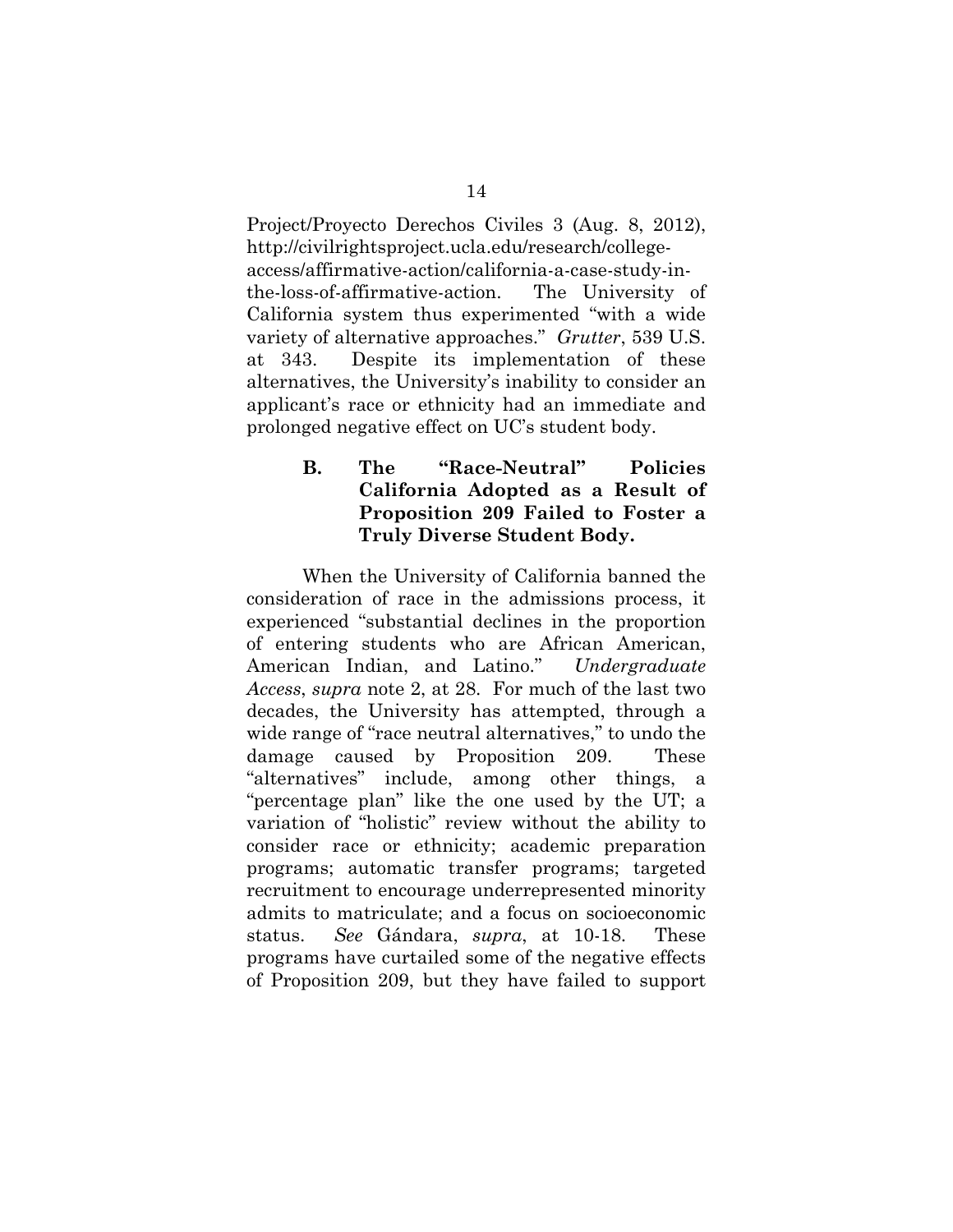the University of California's compelling diversity interest.

> **1. The "Race-Neutral" Policies California Adopted in the Immediate Wake of Proposition 209 Did Not Achieve a Critical Mass of Diverse Students in California Schools.**

California's first race-neutral plan aimed to connect with students early by "increas[ing] the preparation and enrollment of 'educationally disadvantaged' students." Gándara, *supra*, at 10. The outreach program paired underperforming high schools with nearby University campuses and invested further in student outreach efforts with supervision from University faculty. *See id.* at 10-11. From 1998 to 2001, the Legislature increased funding for this program, adding tens of millions of dollars to bring it to fruition. *See id.* at 4, 11; Kidder & Gándara, *supra*, at 3-4 (chart). At the program's height, total University and State expenditures on the program passed the \$100 million mark. Kidder & Gándara, *supra*, at 3. That level of support was not sustainable, however, and by the early 2000s, funding began "a steady and precipitous decline." *See* Gándara, *supra*, at 11. What was meant as a "long term strategy" for reaching students throughout their primary and secondary education could not reverse the losses caused by Proposition 209 within the few years in which it was adequately funded. "[D]isillusion with the strategy" set in. *Id.* at 12.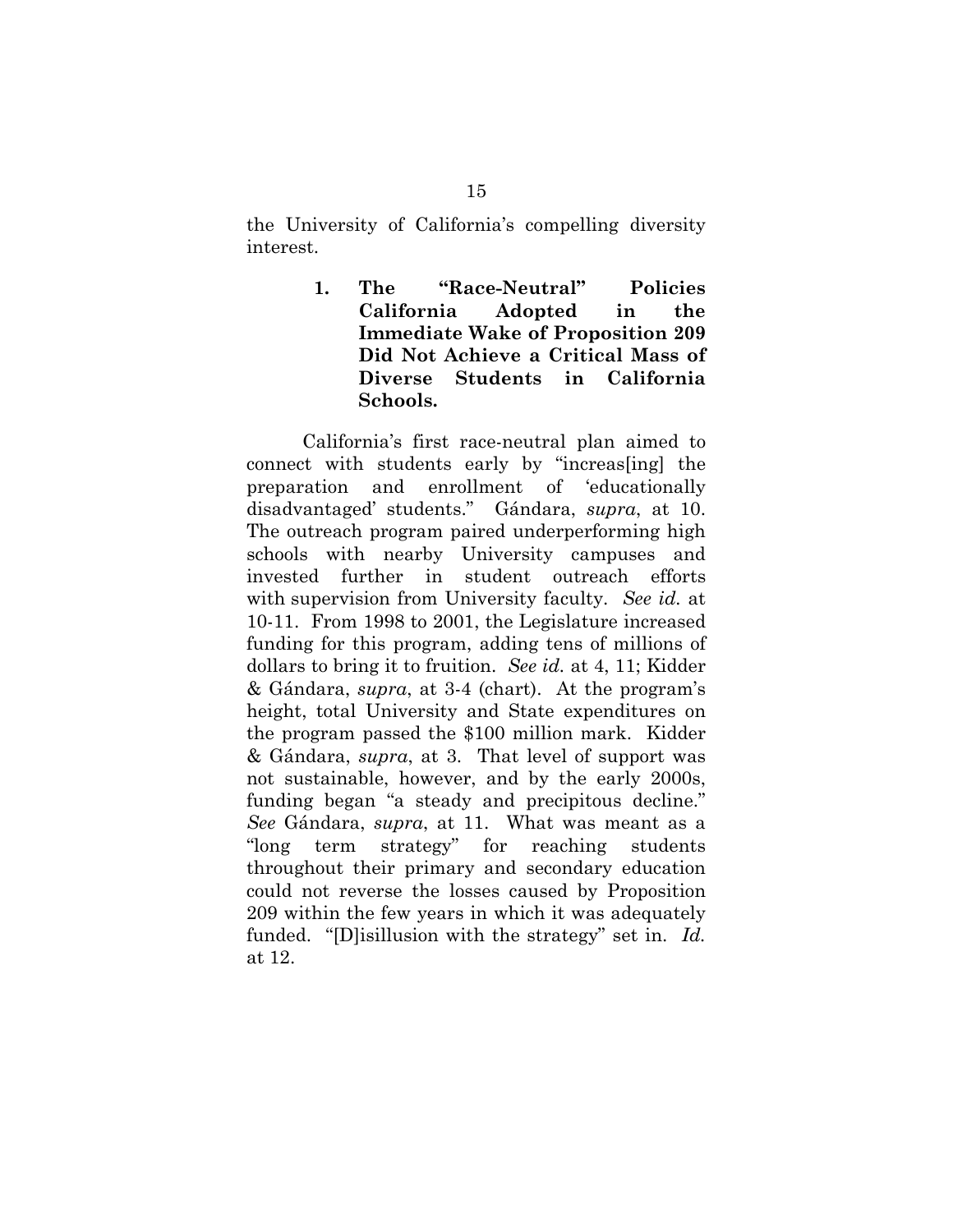More modest programs, given more time to succeed, have likewise failed. For example, the initial version of a percentage plan, known as "Eligibility in the Local Context" ("ELC") offered students in the top four percent of their class admission to a University campus (though not necessarily the one of their choosing).7 The initial ELC plan failed to substantially increase the presence of underrepresented minority students: most who would have benefited from the program already qualified for admission.8 *See id.* at 13-14; *see also Undergraduate Access*, *supra* note 2, at 25. In the end, this program "did not increase diversity by any discernible amount." Kidder & Gándara, *supra*, at 23. Similarly, a racially and ethnically

 <sup>7</sup> To be considered for freshman admission to the UC system (*i.e.*, "eligible"), a California resident must either: (1) complete fifteen high school courses ("a-g") with a grade of C or better; or (2) complete college courses or earn certain scores on SAT, Advanced Placement, or International Baccalaureate exams in the a-g course subject areas. Univ. of Cal., Admissions, *A-G Courses*, http://admission.universityofcalifornia.edu/freshman/requirements/a-g-requirements/index.html (last visited Oct. 31, 2015).

<sup>8</sup> In the current version of the ELC program, students in the top nine percent of their high school senior class (in a participating California high school), based on a GPA calculated by the University from a standardized set of courses, are awarded "ELC status," which "adds value to the application and is one of the 14 factors considered when applications are reviewed." Univ. of Cal., Admissions, *Local path (ELC)*, http://admission.universityofcalifornia.edu/freshman/californiaresidents/local-path/index.html (last visited Oct. 31, 2015). As with the prior version of the program, it "has not been especially successful," likely because "many of the schools from which [the University] would hope to draw a more diverse pool of students neither prepare nor encourage their students to apply" to the University. Kidder & Gándara, *supra*, at 23.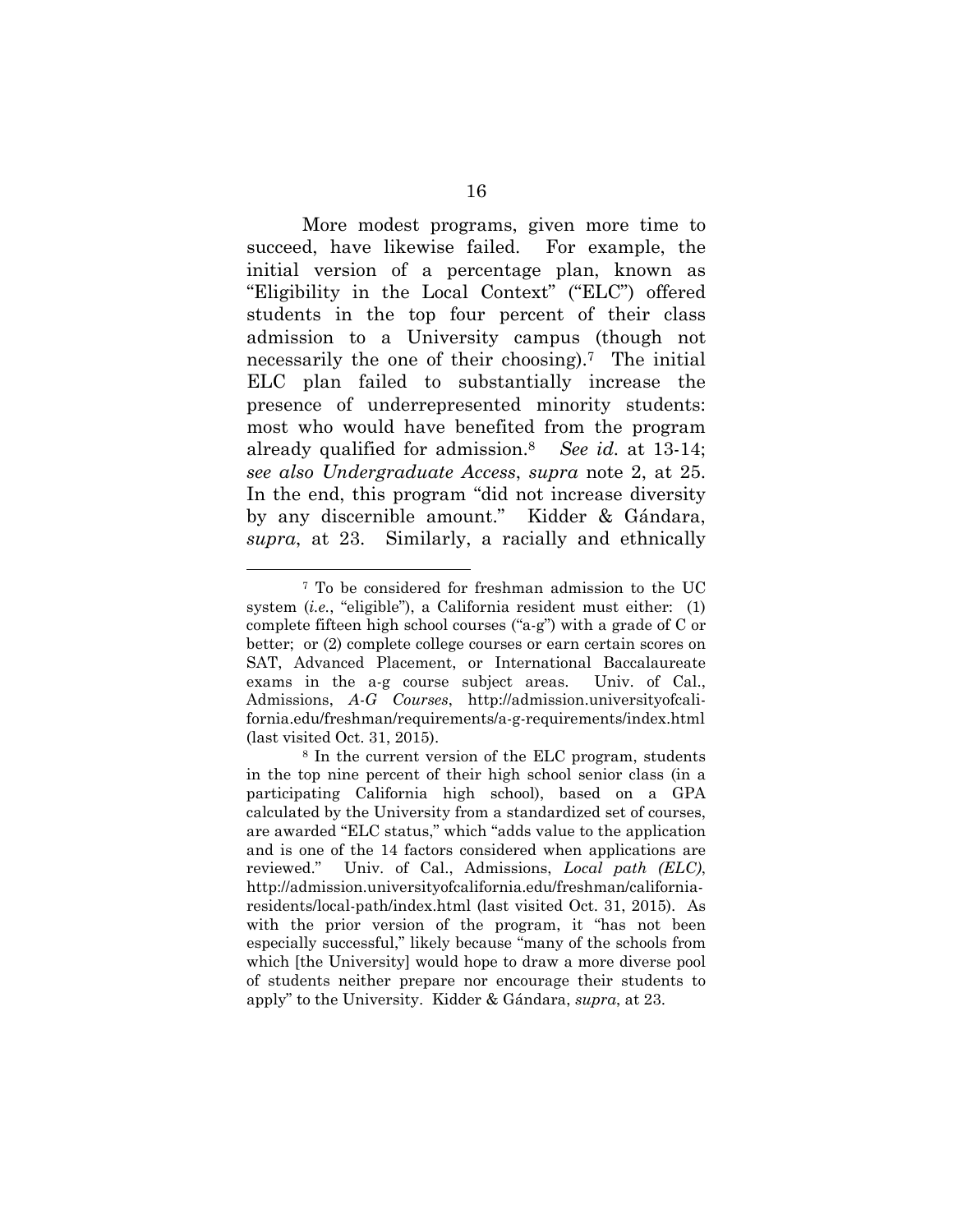blind "quasi-holistic" review program had "weak effects" in increasing diversity of underrepresented minorities precisely because of the inability "to consider race and its concomitant effects on [an applicant's] competitiveness." Gándara, *supra*, at 13.

Another, still-active program permits certain high-performing students to transfer to a University campus after completing coursework at a two-year community college. But this too has failed to significantly further the University's diversity interest: from 2006 through 2014, for example, the University's incoming transfer class had an even *lower composite proportion* of African American, Latino, and American Indian students than the incoming freshman class.9 *See* Univ. of Cal. Office of the President, Academic Affairs, Institutional Research and Academic Planning, *University of California: Application, Admissions and Enrollment of California Resident Freshmen for Fall 1995 through 2014*, 1 (2015), http://www.ucop.edu/news/factsheets/ 2014/flowfrosh-ca-14.pdf; Univ. of Cal. Office of the President, Academic Affairs, Institutional Research and Academic Planning, *University of California: Application, Admissions and Enrollment of California Resident Transfers for Fall 1995 through 2014*, 1 (2015), http://www.ucop.edu/news/factsheets/ 2014/flow-trans-ca-14.pdf. Such programs have not proven to substitute for the consideration of race and

 <sup>9</sup> The transfer program is also necessarily limited in its ability to create a beneficially diverse environment, as transfer students are absent from freshman and sophomore classes. *See*  Kidder & Gándara, *supra*, at 26.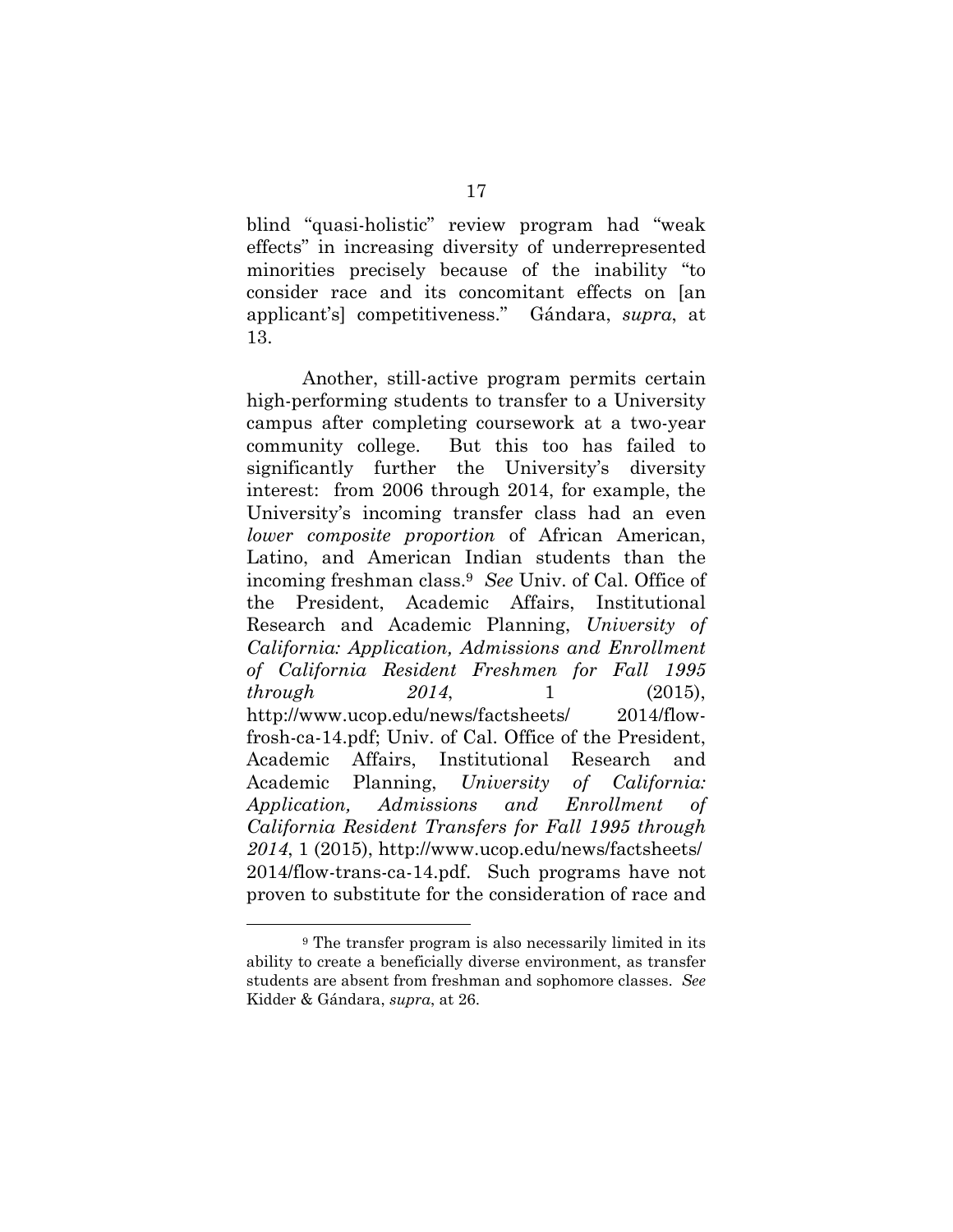ethnicity in admissions, given the "notoriously low" transfer and completion rates for California's community colleges. In fact, only about 17% of underrepresented minority students attending a California community college who intend to transfer to a four-year institution do so within six years. Kidder & Gándara, *supra*, at 26.

Since California banned consideration of race and ethnicity in University admissions, the "level of access" for underrepresented minority students otherwise qualified to attend the University has declined relative to other students. Kidder & Gándara, *supra*, at 34. The range of "race-neutral" approaches adopted by the University to date are revealing in their failure to foster a student body that achieves the University's, and the State's, compelling interest in diversity. *Id.* While some UC schools have returned—after many years—to their pre-Proposition 209 diversity levels, the ill effects of Proposition 209 are felt acutely, as discussed below, on the University's most selective campuses. In light of this twenty-year history, further experiments are not likely to produce "workable race-neutral alternatives." *Grutter*, 539 U.S. at 339; *cf. Fisher I*, 133 S. Ct. at 2421.

> **2. Strictly Race-Neutral Policies Have a Strikingly Negative Effect on Diversity at the University of California's Most Selective Schools.**

Proposition 209 has had the most drastic effects on the two most selective of California's University campuses: UC Berkeley and UCLA.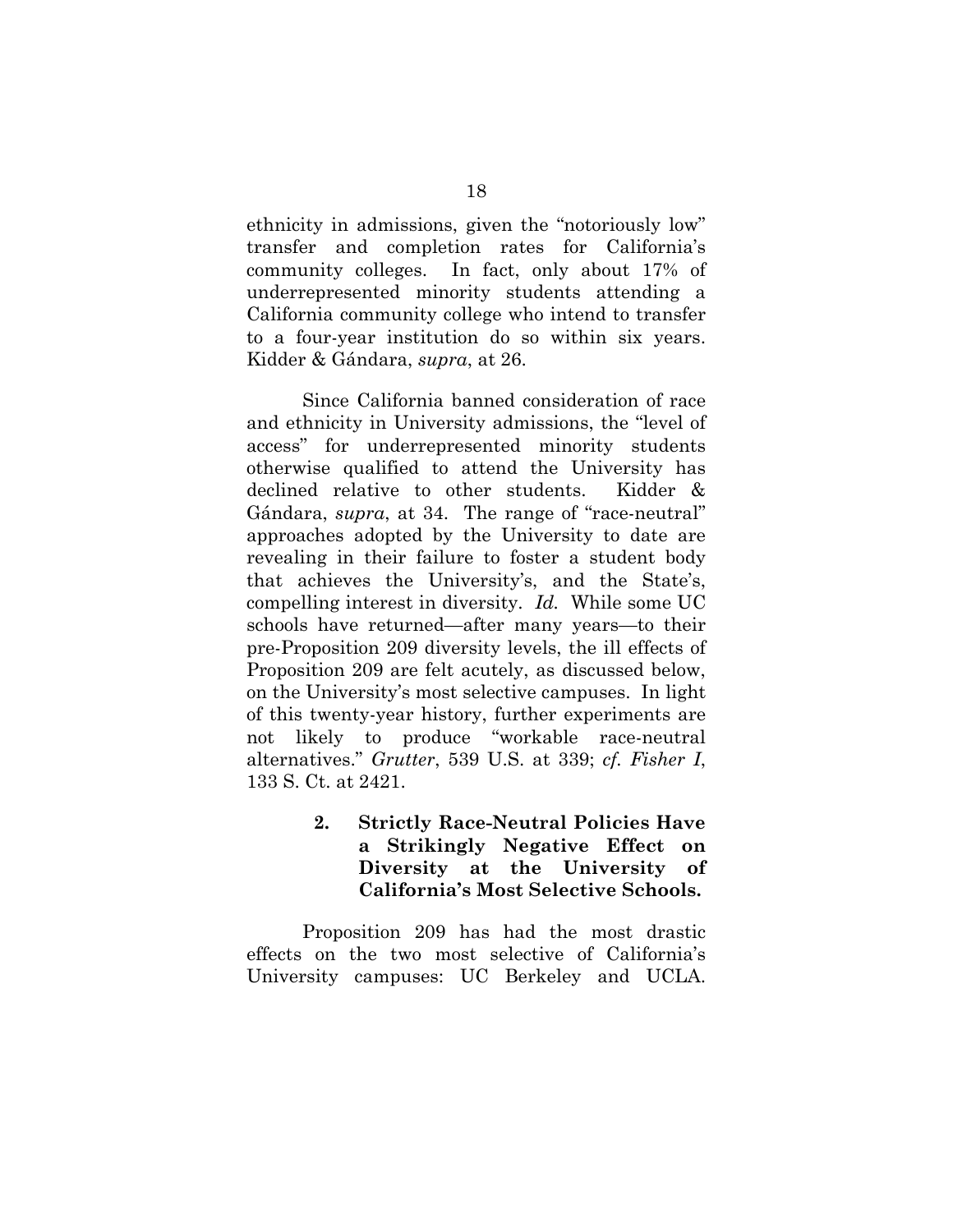After the Proposition's enactment, African American undergraduate enrollment dropped dramatically at Berkeley and UCLA among California residents, with freshman enrollment at UC Berkeley more than halving between 1997 and 1998.10 *University of California: Application, Admissions and Enrollment of California Resident Freshmen for Fall 1995 through 2014*, *supra*, at 2. For example:

- At UCLA, African American undergraduate enrollment dropped by more than 37%, from 5.6% to 3.5% of the freshman class during the same period. *Id.* at 5.
- The proportion of African American freshman students enrolling at UCLA has still not returned to pre-Proposition 209 levels *Id.*
- At UC Berkeley, African American undergraduate enrollment has hovered

 <sup>10</sup> *See, e.g.,* William C. Kidder, *Review Essay, Silence, Segregation, and Student Activism at Boalt Hall*, 91 CAL. L. REV. 1167, 1173 (2003) (noting the "staggeringly low" levels of minority representation in the student body at UC Berkeley's Boalt Hall School of Law after passage of Proposition 209); Amy DeVaudreuil, *Review Essay, Silence at the California Law Review*, 91 CAL. L. REV. 1183, 1197-1200 (2003) (regarding minority representation on the law review). UC Berkeley, like UCLA, is "hyper-selective" and is able to admit far fewer than one-fifth of eligible California resident applicants from a very accomplished applicant pool. *See University of California: Application, Admissions and Enrollment of California Resident Freshmen for Fall 1995 through 2014*, *supra* at 2, 5; *see also* José L. Santos et al., *Is "Race-Neutral" Really Race-Neutral?: Disparate Impact Towards Underrepresented Minorities in Post-209 UC System Admissions*, 81 J. Higher Educ. 605, 610 (2010).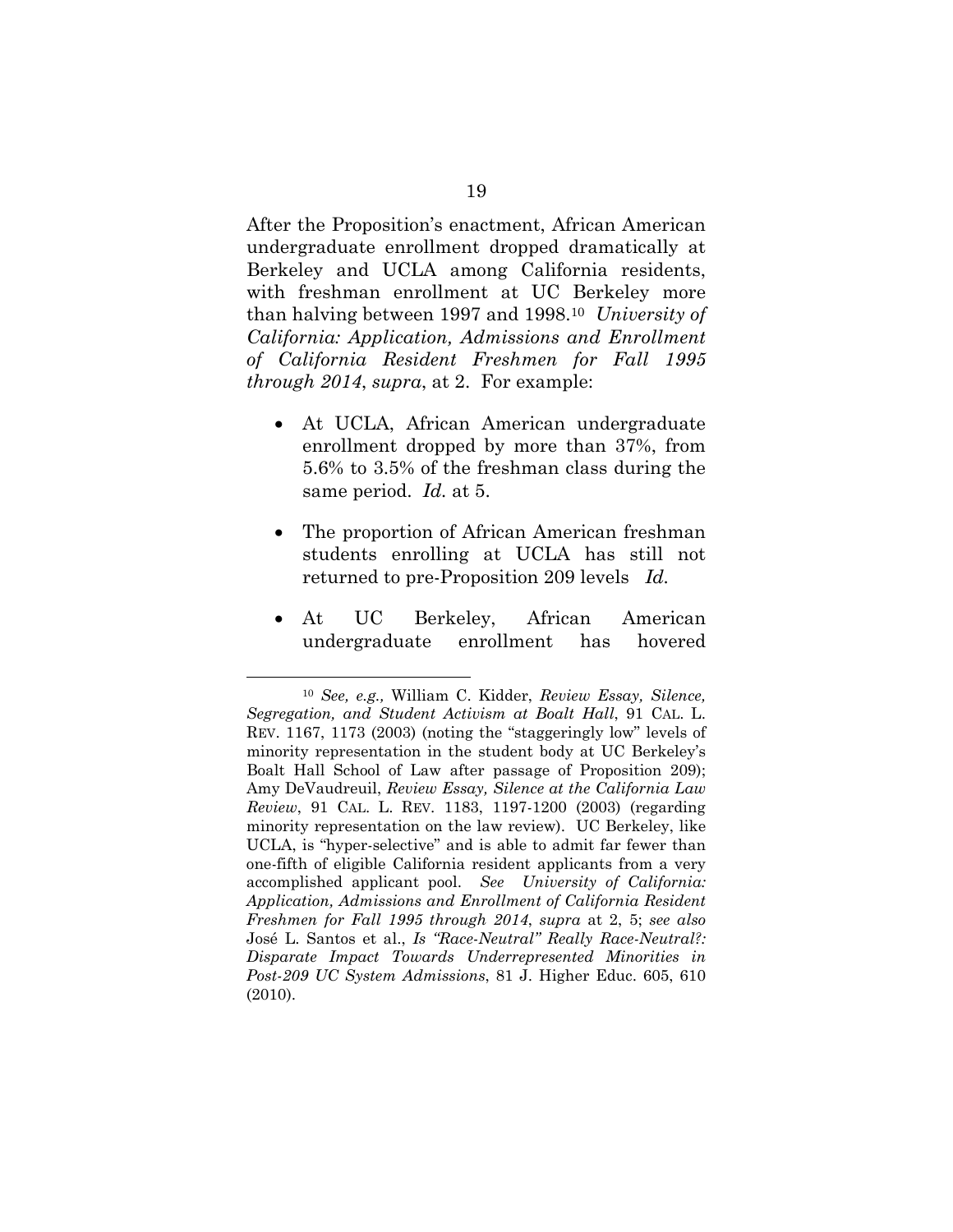between approximately 3% and 4% between 1998 and 2014, far below pre-Proposition 209 levels, which was approximately 6.5%. *Id.* at 2.

American Indian undergraduate enrollment also languishes far below pre-Proposition 209 levels. California is home to a significant portion of the American Indian population; nearly 1 out of every 6 American Indians is a California resident. Cruz Reynoso & William C. Kidder, *Tribal Membership and State Law Affirmative Action Bans: Can Membership in a Federally Recognized American Indian Tribe Be a Plus Factor in Admissions at Public Universities in California and Washington?*, 27 CHICANO-LATINO L. REV. 29, 30 (2008).11 But the statistics related to American Indian enrollment trends at these schools are alarming:

- In 1995, both UC Berkeley and UCLA enrolled American Indian students in far greater numbers than the years following Proposition 209. *University of California: Application, Admissions and Enrollment of California Resident Freshmen for Fall 1995 through 2014*, *supra*, at 2, 5.
- As of 2014, American Indian undergraduate enrollment at UC Berkeley and UCLA still remains over 45% lower than pre-Proposition 209 levels. *Id.*

 <sup>11</sup> Cruz Reynoso, a former Associate Justice of the California Supreme Court, is Professor Emeritus of Law at UC Davis's King Hall School of Law.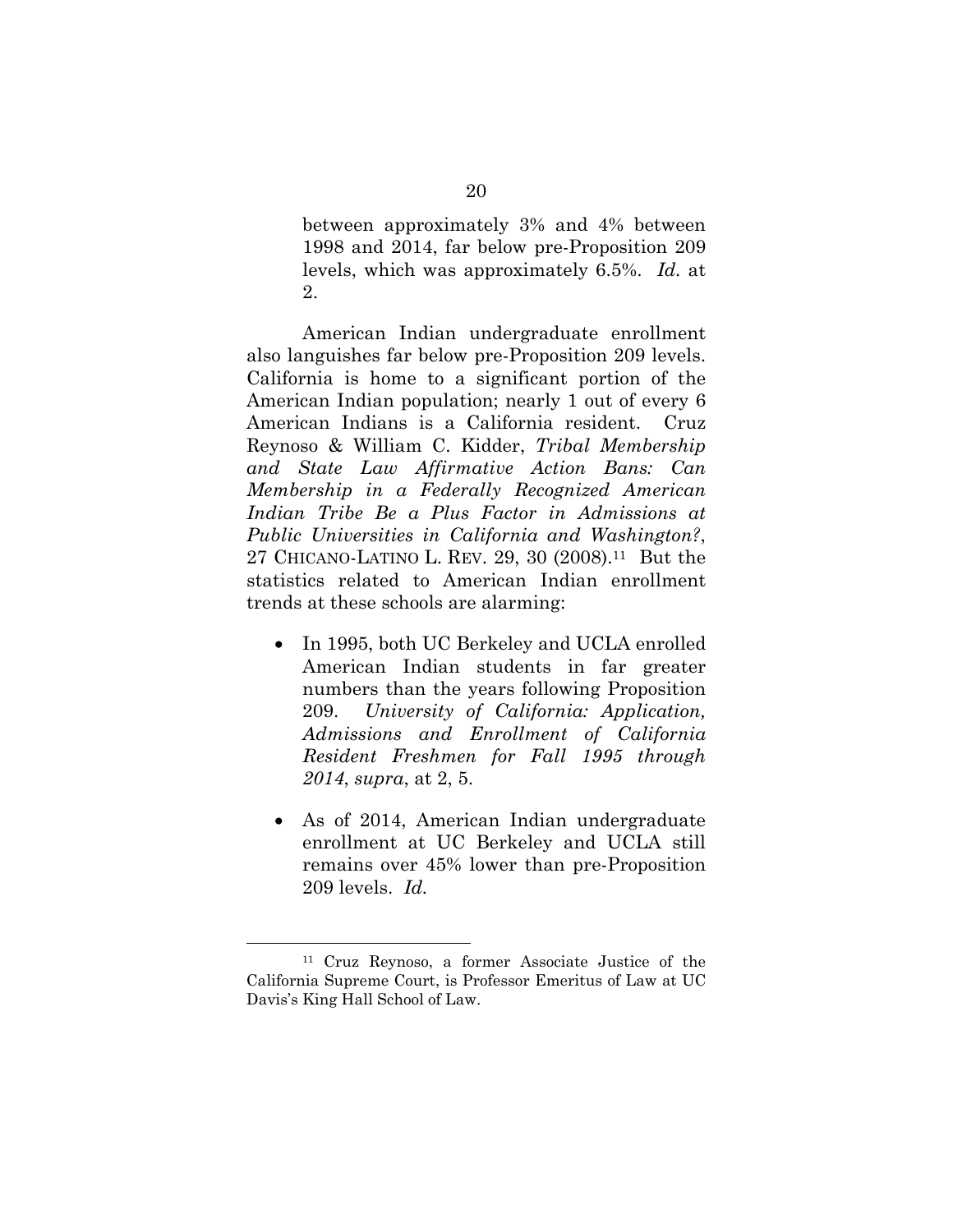• In each and every year under Proposition 209 (1998 through 2014), there were fewer American Indian freshmen in the University system compared to 1995, even though the size of the overall freshmen class increased by more than half—from approximately 22,000 in 1995 to a peak of approximately 34,500 in 2008.12 *Id.* at 1.

As with African American and American Indian students, Latino undergraduate enrollment also fell precipitously in the wake of Proposition 209 at Berkeley and UCLA:

- At UC Berkeley, Latino enrollment dropped from 16.9% to 8.2% of the freshman class—a staggering 52% decline in the years between 1995 and 1998. *Id.*
- By 1998, freshmen admissions offers for Latino students had dropped by 54% at UC Berkeley and by 46% at UCLA.13 Kidder &

 <sup>12</sup> Most recently, American Indians represented only 0.6% of the University's incoming class, out of a class of approximately 33,800. Proportionally, American Indian freshman enrollment therefore dropped by 45%, from 1.1% to 0.6% between 1995 (pre-Proposition 209) and 2014. *University of California: Application, Admissions and Enrollment of California Resident Freshmen for Fall 1995 through 2014*, *supra*, at 1.

<sup>13</sup> Admissions rates at UC Berkeley and UCLA for Latino students "only eclipsed 1995 levels in 2014." Kidder & Gándara *supra*, at 16. Although that trend, if it is not an anomaly, may be positive on its own, it remains true that the gap between Latino high school graduation rates and UC admissions rates, as set forth below, continues to grow,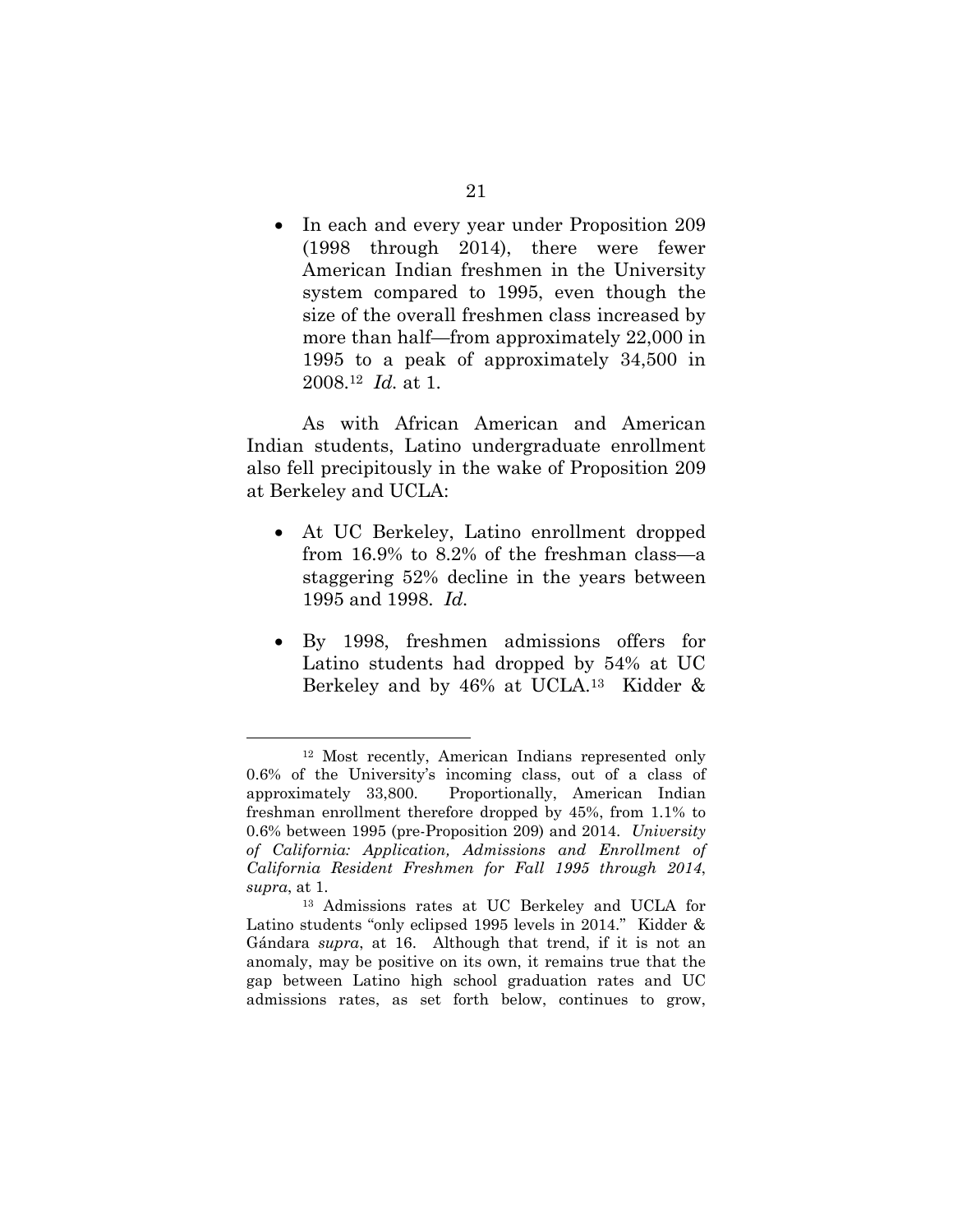#### Gándara, *supra,* at 16.

The proportion of Latino California public high school graduates almost doubled between 1990 (23%) and 2010 (44%), and has been increasing since then. *See* William C. Kidder, *Misshaping the River*, 39 J. Col. & Univ. L. 53, 88 (2013); Kidder & Gándara, at 21-22. As Latino students approach half of all California high school graduates, they constitute only one-fifth of UC Berkeley and UCLA admits (and just under 30% of University admits system-wide).14 *See* Kidder & Gándara, *supra*, at 21-22; *University of California: Application, Admissions and Enrollment of California Resident Freshmen for Fall 1995 through 2014*, *supra*, at 2, 5. Indeed, the "magnitude of the gap between Latinos' proportion of public high school graduates and UC freshman offers" widened by a whopping 68% between 1995 and 2014. Kidder & Gándara, *supra*, at 16.

These racial and ethnic imbalances in the University system undermine the State's ability to

l

demonstrating the continuing negative effects of Proposition 209. 14 Although the act establishing the University in 1868

required "the Regents, according to population, to so apportion the representation of students, when necessary, that all portions of the State shall enjoy equal privileges therein," Kidder & Gándara, *supra*, at 1 (quoting the Organic Act), *Amici* note California's demographic trends not to suggest that UC enrollment must mirror the State's diversity in lockstep, but to place the percentage of Latinos enrolled in proper context. Some of Petitioner's *amici* "tend to obfuscate this important demographic driver of enrollment change when touting Prop[osition] 209." Kidder, *Misshaping the River*, *supra*, at 88.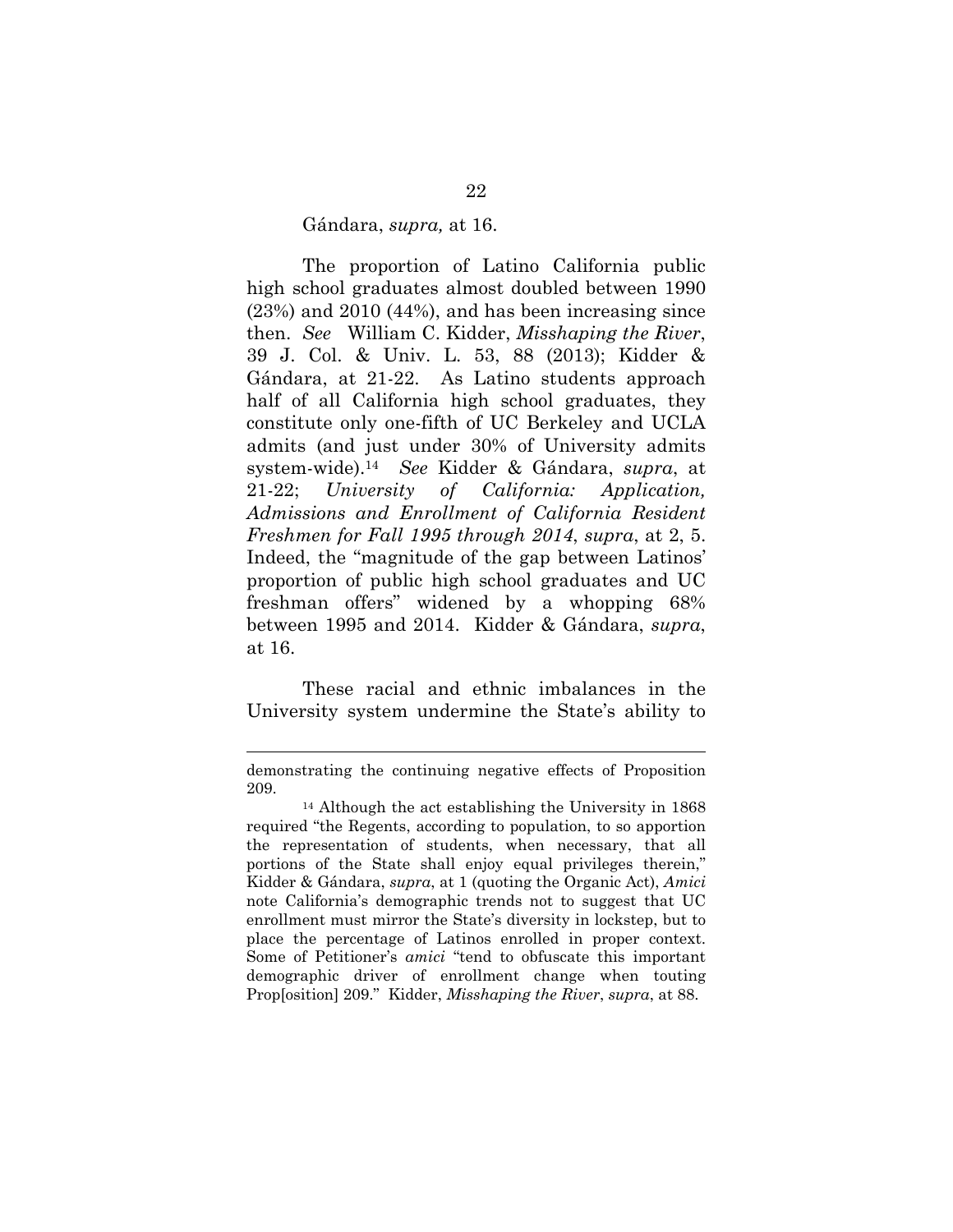achieve a truly diverse set of students, and thus to train a set of leaders from every race and ethnicity in the community. The imbalances also affect graduate school admissions. Immediately following the passage of Proposition 209, the number of African American applicants dropped dramatically at the University's most selective law schools. Kidder, *Misshaping the River*, *supra*, at 85; DeVaudreuil, *supra*, at 1197-1200. Between 1996 and 1998, African American applicants to Berkeley Law and UCLA School of Law dropped by over two-fifths, and significant drops occurred at UC Davis School of Law, and UC Hastings. Kidder, *Misshaping the River*, *supra*, at 85. Nearly fifteen years later, despite robust outreach efforts and increasingly diverse State demographics, applications by African Americans to UC law schools have remained below pre-Proposition 209 levels. *See id.* at 86; *University of California: Application, Admissions and Enrollment of California Resident Freshmen for Fall 1995 through 2014*, *supra*, at 1.

The President and Chancellors of the University recently acknowledged to this Court several shortcomings in the University's professional graduate programs, including that African American, Latino, and American Indian students together constituted *only* 5.3% of the students enrolled in 2012 in the University's business schools. That is a rate much less than half the proportion enrolled at peer schools around the country (12.8%). *See* Brief *Amicus Curiae* of the President and Chancellors of the University of California as *Amicus Curiae* in Support of Respondents, *Schuette v. Coalition to Defend Affirmative Action*, No. 12-682,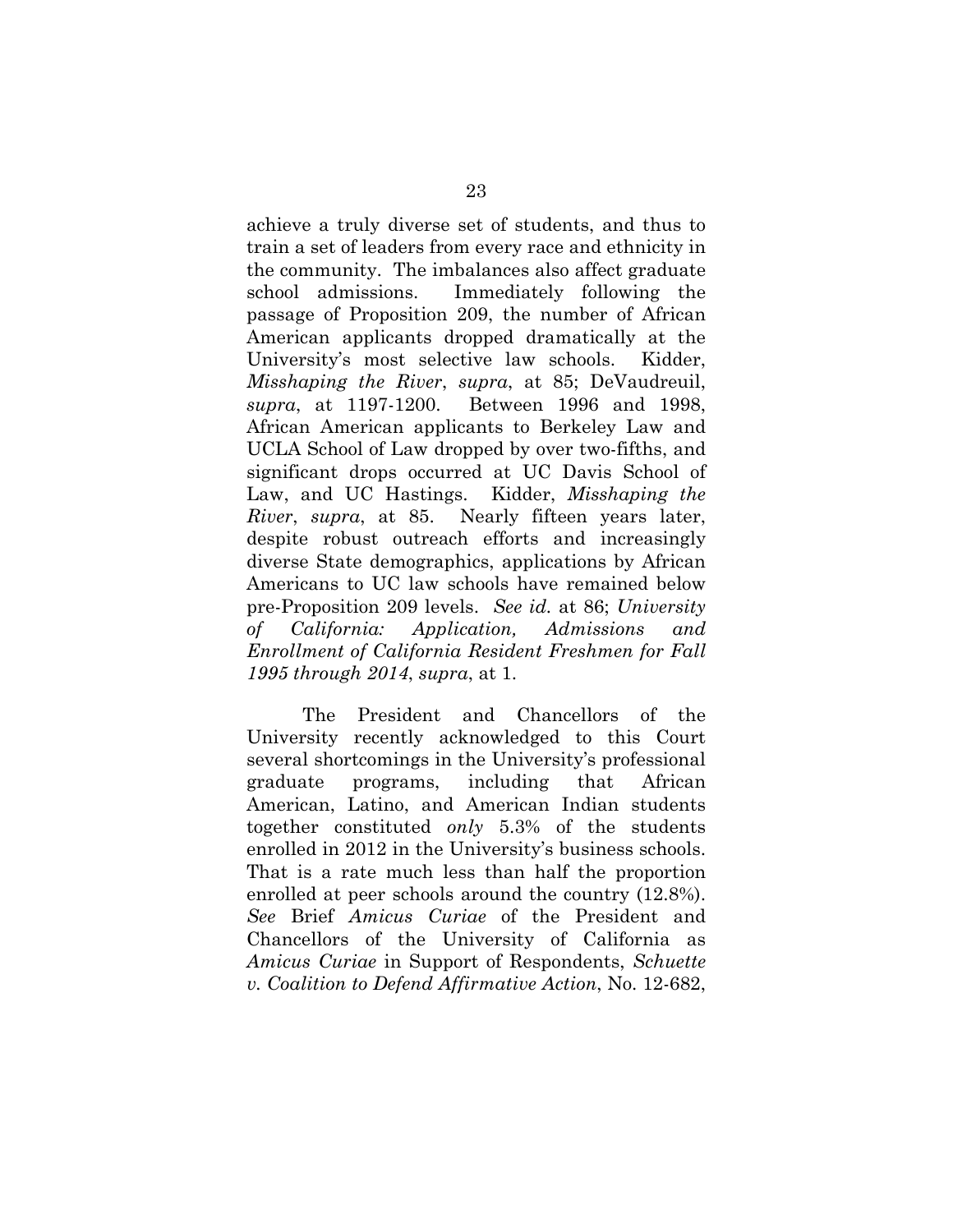at 26 (Aug. 30, 2013). The President and Chancellors also reported that African American graduate business students comprised just 1.3% of enrolled business students in the 2012-13 school year. *Id.* Worse yet, "during five of the last seven academic years, one or more of [the University's] six business schools enrolled no African-American students at all." *Id.* at 26-27. The University's law and medical schools were similar: from 2001 to 2011, there were "certain years" in which the UC Irvine medical and law schools, the UCLA medical school, and the UC San Diego medical school did not have a single African American student. *Id.* at 27.

Along these lines, the gap between the racial and ethnic composition of California high school graduates and the makeup of the UC Berkeley student body was greater than every flagship state public university across the country except five, all of which are located in the Deep South and have historical legacies of *de jure* segregation. *See* Education Trust, *Opportunity Adrift: Our Flagship Universities Are Straying from Their Public Mission* 18 (2010); *Meredith v. Fair*, 298 F.2d 696, 701 (5th Cir. 1962). These statistics are critical because where a student goes to school can greatly affect that student's likelihood of graduating. For instance, 80% of University students system-wide graduate within six years, with 88-90% of students at the more selective Berkeley and UCLA campuses doing so. Kidder & Gándara, *supra*, at 1. By contrast, students who attend a less selective fouryear public campus have only a 45% chance of graduating within the same timeframe. *Id.* Only 17% of community college students will even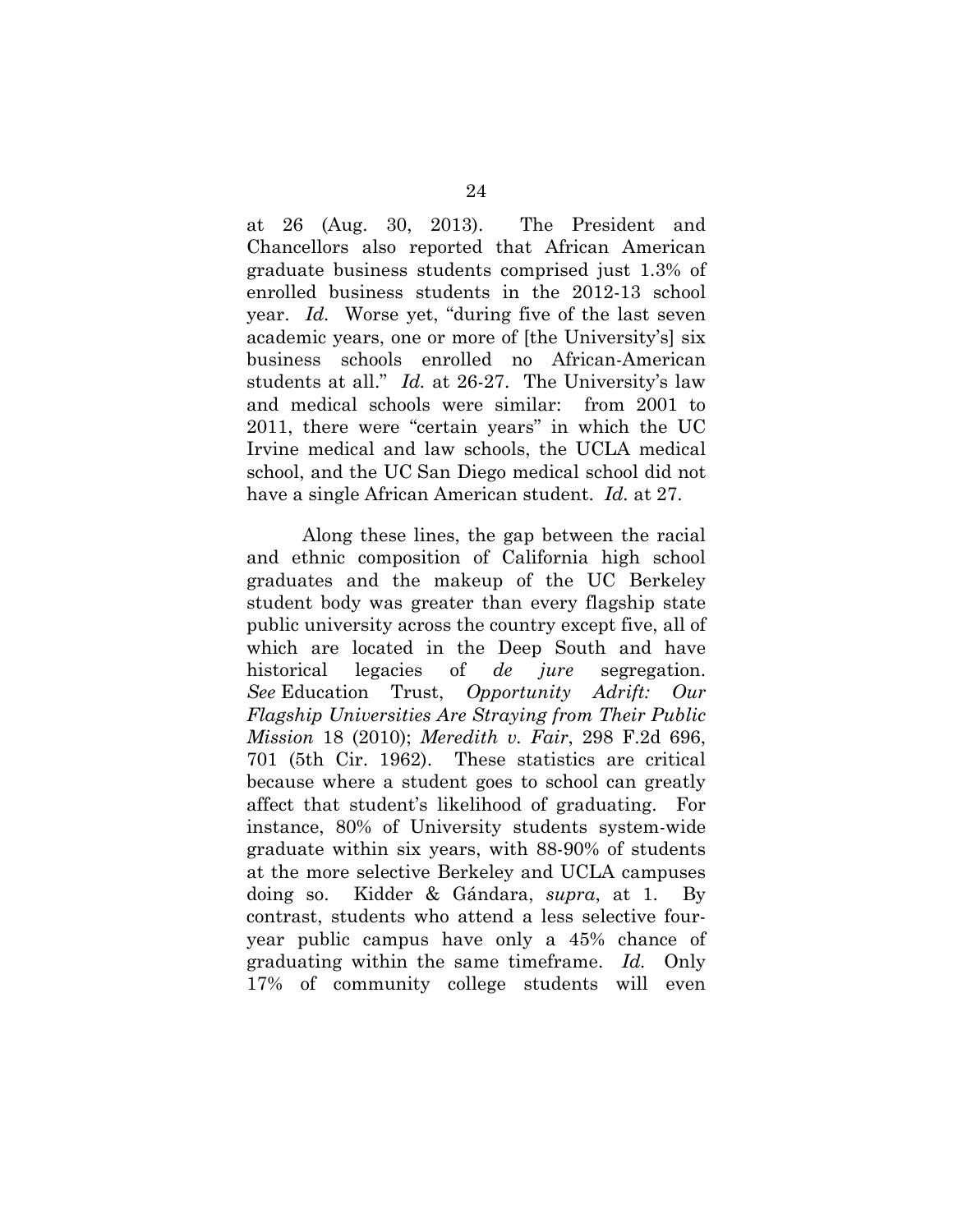transfer to a four-year institution, and fewer still will earn their degree. *Id.*

These statistics are most troubling in light of this Court's observation in *Grutter* that "[i]n order to cultivate a set of leaders with legitimacy in the eyes of the citizenry, it is necessary that the path to leadership be visibly open to talented and qualified individuals of every race and ethnicity." 539 U.S. at 332. Yet in California, as a result of the difficulty underrepresented minority students have in accessing the University system and its most selective campuses, the pathway to leadership is increasingly difficult for potential candidates to see. For those who do attend the top schools, the limited representation of minority viewpoints fails to provide the "exposure to widely diverse people, cultures, ideas, and viewpoints" that this Court in *Grutter* recognized is necessary to develop "the skills needed in today's increasingly global marketplace." *Id.* at 330-31. Racially neutral admissions policies have failed to achieve the diversity on University campuses critical for California's future. Moreover, such policies have in many instances fostered an environment of racial isolation inconsistent with the State's compelling interest in diversity.

> **3. Admissions Policies Geared Toward Socioeconomic Status Do Not Achieve and Cannot Approximate the Diversity Benefits of Race-Conscious Policies.**

Petitioner and certain *amici* contend that greater use of race-neutral programs based on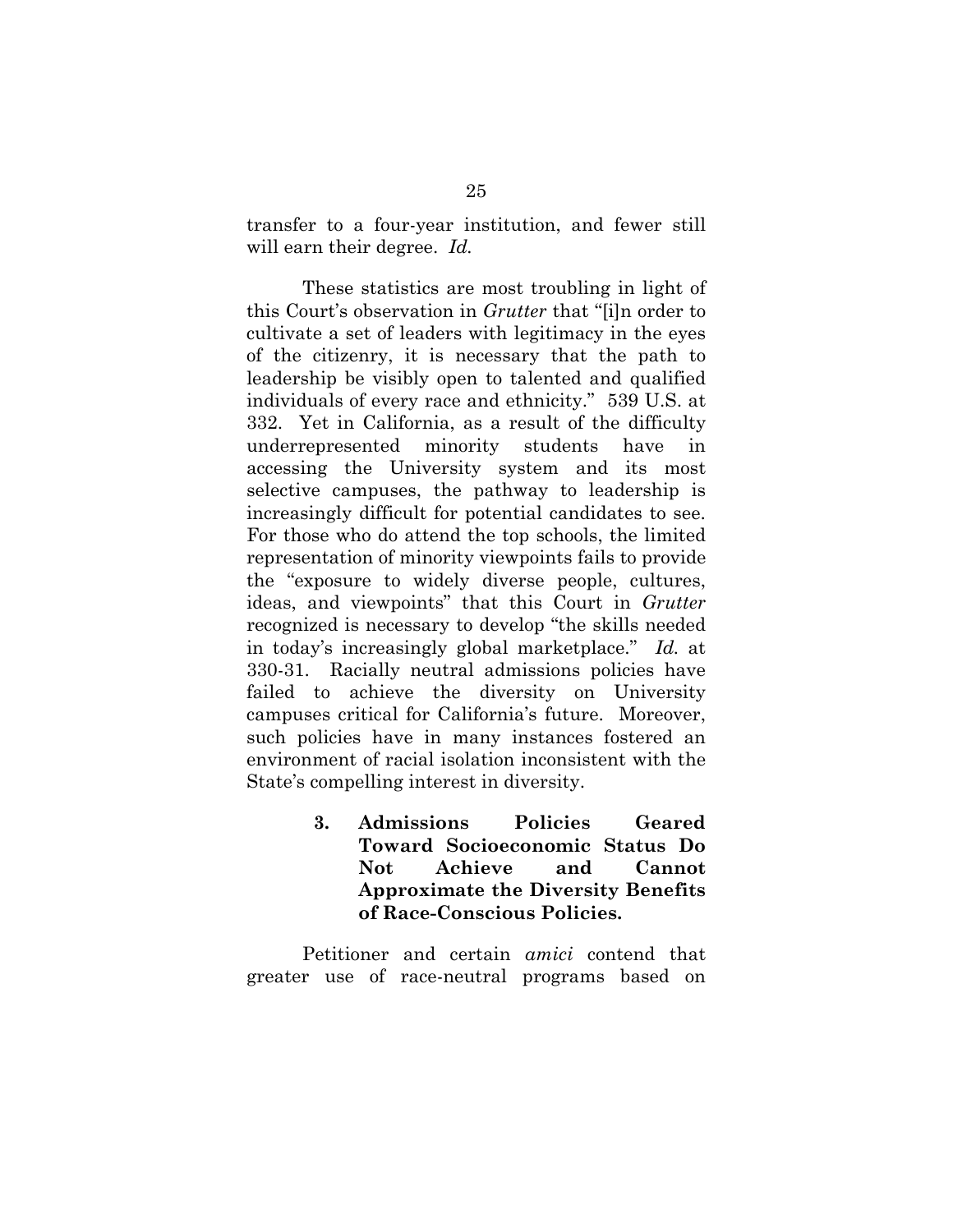socioeconomic status will further the University of Texas's interest in diversity. *See, e.g.*, Fisher Opening Br. at 24 ("UT could have achieved similar gains through a number of race-neutral means, such as . . . making greater use of socioeconomic preferences"); Br. *Amicus Curiae* Pacific Legal Foundation at 24-25; Br. *Amicus Curiae* Richard D. Kahlenburg at 23-24. California's experience following Proposition 209 suggests that such programs will not have that effect.

Policies related to socioeconomic status cannot approximate the salutary diversity effects of the limited and appropriate consideration of race. This is evident from California's experience, because the University presents "close to an optimal 'natural experiment'" to test whether socioeconomic-based admissions policies can create an underrepresented minority presence that meaningfully advances the State's diversity interest in any context. Kidder, *Misshaping the River*, *supra*, at 114. The University has a much higher percentage of low-income students than other schools around the country: almost one in three University students is a Pell Grant15 recipient—double the proportion at the University's peer schools. *Id.* The University also invests substantially in the education of low-income

 <sup>15</sup> A federal Pell Grant is a need-based grant awarded by the U.S. government to undergraduate students to promote access to postsecondary education. U.S. Dep't of Educ., Federal Pell Grant Program, http://www2.ed.gov/programs/fpg/ index.html (last visited Oct. 31, 2015). According to these numbers, the University should be able to achieve the broad diversity it desires under a "socioeconomic status" plan. As the empirical data bear out, however, that has not been the case.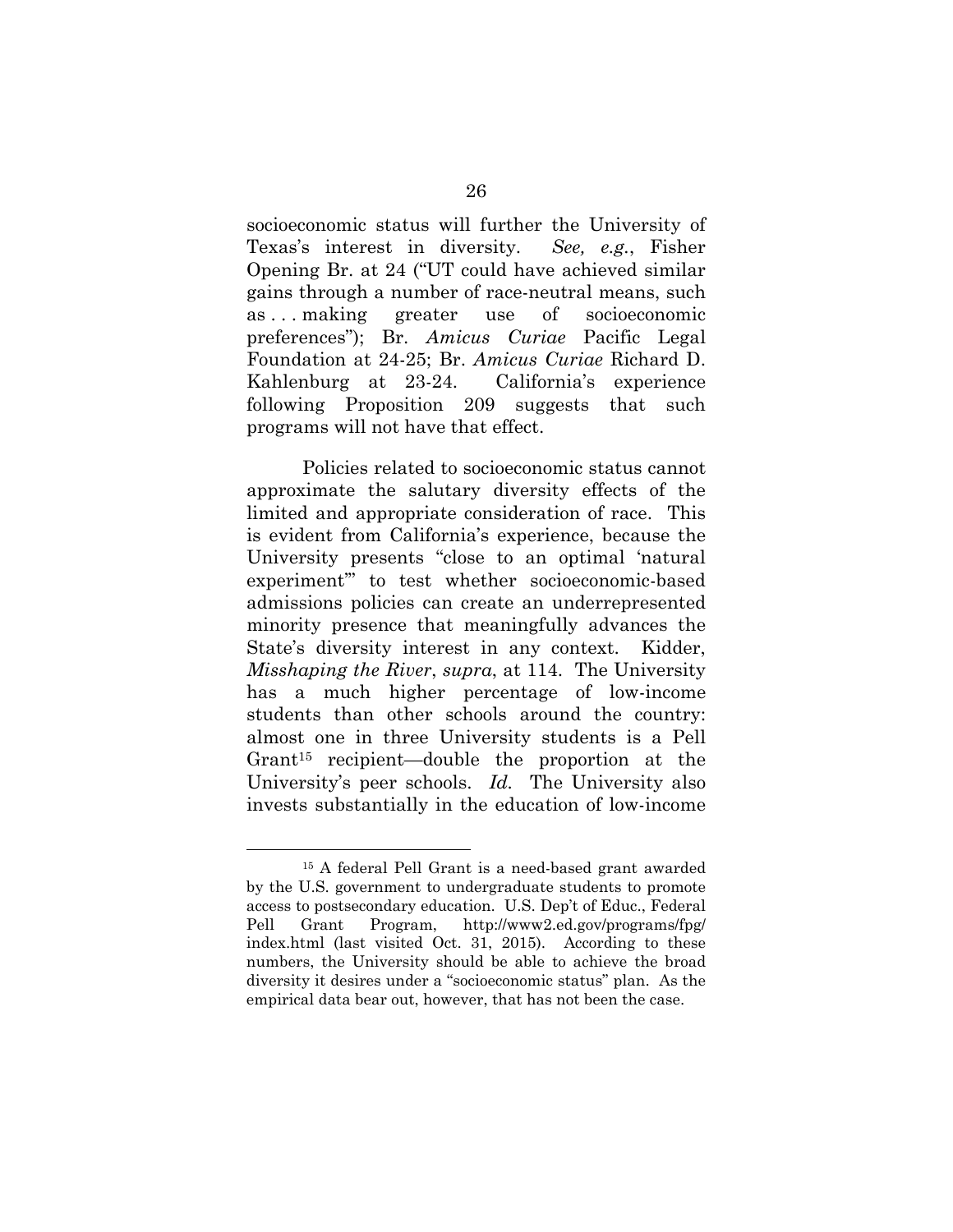students: 90% of its financial grants and scholarships are need-based, and students have access to both State and school grants. *See id.* at 115. Despite these efforts, the decline in the admission and enrollment of underrepresented minority students immediately following the enactment of Proposition 209—and continued failure to recover at the State's top public schools, demonstrate that socioeconomic and racial diversity are not coextensive. *See Id.* at 114.

 An admissions policy based on socioeconomic status cannot account for the "multigenerational effects" of past racial discrimination and denied opportunity. *See* Gándara, *supra*, at 14. For example, some low-income students may nevertheless have the benefit of growing up in communities with stronger schools. Others, particularly those from racial groups traditionally well-represented among the ranks of college graduates, may have comparatively well-educated parents and relatives able to guide them through college preparation. By contrast, low-income students from historically underrepresented groups may not have such advantages. *See id.* 15-16.

Furthermore, socioeconomic status cannot account for the vast array of life experiences and perspectives held by members of the same race. As *Grutter* recognized, a faithful implementation of the compelling diversity interest must include steps to combat any "stereotype[]" that "minority students always (or even consistently) express some characteristic minority viewpoint on any issue." *Grutter*, 539 U.S. at 333 (quoting Br. for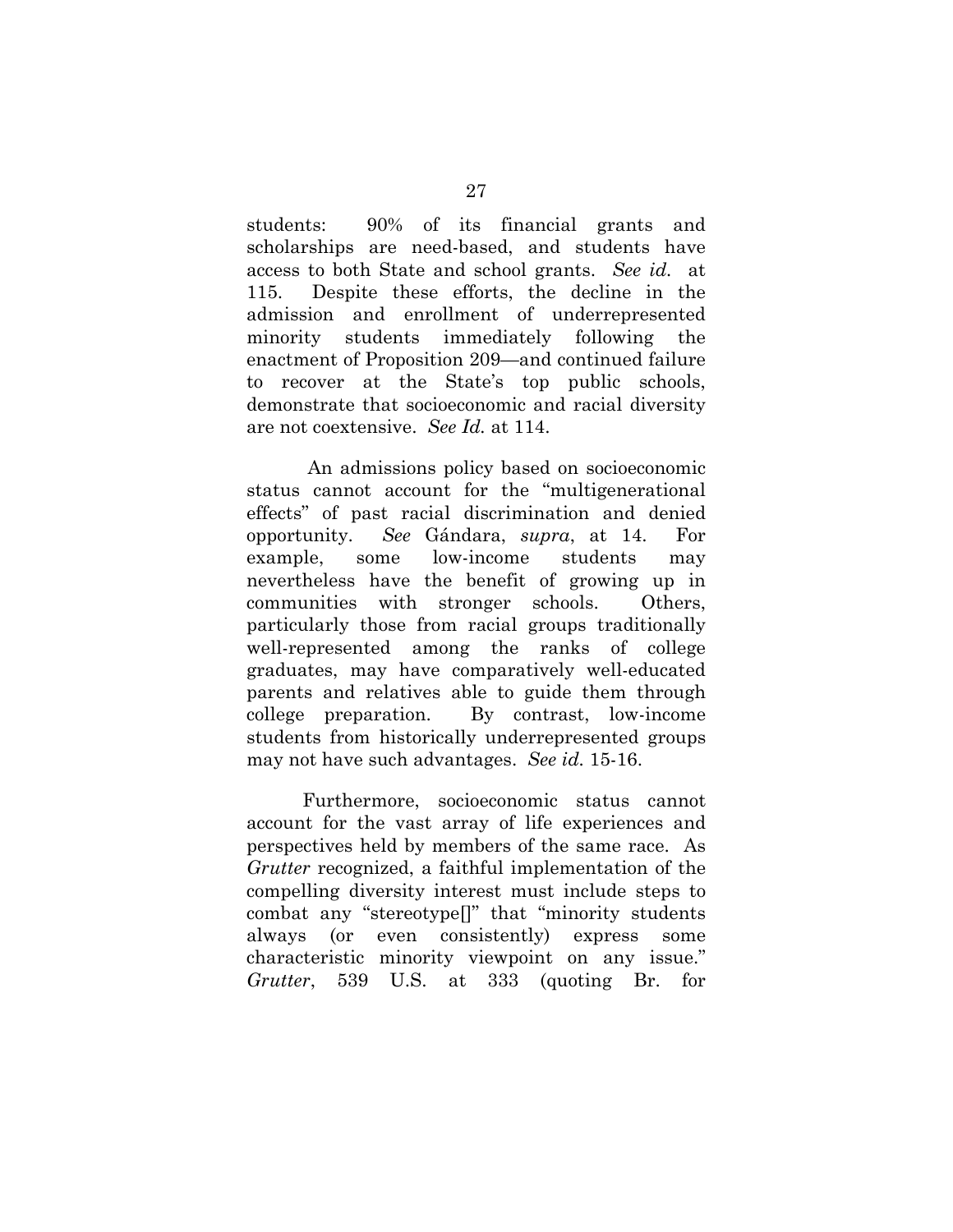Respondent). For this reason, indicia of socioeconomic status are best considered alongside not in lieu of—information about an applicant's race.

## **II. INCREASED INTERRACIAL AND INTRARACIAL DIVERSITY PROMOTES A POSITIVE LEARNING ENVIRONMENT THAT ATTRACTS AND RETAINS HIGHLY QUALIFIED STUDENTS.**

A diverse campus promotes a positive learning environment because it exposes students to the varied cultures that comprise our nation. Using a holistic approach that pursues both interracial and *intra*racial diversity (*i.e.*, "diversity within diversity") gives students better access to a truly diverse learning environment. Achieving this goal is critical: the "'nation's future depends upon leaders trained through wide exposure' to the ideas and mores of students as diverse as this Nation." *Bakke*, 438 U.S. at 313 (quoting *Keyishian v. Bd. of Regents of Univ. of State of N.Y.*, 385 U.S. 589, 603 (1967)).

Data available from the UC system and other schools around the country demonstrates the many and varied positive effects that flow from promoting campus diversity as a component of the school's educational program. Beyond mere numbers, it leads to a better racial climate and draws highlyqualified applicants to campuses. The flipside, as experienced by the UC system after Proposition 209, is a decrease in racial tolerance on campuses and a disturbing "chilling effect"—the flight of highly qualified underrepresented minority candidates to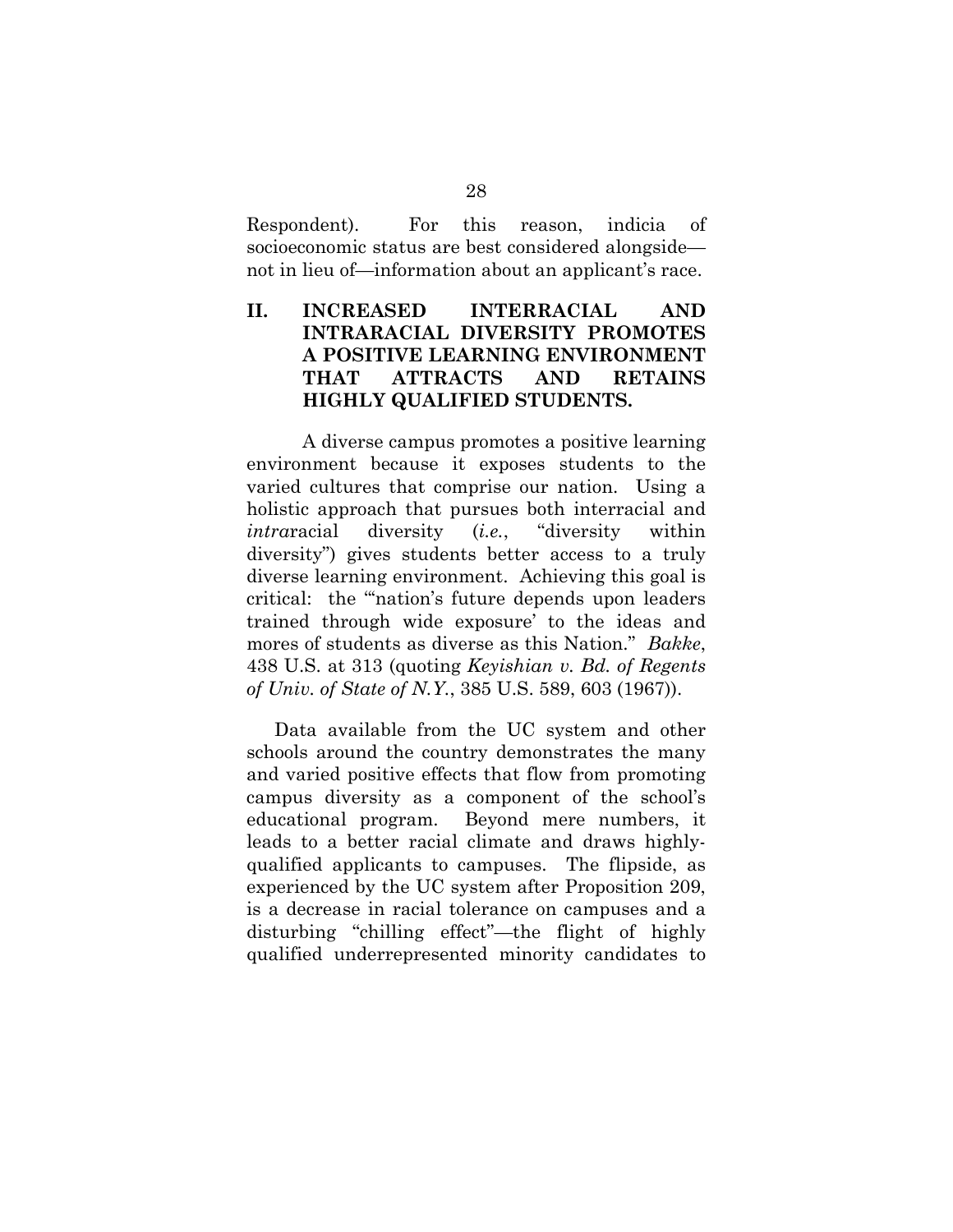more diverse private institutions.16

### **A. Increased Diversity Creates a More Vibrant and Tolerant Educational Climate.**

Considering the values attendant to both interracial and intraracial diversity is crucial to achieving the full educational benefits promoted by "diversity within diversity" on campus. First, considering intraracial diversity as one element in admissions decisions can ensure that minority students on campus are internally diverse, dispelling stereotypes by revealing the vast differences between students within various groups. *Grutter*, 539 U.S. at 333; Boddie, *supra*, at 1.

In addition, intraracial diversity increases opportunities for cross-racial interactions on campus by ensuring that all students engage in the full array of classes, extracurricular activities, interest groups, and conversations that form the building blocks of campus life. Importantly, fostering cross-racial interaction in all of its different forms must be a nuanced process as the student body becomes increasingly diverse. *See* Mitchell J. Chang et al., *Cross-Racial Interaction Among Undergraduates: Some Consequences, Causes, and Patterns*, 45 RES. HIGHER EDUC. 529, 545 (2004).

 <sup>16</sup> Consistent with the "chilling effect" on enrollment of underrepresented minority students, the UC system experienced an immediate and drastic decline in freshman applications by underrepresented minorities, in what some call an "anticipatory chilling effect" to Proposition 209 between 1995 and 1997. Kidder & Gándara, *supra*, at 13-14.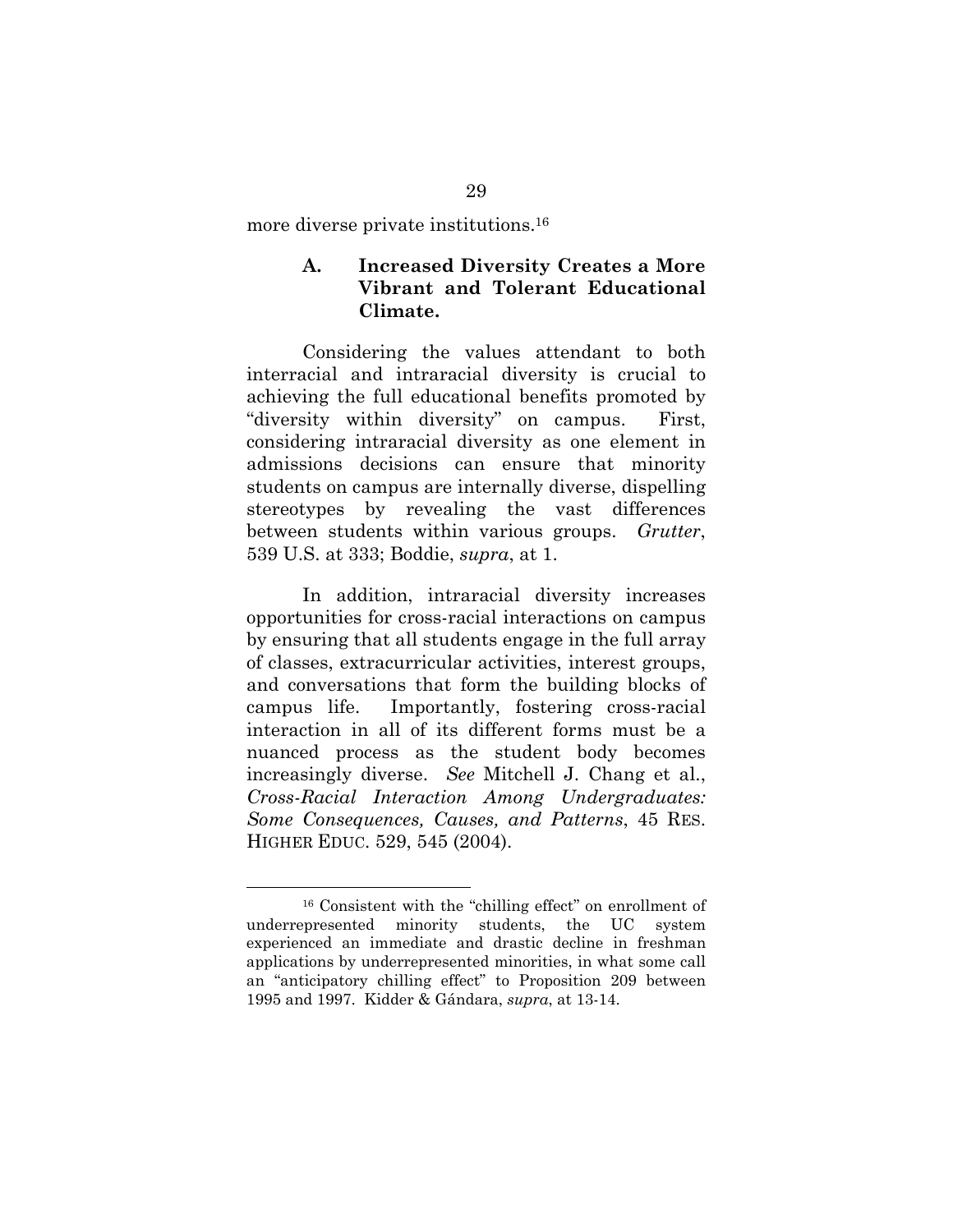As foreseen and anticipated by this Court, increasing the frequency of cross-racial interactions has enormous positive effects on students. For example, higher levels of such interactions lead to greater cognitive development, higher graduation rates, growth in leadership skills, and higher levels of civic interest. *Id.* at 530. In addition, the presence of diverse peers enhances students' democratic skills and ability to negotiate differences. Victor B. Saenz et al., *Factors Influencing Position Interactions Across Race for African American, Asian American, Latino, and White College Students*, 48 RES. HIGHER EDUC. 1, 36 (2007). Indeed, even students with positive ethnic attitudes or high interethnic contact at the beginning of their college experience can prevent the later development of any undesirable biases because a diverse educational setting promotes new interethnic interactions and friendships. Jim Sidanius et al., *The Diversity Challenge: Social Identity and Intergroup Relations on the College Campus* 196-97 (2008) (citing a landmark social sciences study of UCLA students who enrolled in the fall of 1997 and evaluated through their graduation four to five years later).

Data from UC and other institutions also demonstrates the need for a diverse student body to ensure a racially tolerant learning environment, which is essential to recruiting and retaining diverse students, and to ensuring their ultimate success:

 Across the UC system, from 2008 to 2010, only 62.2% of African American students and 77.2% of Latinos reported feeling that students of their race are respected on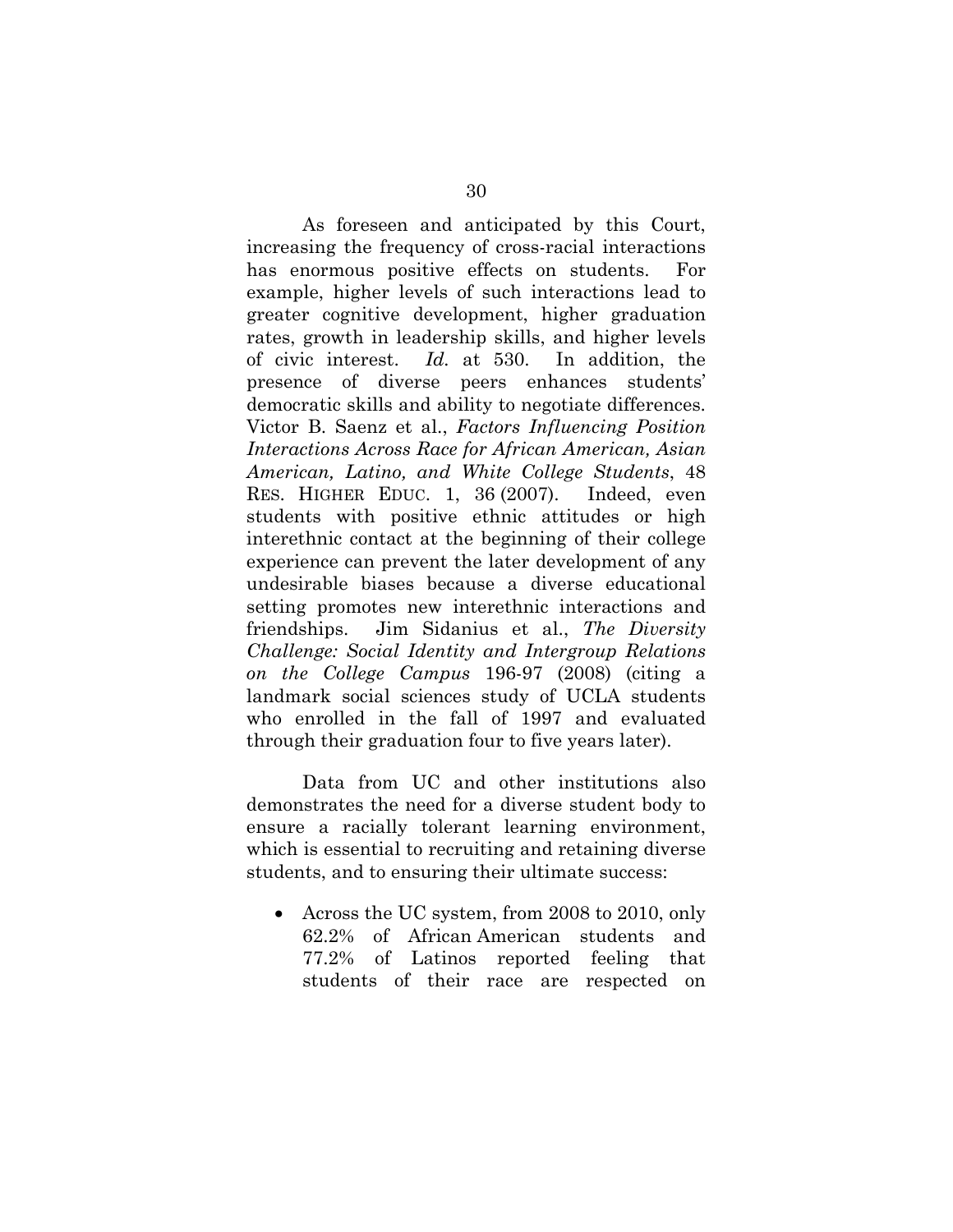campus. *See* Kidder, *Misshaping the River*, *supra*, at 61-62.

- By contrast, 92.6% of white students on UC campuses and 96.4% of whites at UT reported feeling accepted. *Id.*
- At UT, where race is considered in admissions, 72.3% of African American and 89.9% of Latino students reported feeling respected on campus. *Id*.

Moreover, at least one empirical study revealed that banning any consideration of race in admissions decisions is linked to higher levels of negative experiences for minority students. Deirdre M. Bowen, *Brilliant Disguise: An Empirical Analysis of a Social Experiment Banning Affirmative Action*, 85 IND. L.J. 1197, 1221 (2010). For example, students attending schools that do not consider race in admissions are nearly twice as likely to experience overt racism compared to students who attended schools that permitted the consideration of race. *Id.*  Students in more diverse classrooms are "least likely to: (1) encounter overt racism from faculty and students; (2) have their qualifications questioned; (3) feel pressure to succeed because of race; and (4) feel faculty have lower expectations of them." *Id.* at 1243. These same students are also "most likely to: (1) believe that neither faculty nor students thought minority students got into college because of affirmative action; (2) say they fit into the college population  $\ldots$ ; (3) rate their ability to succeed as high; and (4) feel encouraged to speak about their career aspirations." *Id.* Again, these are exactly the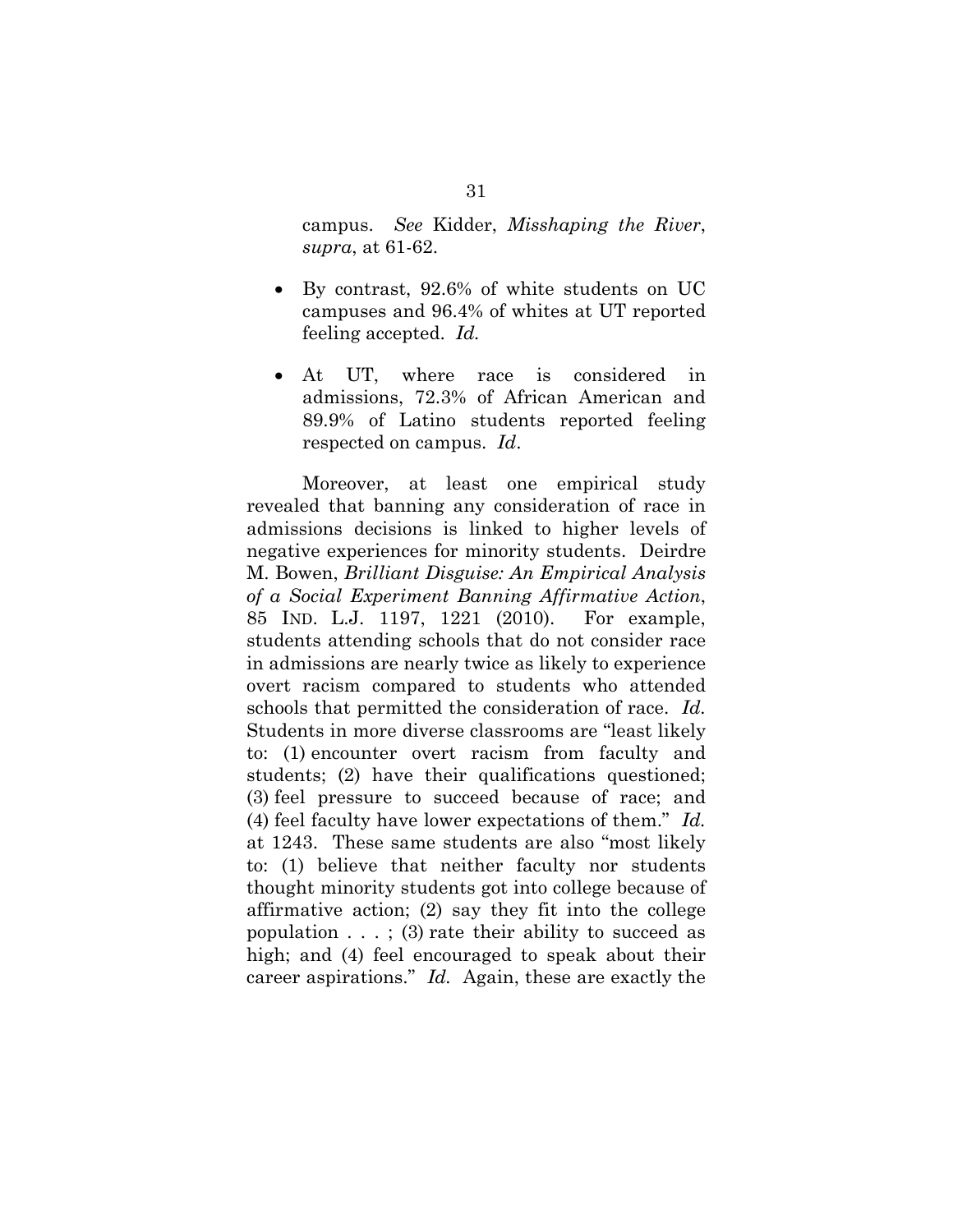goals that this Court's precedent anticipated would be promoted by valuing diversity as one of many factors in the admissions process.

> **B. Data Indicates Highly Qualified Underrepresented Minority Applicants Reject UC Schools in Favor of Private Universities with Admissions Policies that Consider Race and Ethnicity.**

This Court made clear in *Grutter* that "[i]n order to cultivate a set of leaders with legitimacy in the eyes of the citizenry, it is necessary that the path to leadership be visibly open to talented and qualified individuals of every race and ethnicity." 539 U.S. at 332. While that path may be available to some highly qualified underrepresented minority candidates in the UC system, many of those candidates enroll instead in private universities with more diverse campuses. This trend has hurt the State of California as a whole, creating a *de facto* "brain drain" of future leaders for the State.

Data indicates that Proposition 209 had a strong "chilling effect" on underrepresented minority enrollment. In the past decade under Proposition 209, African Americans in the top third of the admissions pool were twice as likely as UC prospects to enroll at a private selective institution that embraced affirmative action in its admissions process. Kidder, *Misshaping the River*, *supra*, at 80- 82. In fact, since Proposition 209, among UC Berkeley, UC Davis, UC San Diego, and UC Santa Barbara, there were twelve instances where *not a*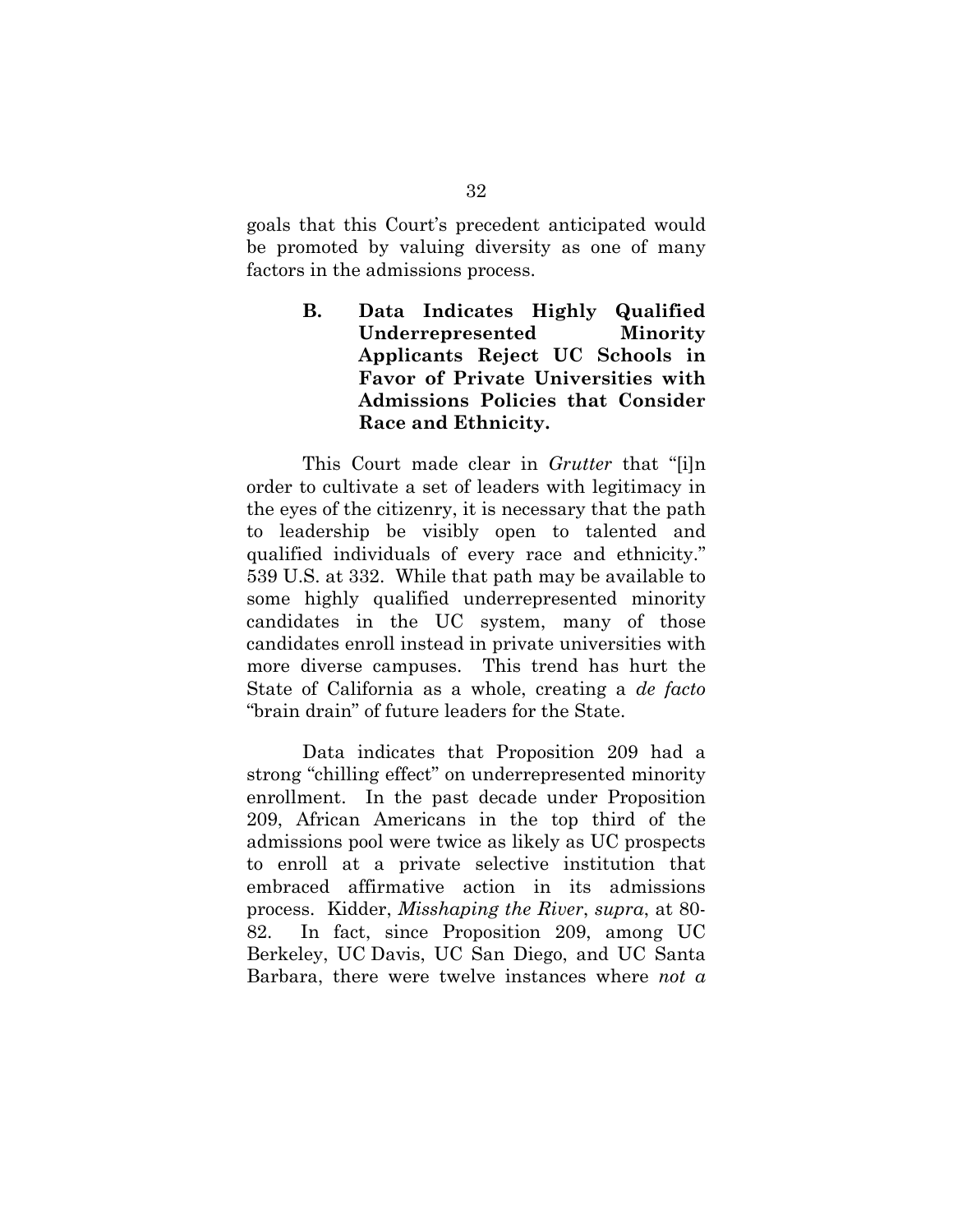*single one* of the African Americans in the top third of the prospective admissions pool enrolled. *Id.* at 77.

In addition, underrepresented minority students in the top third of the University of California's freshman admits are increasingly more likely than non-underrepresented minority students to choose a private selective university over a UC school.17 *Id.* at 70. In 1998, for example, only about 16% of top underrepresented minority applicants opted to attend a selective private university. *Id.* at 80 (table 2). By 2008, the proportion of top underrepresented minority applicants who chose to attend selective private universities grew to 34%. Id. In contrast, in 1998, only about 11% of nonminority applicants spurned UC. And by 2008, that percentage rose to only about 19%. *Id.* 

The "no show" rate is particularly high for the most qualified African American students. *Over half* of African Americans in the top third of UC's 2005 freshman admit pool chose to attend a private selective university, while only 26.1% of African American admits in this same group opted to attend a UC school. Susan A. Wilbur, *Investigating the College Destinations of University of California Freshman Admits*, *in* EQUAL OPPORTUNITY IN

<sup>&</sup>lt;sup>17</sup> Top third refers to students offered admission to the University of California possessing academic credentials among the top one-third of all students offered admission to the UC system. This top third of students generally has the best enrollment choices within the UC system and at other institutions, such as elite private universities. Kidder, *Misshaping the River*, *supra*, at 71.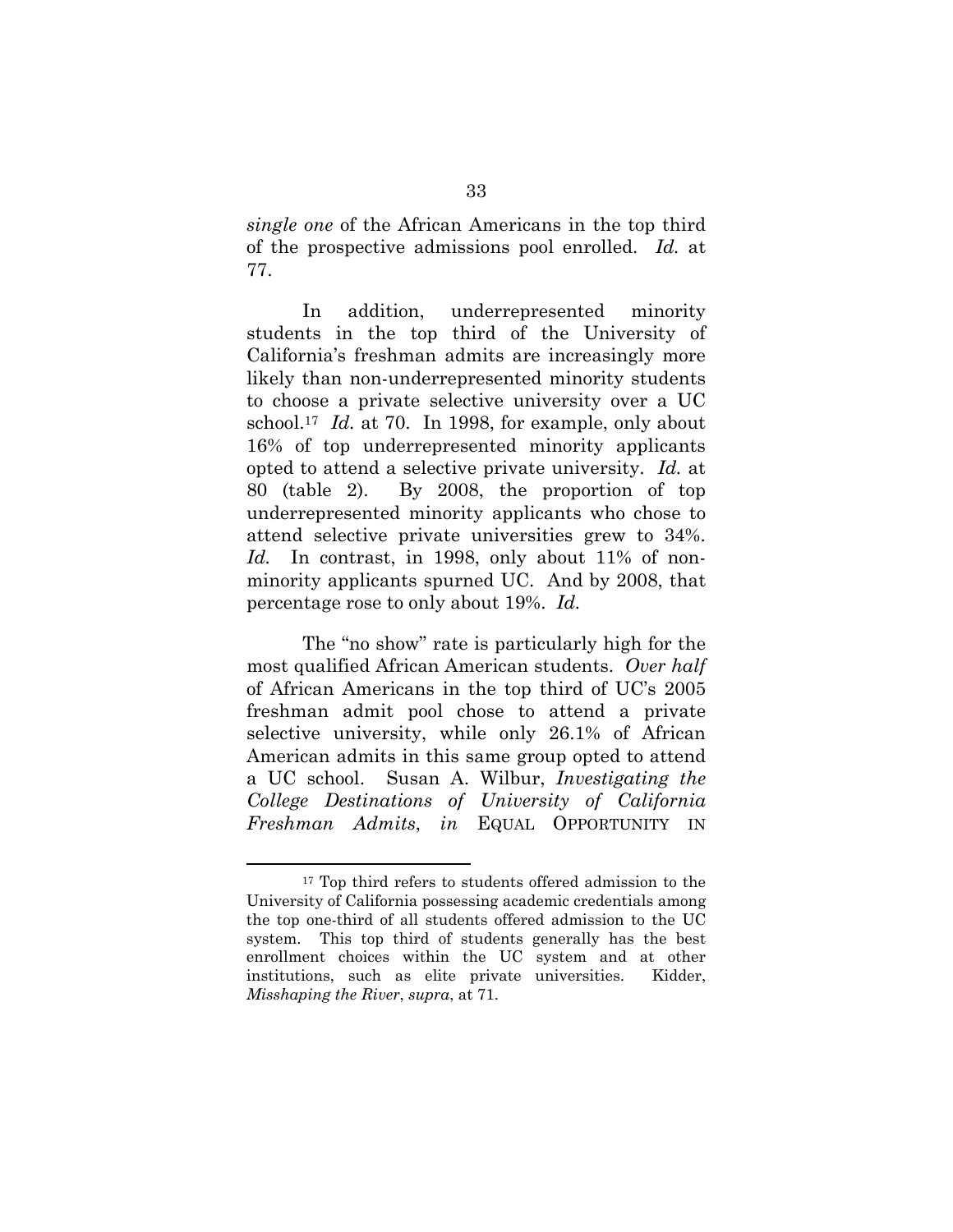HIGHER EDUCATION: THE PAST AND FUTURE OF CALIFORNIA'S PROPOSITION 209, 63, 72 (Eric Grodsky & Michal Kurlaender eds., 2010).18

The loss of these top underrepresented minority admits hampers the University's ability to produce graduates equipped to lead California's increasingly diverse citizenry. "[N]umerous studies show that student body diversity . . . better prepares students for an increasingly diverse workforce and society, and better prepares them as professionals." *Grutter*, 539 U.S. at 330 (internal quotation marks omitted). And, as noted above, campus diversity correlates with a more racially tolerant climate. California's experience under Proposition 209 indicates that underrepresented minority students are keenly aware of these benefits and have been "voting with their feet" in rejecting UC offers of admissions in favor of more diverse institutions. *See* Robert T. Teranishi & Kamilah Briscoe, *Contextualizing Race: African American College Choice in an Evolving Affirmative Action Era*, 77 J. NEGRO EDUC. 15, 23 (2008). In fact, the UC Regents specifically recognized this chilling effect when they rescinded SP-1 (the precursor to Proposition 209) in 2001, explaining that the resolution caused some "individuals [to] perceive that the University does not welcome their enrollment at its campuses." *Future Admissions*, *supra* note 5, at 1.

 <sup>18</sup> Of the remaining 25%, 1.9% enrolled in California State University and 3.8% enrolled in a private non-selective university. For 17.5% of the admitted students, their college destination was unknown. Wilbur, *supra*, at 72.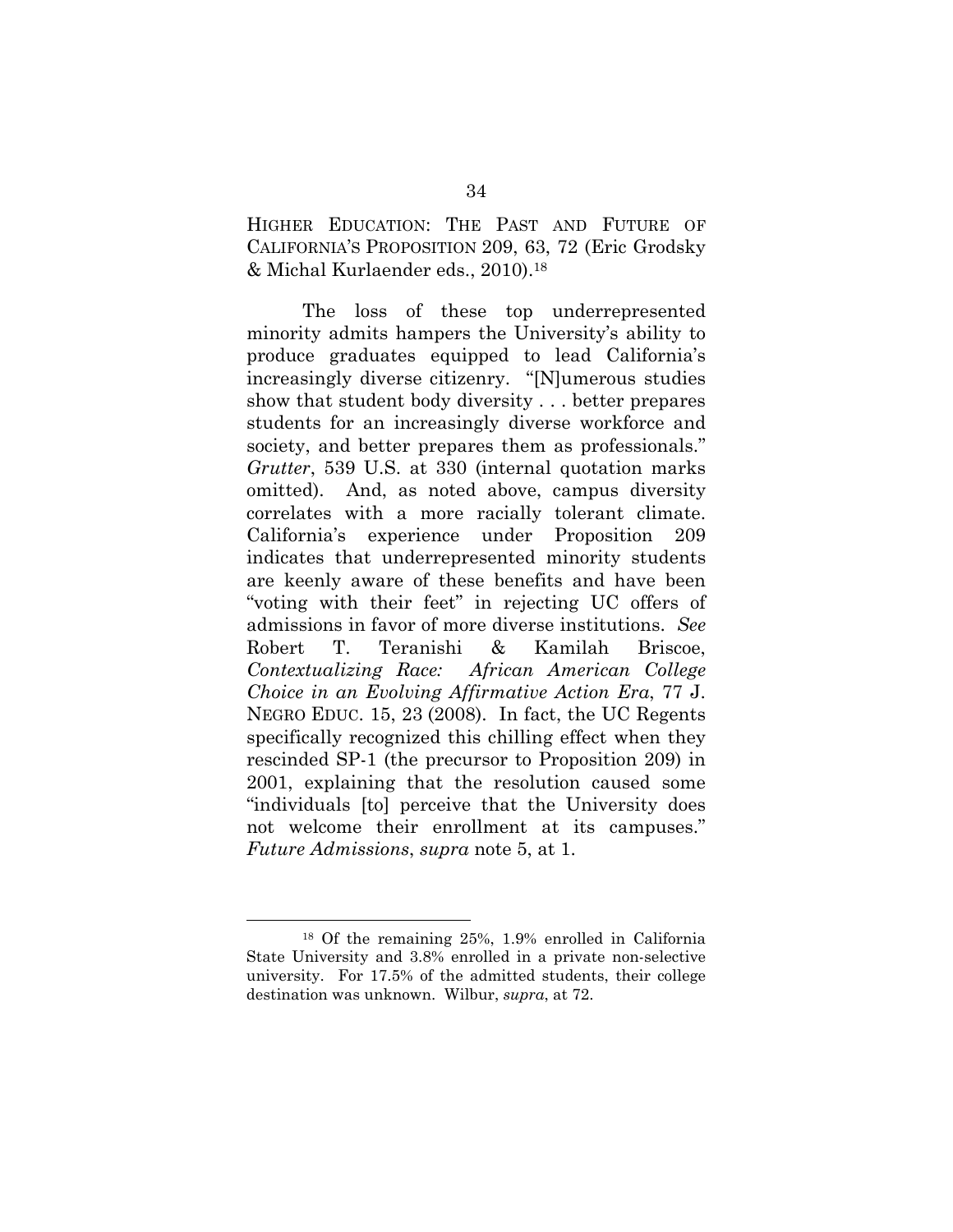The resultant "brain drain" affects not only the remaining students who do enroll at UC, but also the State as a whole. Many of these highly qualified individuals leave California in favor of more hospitable out-of-state institutions. Indeed, universities can "survive but not thrive without diversity." Grace Carroll et al., *Those Who Got in the Door: The University of California-Berkeley's Affirmative Action Success Story*, 69 J. NEGRO EDUC. 128, 140 (2000) (qualitative study of African American, Chicano/Latino, and Filipino students at UC Berkeley in the 1980s and 1990s).

### **III. IN THE AFTERMATH OF PROPOSITION 209, CALIFORNIA HAS LOST HIGHLY QUALIFIED UNDERREPRESENTED MINORITY STUDENTS.**

Some *amici* suggest that race-neutral approaches actually benefit underrepresented minority candidates because those candidates are better "matched" to less selective institutions. *See, e.g.*, Br. *Amicus Curiae* Gail Heriot & Peter N. Kirsanow, at 22-25; Br. *Amicus Curiae* Pacific Legal Foundation et al., at 17-21. This so-called "mismatch" theory implies that underrepresented minority admits to more selective institutions, lacking the requisite elite "credentials" (such as higher GPAs or standardized test scores), struggle throughout their academic careers. That is, underrepresented minority students at elite institutions are unable to keep up with their peers, lose confidence, and either perform poorly or drop out altogether. *See* Br. *Amicus Curiae* Gail Heriot & Peter N. Kirsanow, at 22-24.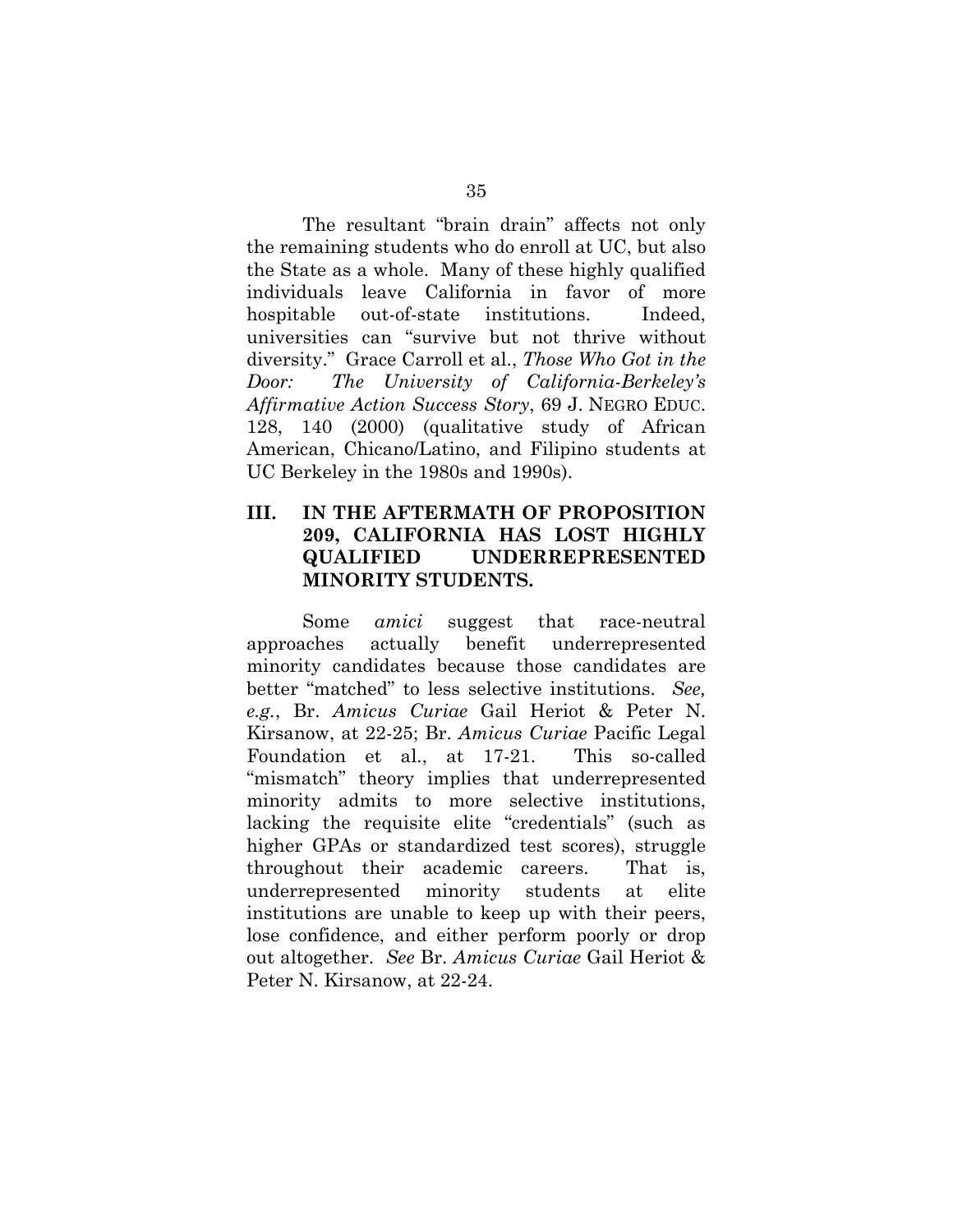But various studies provide empirical evidence that the "mismatch" theory is nothing more than a myth. Indeed, underrepresented minority students graduate at *higher* rates when they attend selective institutions. *See, e.g*., Sigal Alon & Marta Tienda, *Assessing the "Mismatch" Hypothesis: Differences in College Graduation Rates by Institutional Selectivity*, 78 SOC. EDUC. 294, 309 (2005) (rebutting the "mismatch" hypothesis by finding that minorities' likelihood of graduation increased as selectivity of institution attended rose); Tatiana Melguizo, *Quality Matters: Assessing the Impact of Attending More Selective Institutions on College Completion Rates of Minorities*, 49 RES. HIGHER EDUC. 214, 217 (2008) (finding that minority students who were admitted to highly selective institutions under affirmative action policies were more likely to graduate).

Notably, one study found that selectivity was an important factor with a statistically significant effect on African American graduation rates. Mario L. Small & Christopher Winship, *Black Students' Graduation from Elite Colleges: Institutional Characteristics and Between-Institution Differences*, 36 SOC. SCI. RES. 1257, 1272 (2007). Not only did it increase the probability of graduation for African American students, it also helped African American students more than their white counterparts. *Id.*

Ultimately, higher graduation rates of underrepresented minority students from selective institutions lead to higher returns in the labor market. A study analyzing cohorts of students from the 1970s to the 1990s found "increasing labor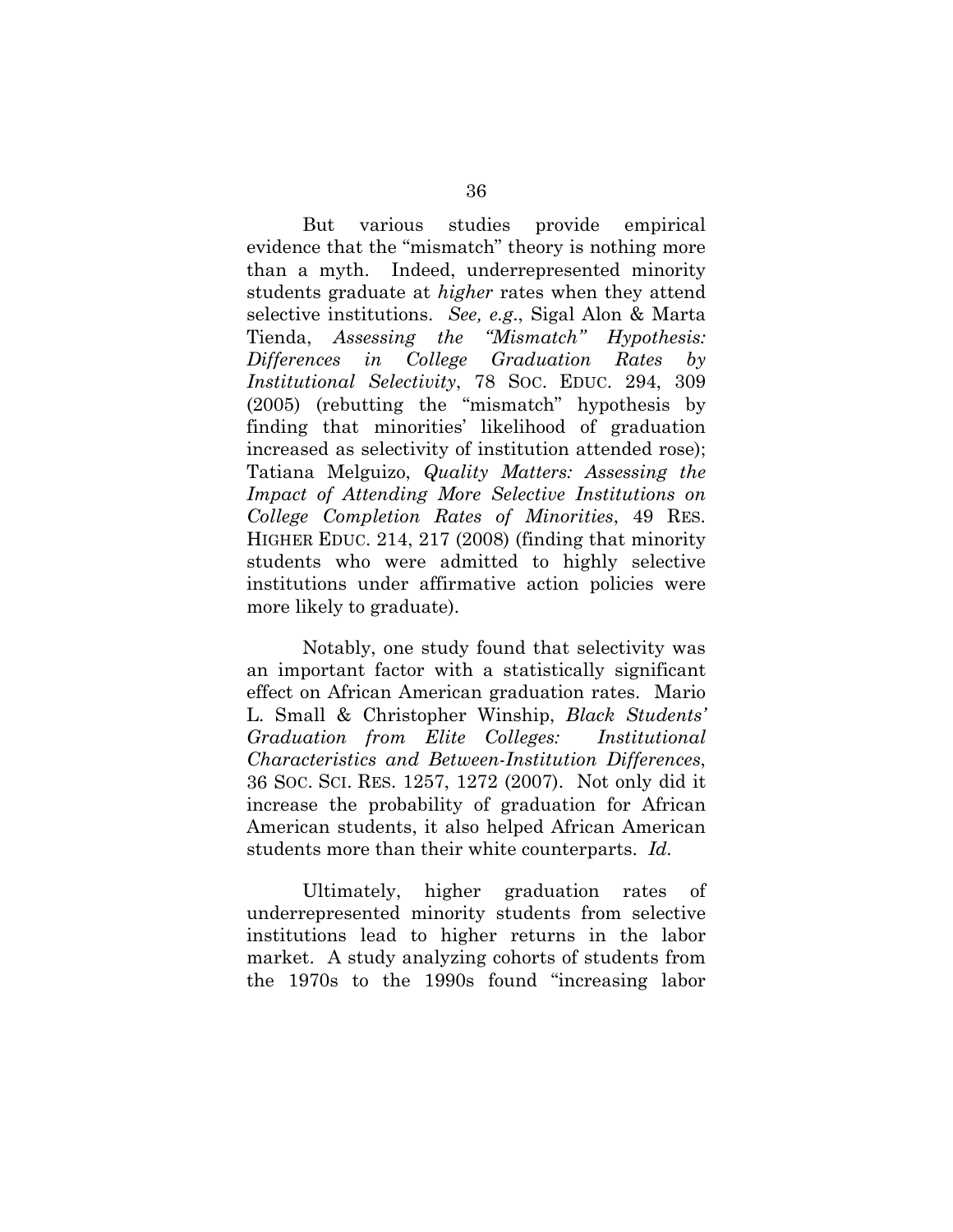market returns to both years of education and college quality." Mark C. Long, *Changes in the Returns to Education and College Quality*, 29 ECON. EDUC. REV. 338, 346 (2010). Attending a higher quality college increases the likelihood of graduating and increases earning power, particularly among African Americans and Latinos. *Id.* It follows that an admissions system that prohibits the consideration of race and ethnicity—like that in the University of California—leads to harms far beyond inhibiting the growth of campus diversity, with the student body, the community, and the State's economy also bearing the brunt of such policies. California's experience under Proposition 209 underscores the wisdom of this Court's prior precedent appreciating that diversity has an important role in the admissions process, and in producing a more well-rounded and educated populace.

#### **CONCLUSION**

This Court need not speculate as to what a state university system might look like where the values attendant with considering diversity in a race-neutral fashion are eliminated. The UC example in the wake of Proposition 209 illustrates that race-neutral admissions policies do not foster a truly diverse educational environment—an impact felt more acutely on more selective campuses—and they severely narrow pathways to leadership in the State. Texas has designed a narrowly tailored scheme to avoid that undesirable effect, and for that reason its efforts survive constitutional review.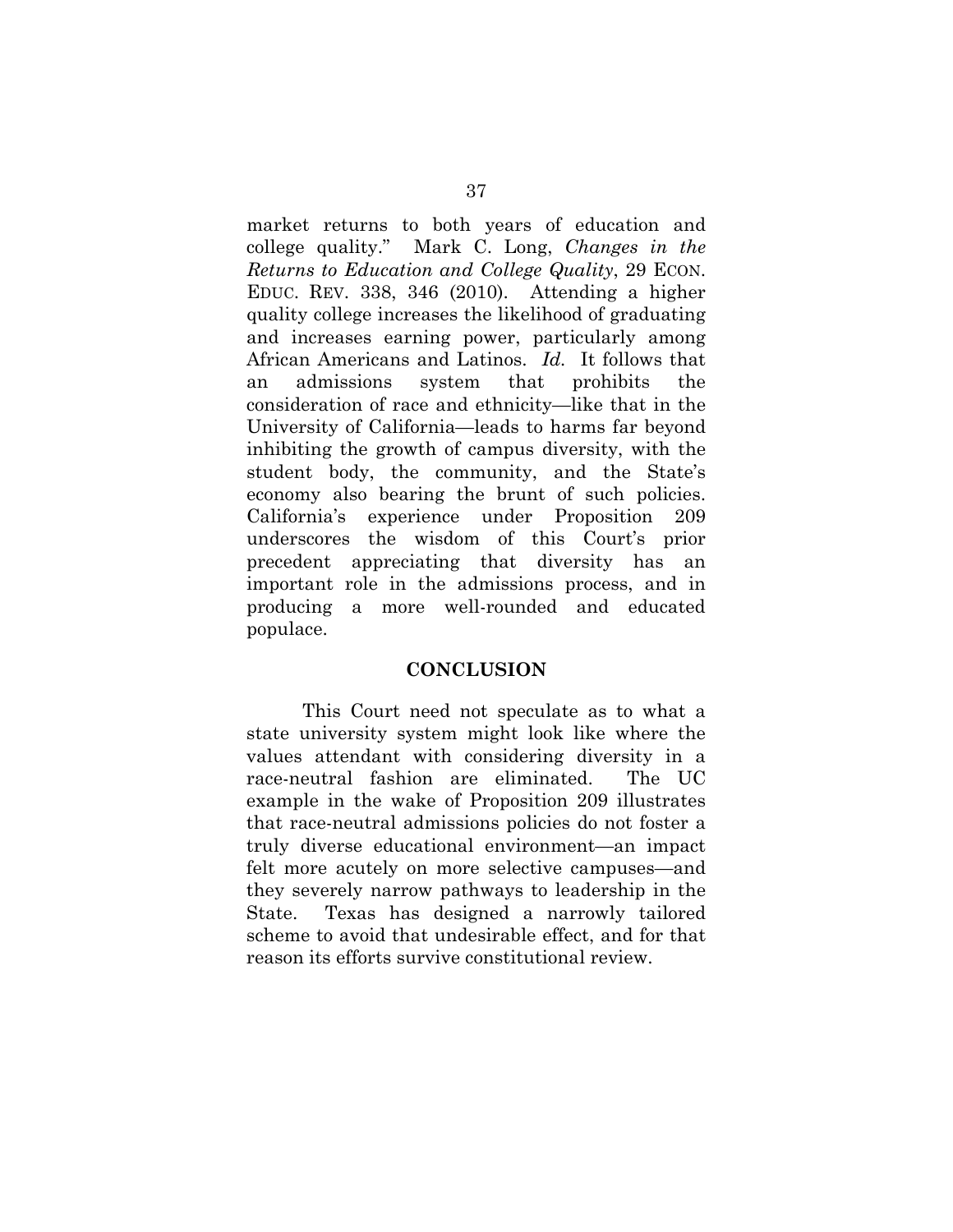Taken together, the data and the policy implications from the University of California's experience under Proposition 209 demonstrate that racial and ethnic diversity are necessary components of a thoughtful admissions plan. *Amici* urge the Court to look once again to the University of California experience to understand the limits of relying upon good-faith, race-neutral efforts alone, and to reject any argument that would potentially result in the imposition of those failed restrictions throughout the land.

### Respectfully submitted,

Kimberly Thomas Rapp Keith Wurster Travis Silva LAWYERS' COMMITTEE FOR CIVIL RIGHTS OF THE SAN FRANCISCO BAY AREA 131 Steuart Street Suite 400 San Francisco, CA 94105 (415) 543-9697

Monte Cooper *Counsel of Record*  Robert A. Rosenfeld Andrew Ardinger Amisha R. Patel Naomi J. Mower ORRICK, HERRINGTON & SUTCLIFFE LLP 1000 Marsh Road Menlo Park, CA 94025 (650) 614-7400 mcooper@orrick.com

*Counsel for Amici Curiae*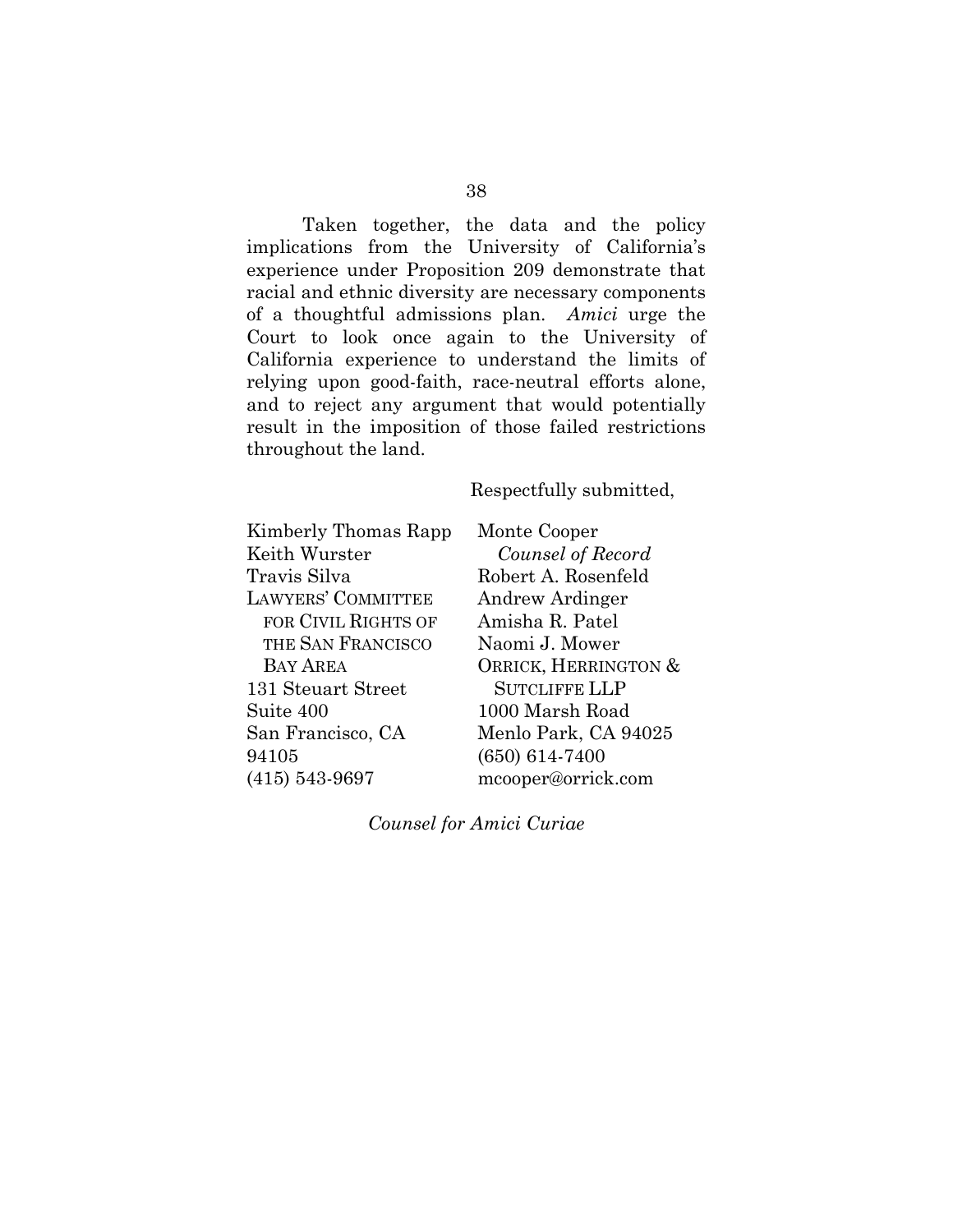# App. 1

## **APPENDIX**

| AMICI NAME         | ORGANIZATIONAL MISSION            |  |
|--------------------|-----------------------------------|--|
| Armenian Law       | The mission of the Armenian       |  |
| Students           | Law Students Association at       |  |
| Association –      | Berkeley Law is to provide a      |  |
| <b>UC</b> Berkeley | platform for community-building   |  |
| School of Law      | at Berkeley Law for students of   |  |
|                    | Armenian descent and those        |  |
|                    | interested in Armenian culture    |  |
|                    | as well as to educate the greater |  |
|                    | community about Armenian          |  |
|                    | culture, history, government, and |  |
|                    | legal issues of interest to the   |  |
|                    | Armenian community.               |  |
| Asian American     | In advancement of the Asian       |  |
| Law Journal-       | American movement, the Asian      |  |
| <b>UC</b> Berkeley | American Law Journal (AALJ)       |  |
| School of Law      | recognizes the diversity among    |  |
|                    | Asian American and Pacific        |  |
|                    | Islander communities and          |  |
|                    | cultivates scholarship that       |  |
|                    | promotes understanding and        |  |
|                    | empowerment to foster resistance  |  |
|                    | to oppression and achievement of  |  |
|                    | justice. In solidarity with all   |  |
|                    | peoples who have been             |  |
|                    | subordinated, AALJ publishes      |  |
|                    | works that address issues         |  |
|                    | relating to all marginalized      |  |
|                    | communities.                      |  |

 Names of universities are provided for identification only and do not imply endorsement by the Regents of the University of California.

l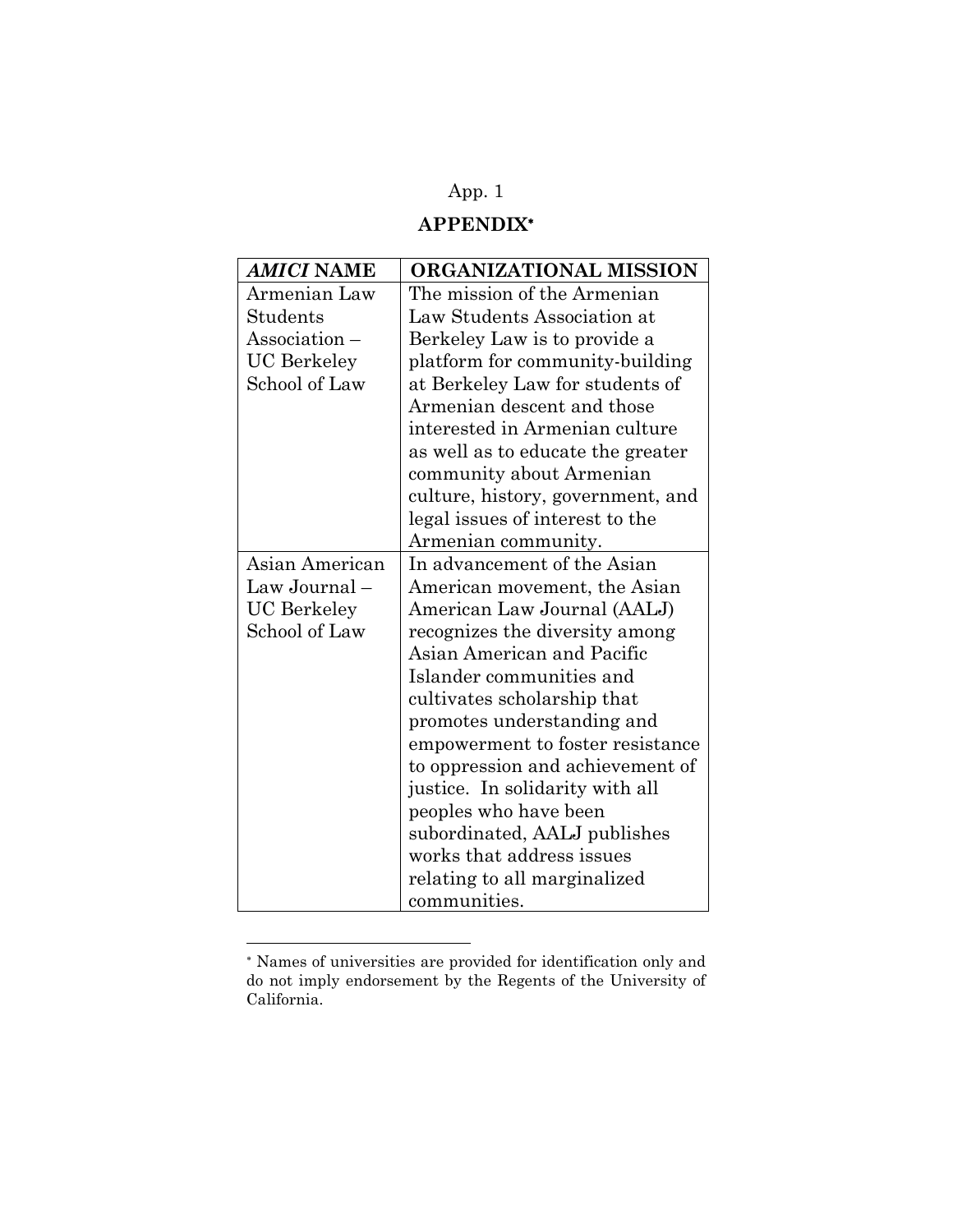App. 2

| <b>AMICI NAME</b>      | ORGANIZATIONAL MISSION              |  |
|------------------------|-------------------------------------|--|
| Asian Pacific          | Berkeley Law's Asian Pacific        |  |
| American Law           | American Law Student                |  |
| Students               | Association (APALSA) is             |  |
| Association -          | dedicated to serving the Asian      |  |
| <b>UC</b> Berkeley     | and Pacific Islander American       |  |
| School of Law          | community at Berkeley Law and       |  |
|                        | the Asian Pacific American          |  |
|                        | community at large. APALSA's        |  |
|                        | goal is to promote a greater        |  |
|                        | awareness of the diverse culture,   |  |
|                        | rich history, and current struggle  |  |
|                        | of Asian Pacific Americans.         |  |
| Berkeley               | The Journal provides a scholarly    |  |
| Journal of             | forum to debate and propose         |  |
| African                | solutions to issues affecting       |  |
| American Law           | disenfranchised people,             |  |
| and Policy - UC        | particularly African-Americans.     |  |
| <b>Berkeley School</b> | The Journal publishes social        |  |
| of Law                 | policy and legal scholarship        |  |
|                        | addressing economic, political,     |  |
|                        | philosophical, and sociological     |  |
|                        | issues affecting African-           |  |
|                        | Americans.                          |  |
| Berkeley               | Berkeley Journal of Gender, Law     |  |
| Journal of             | and Justice publishes feminist      |  |
| Gender, Law            | legal scholarship that critically   |  |
| and Justice -          | examines the intersection of        |  |
| <b>UC</b> Berkeley     | gender with one or more other       |  |
| School of Law          | axes of subordination, including,   |  |
|                        | but not limited to, race, class,    |  |
|                        | sexual orientation, and disability. |  |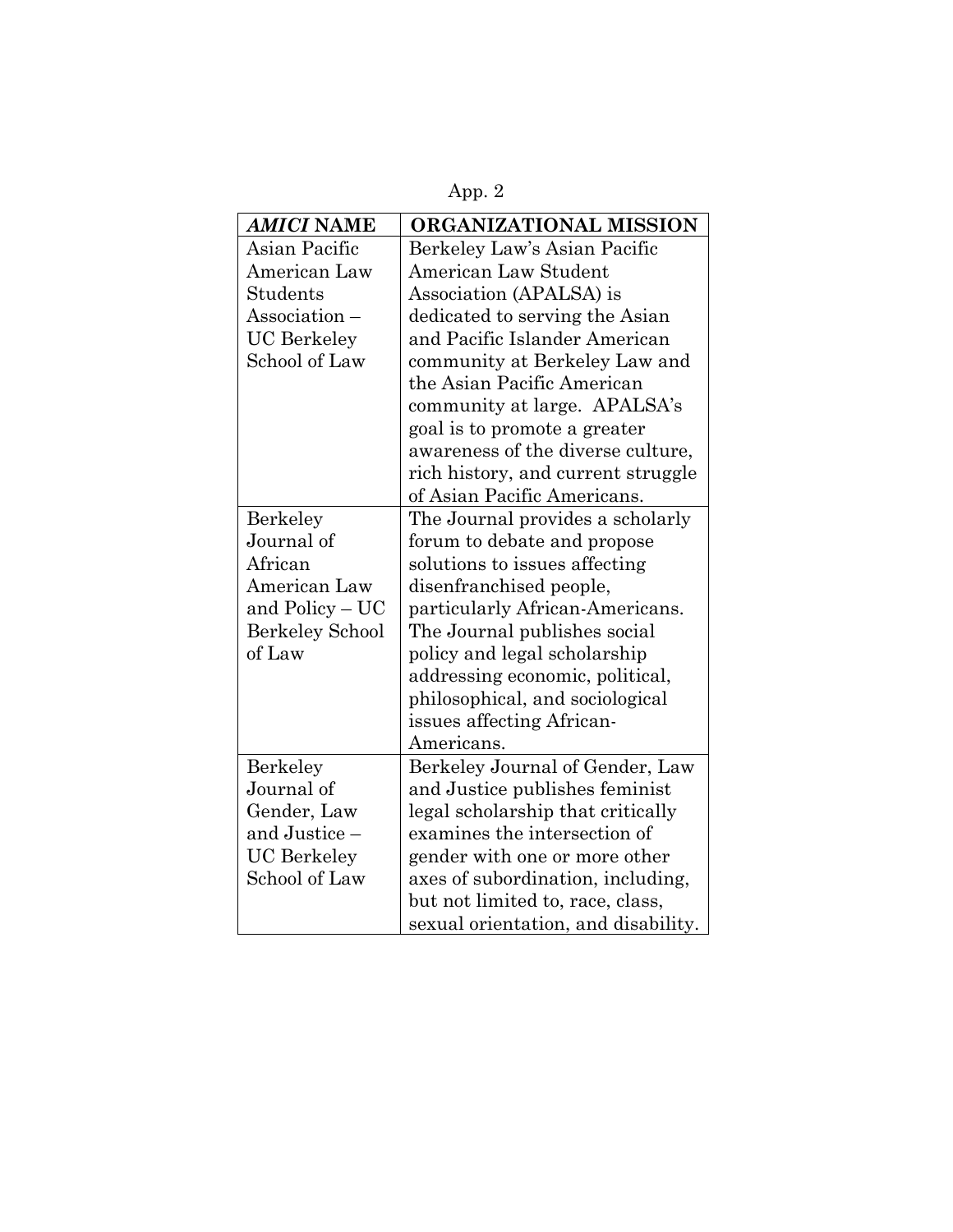| AMICI NAME             | ORGANIZATIONAL MISSION             |  |
|------------------------|------------------------------------|--|
| Berkeley La            | The Berkeley La Raza Law           |  |
| Raza Law               | Journal produces knowledge,        |  |
| $Journal - UC$         | centered on Latina/o conditions,   |  |
| <b>Berkeley School</b> | communities, and identities,       |  |
| of Law                 | designed to capture the            |  |
|                        | imagination of legislators, stir   |  |
|                        | the consciences of judges, and     |  |
|                        | provide a dynamic tool for         |  |
|                        | practitioners concerned with the   |  |
|                        | impact of their work on behalf of  |  |
|                        | the Latina/o community.            |  |
| <b>Boalt Hall</b>      | Founded in 1978, the Queer         |  |
| Queer Caucus –         | Caucus works to eradicate the      |  |
| <b>UC</b> Berkeley     | oppression of LGBTQ people and     |  |
| School of Law          | to support students of diverse     |  |
|                        | sexual orientations and gender     |  |
|                        | identities. We strive to provide   |  |
|                        | social opportunities for our       |  |
|                        | members, support queer             |  |
|                        | scholarship, and organize events   |  |
|                        | relating to political, social, and |  |
|                        | legal issues affecting the queer   |  |
|                        | community.                         |  |
| <b>Boalt Hall</b>      | The Boalt Hall Student             |  |
| Student                | Association represents the         |  |
| Association –          | collective interests of Berkeley   |  |
| UC Berkeley            | Law students before the faculty    |  |
| School of Law          | and administration of Berkeley     |  |
|                        | Law, the University of California  |  |
|                        | and the public at large.           |  |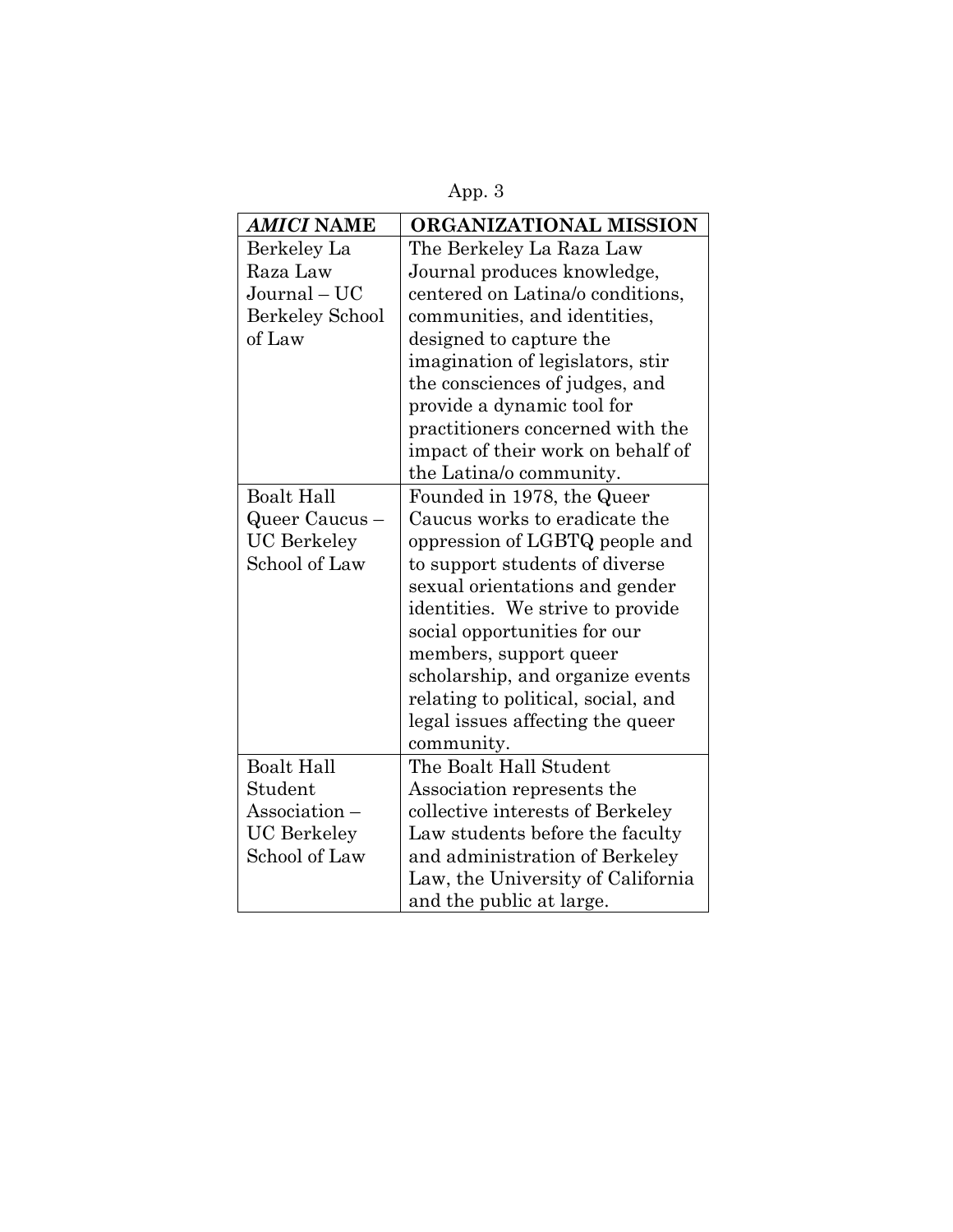App. 4

| <b>AMICI NAME</b>       | ORGANIZATIONAL MISSION                |  |
|-------------------------|---------------------------------------|--|
| <b>Coalition For</b>    | The Coalition for Diversity and       |  |
| $Diversity-UC$          | Inclusion (CFD) is committed to       |  |
| <b>Berkeley School</b>  | the recruitment, retention and        |  |
| of Law                  | thriving progression of students      |  |
|                         | of color, low-income students,        |  |
|                         | disabled students, LGBTIQ             |  |
|                         | students, gender non-conforming       |  |
|                         | students, immigrant students,         |  |
|                         | and first-generation college          |  |
|                         | students. CFD achieves this           |  |
|                         | through inclusive programming,        |  |
|                         | alliance building among affinity      |  |
|                         | organizations, and advocacy on        |  |
|                         | behalf of diverse students at         |  |
|                         | Berkeley Law.                         |  |
| <b>First Generation</b> | <b>First Generation Professionals</b> |  |
| Professionals-          | (FGP) is a student-led group that     |  |
| <b>UC</b> Berkeley      | strives to address the needs of       |  |
| School of Law           | first generation law students         |  |
|                         | through mentorship, career            |  |
|                         | advising, and social activities.      |  |
|                         | Born of the common experiences        |  |
|                         | and challenges of students from       |  |
|                         | working-class backgrounds who         |  |
|                         | are often the first in their family   |  |
|                         | to attend college. FGP is a truly     |  |
|                         | diverse community that fosters        |  |
|                         | inclusiveness, well-being, and        |  |
|                         | academic achievement                  |  |
|                         | throughout the Berkeley School        |  |
|                         | of Law.                               |  |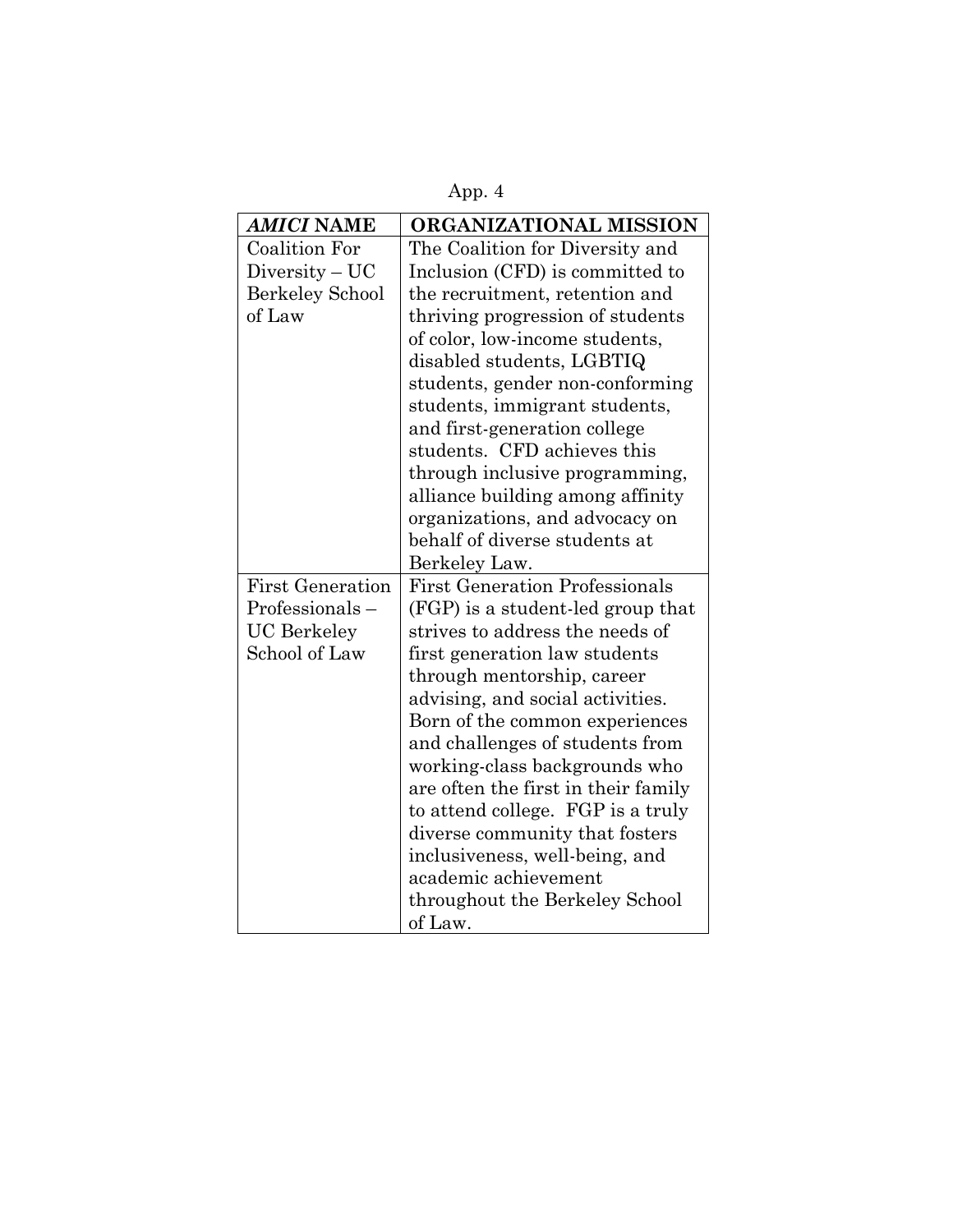App. 5

| AMICI NAME         | ORGANIZATIONAL MISSION                  |  |
|--------------------|-----------------------------------------|--|
| La Raza Law        | La Raza Law Students                    |  |
| Students           | Association seeks to empower            |  |
| Association -      | Latina/o students. By studying          |  |
| <b>UC</b> Berkeley | law with <i>conocimiento</i> , we learn |  |
| School of Law      | how to shape the law to enhance         |  |
|                    | our diverse communities'                |  |
|                    | cultural, economic, political,          |  |
|                    | social, and spiritual vitality. La      |  |
|                    | Raza facilitates members' diverse       |  |
|                    | legal interests by maintaining an       |  |
|                    | inclusive environment where             |  |
|                    | members can engage deeply their         |  |
|                    | studies and each other.                 |  |
| National           | The National Lawyers Guild,             |  |
| Lawyers Guild –    | Berkeley Law Chapter, is an             |  |
| <b>UC</b> Berkeley | association of progressive law          |  |
| School of Law      | students dedicated to the fight         |  |
|                    | for civil rights, social justice, and   |  |
|                    | the elevation of human rights           |  |
|                    | over property interests.                |  |
| South Asian        | The UC Berkeley South Asian             |  |
| Law Students       | Law Students Association                |  |
| Association-       | (SALSA) represents the interests        |  |
| <b>UC</b> Berkeley | of law students of South Asian          |  |
| School of Law      | descent at Berkeley Law.                |  |
|                    | Further, SALSA is committed to          |  |
|                    | advancing the interests of South        |  |
|                    | Asians through both law and             |  |
|                    | policy in the United States,            |  |
|                    | South Asia, and beyond.                 |  |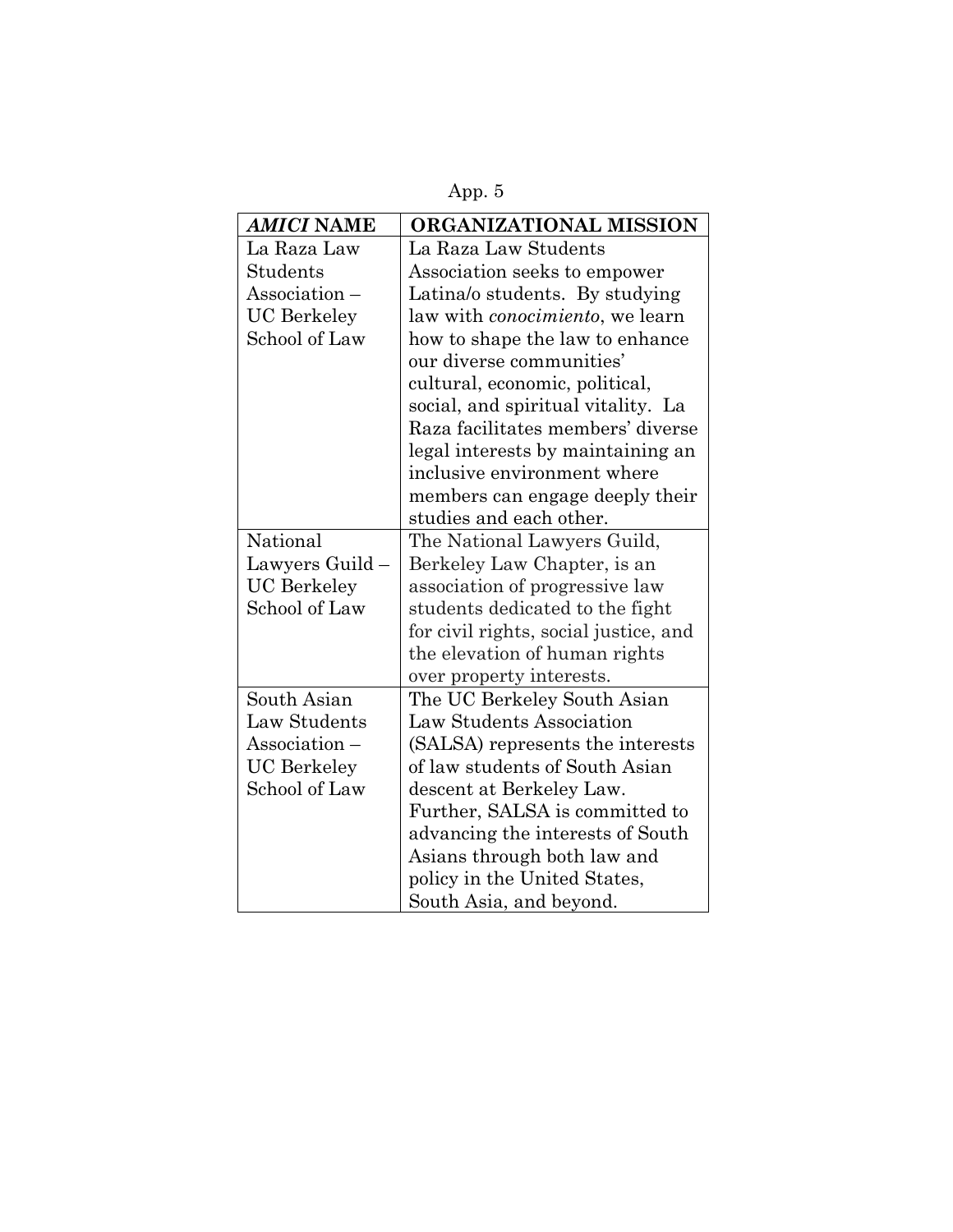App. 6

| <b>AMICI NAME</b>      | ORGANIZATIONAL MISSION            |  |
|------------------------|-----------------------------------|--|
| Women of Color         | The Women of Color Collective     |  |
| $Collective-UC$        | (WOCC) provides a supportive      |  |
| <b>Berkeley School</b> | space for African-American,       |  |
| of Law                 | Asian-American, Latina, Native-   |  |
|                        | American, other women, and        |  |
|                        | transgender students of color at  |  |
|                        | Berkeley Law. Through cultural,   |  |
|                        | social, professional, educational |  |
|                        | and community service             |  |
|                        | programs, WOCC enriches the       |  |
|                        | educational experience at         |  |
|                        | Berkeley Law by advancing the     |  |
|                        | needs of women and transgender    |  |
|                        | students of color.                |  |
| <b>Black Graduate</b>  | The Black Graduate Student        |  |
| Student                | Association (BGSA) is a cross-    |  |
| Association-           | disciplinary graduate student     |  |
| <b>UC</b> Berkeley     | group with a vested interest in   |  |
|                        | providing opportunities for       |  |
|                        | networking and community          |  |
|                        | building for graduate students    |  |
|                        | from the Black/African            |  |
|                        | Diaspora(s) at Berkeley. BGSA's   |  |
|                        | creation was sparked by           |  |
|                        | graduate students' firm desire to |  |
|                        | address various concerns of the   |  |
|                        | Black community both inside and   |  |
|                        | outside of the University.        |  |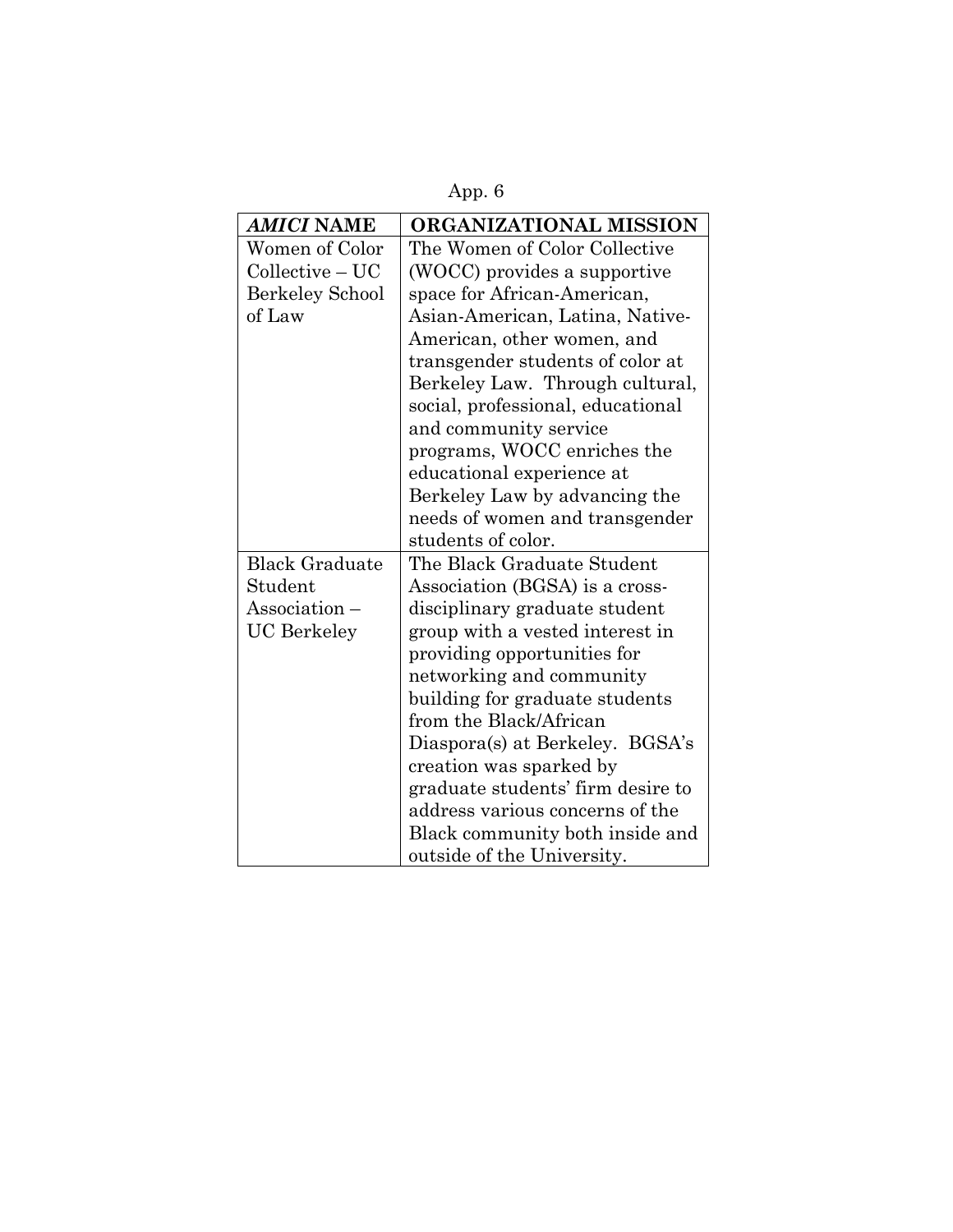App. 7

| <i>AMICI</i> NAME  | ORGANIZATIONAL MISSION             |  |
|--------------------|------------------------------------|--|
| Society of         | The purpose of this organization   |  |
| $Colombians -$     | is to create an interesting and    |  |
| <b>UC</b> Berkeley | stimulating environment for        |  |
|                    | students at UC Berkeley, and       |  |
|                    | promote the Colombian culture      |  |
|                    | through social and cultural        |  |
|                    | activities. Its purpose is also to |  |
|                    | educate other students about the   |  |
|                    | Colombian culture and to provide   |  |
|                    | a sense of a "home away from       |  |
|                    | home" for Colombian                |  |
|                    | undergraduate and graduate         |  |
|                    | students. This organization        |  |
|                    | provides a space for cultural      |  |
|                    | exchange and growth for its        |  |
|                    | members.                           |  |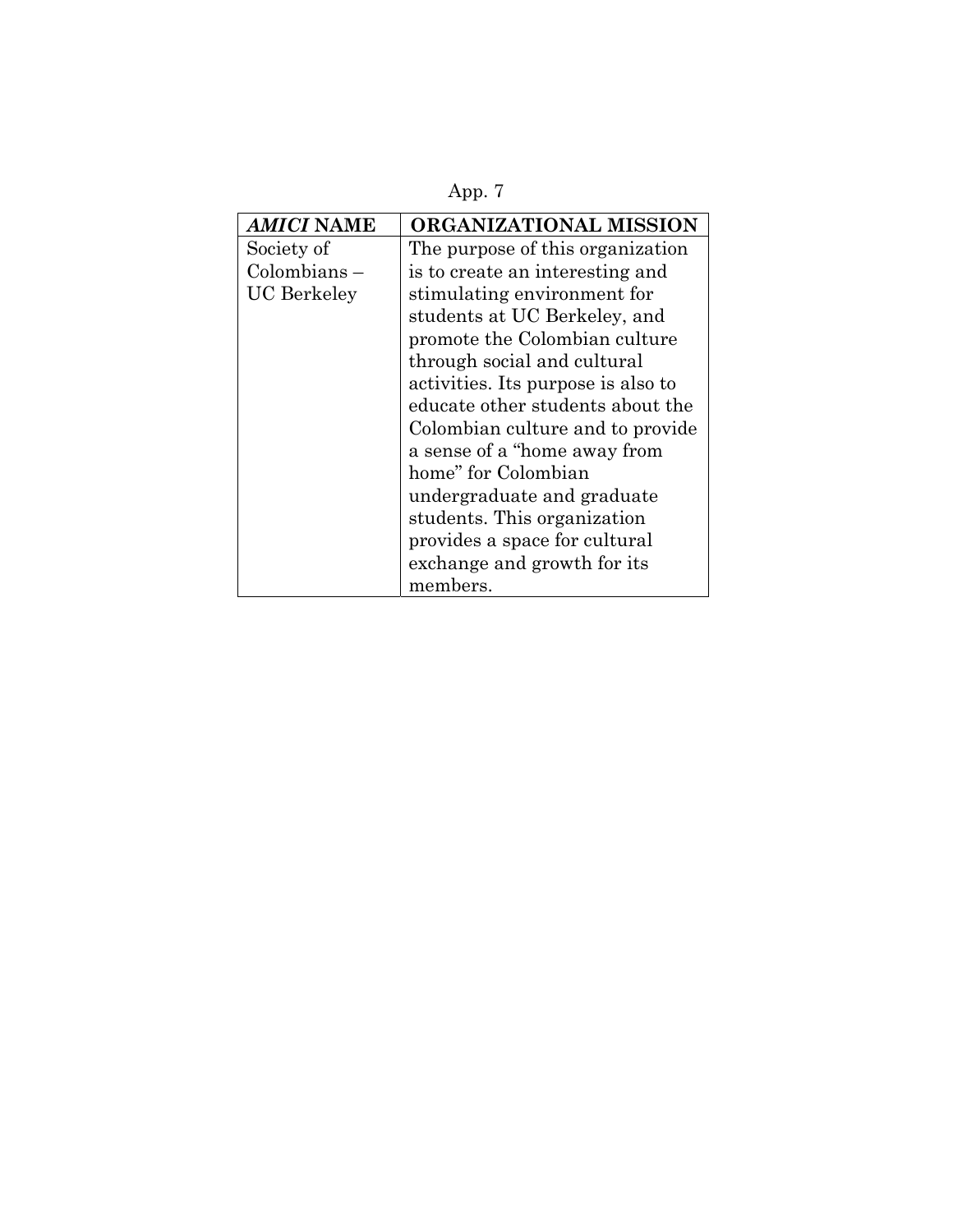App. 8

| <b>AMICI NAME</b>     | ORGANIZATIONAL MISSION            |  |
|-----------------------|-----------------------------------|--|
| <b>Black Law</b>      | The mission of the UCLA Black     |  |
| Students              | Law Students Association          |  |
| Association-          | (BLSA) is to recruit Black        |  |
| <b>UCLA</b> School of | students into the law school;     |  |
| Law                   | articulate and promote the        |  |
|                       | professional needs and goals of   |  |
|                       | Black law students; focus upon    |  |
|                       | the relationship of the Black law |  |
|                       | student and the Black attorney to |  |
|                       | the American legal structure;     |  |
|                       | instill in the Black attorney and |  |
|                       | law student a greater awareness   |  |
|                       | and commitment to the needs of    |  |
|                       | the Black community; influence    |  |
|                       | the legal community to bring out  |  |
|                       | meaningful change to meet the     |  |
|                       | needs of the Black community;     |  |
|                       | and create a supportive           |  |
|                       | environment for BLSA members.     |  |
| Chicana/o-            | Over the last 30 years, the       |  |
| Latina/o Law          | Chicana/o-Latina/o Law Review     |  |
| Review - UCLA         | (CLLR) has provided an essential  |  |
| School of Law         | forum for the discussion of       |  |
|                       | central issues affecting the      |  |
|                       | Latino community that             |  |
|                       | mainstream law journals           |  |
|                       | continue to ignore. CLLR has      |  |
|                       | established a reputation for      |  |
|                       | publishing strong scholarly work  |  |
|                       | on affirmative action and         |  |
|                       | education, Spanish and Mexican    |  |
|                       | land grants, environmental        |  |
|                       | justice, language rights, and     |  |
|                       | immigration reform.               |  |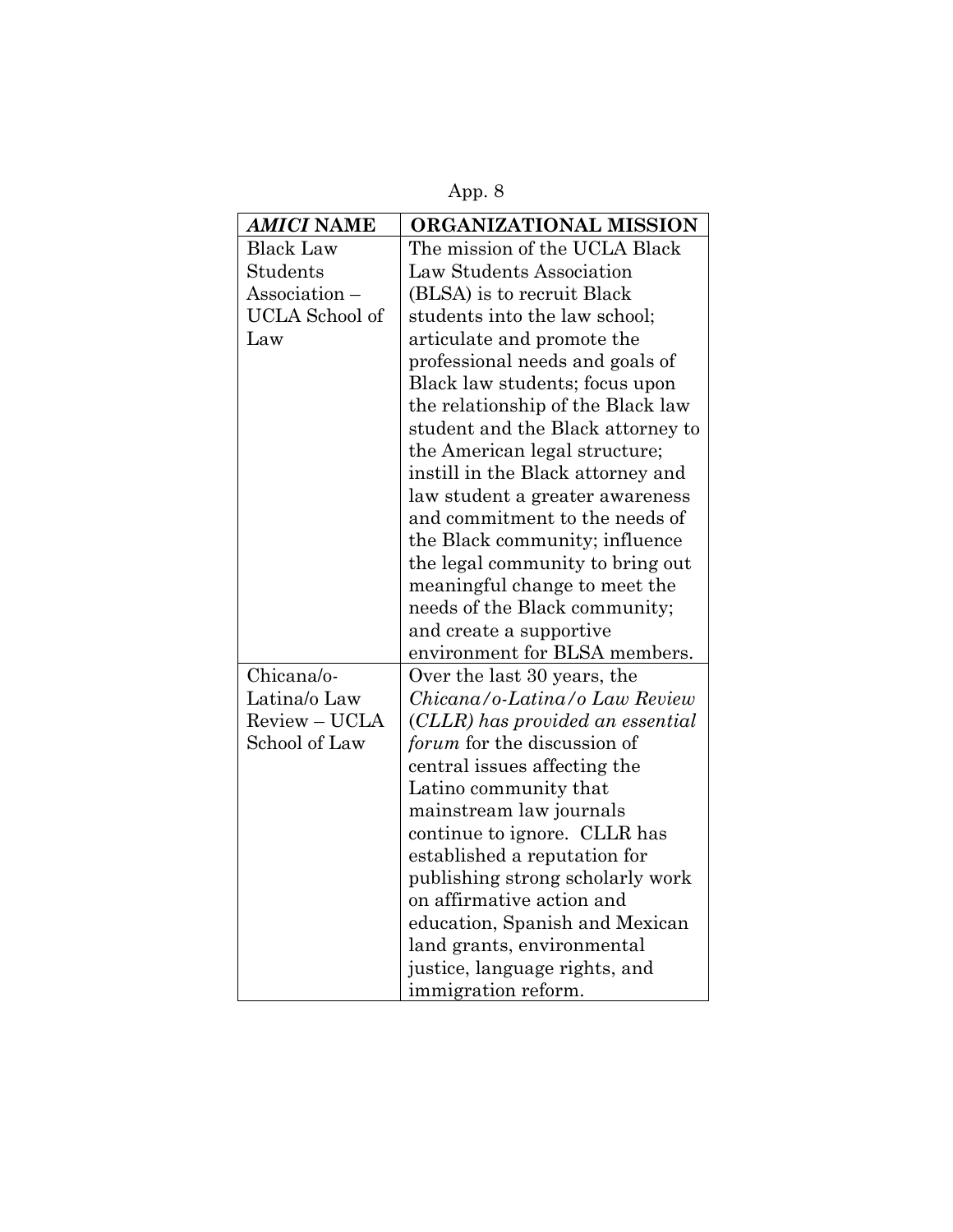App. 9

| <b>AMICI NAME</b> | ORGANIZATIONAL MISSION               |
|-------------------|--------------------------------------|
| Disability Law    | Disability Law Society (DLS) is a    |
| Society – UCLA    | safe space for students with and     |
| School of Law     | without disabilities interested in   |
|                   | disability law and policy. DLS       |
|                   | serves all people with disabilities, |
|                   | ranging from physical,               |
|                   | intellectual/developmental, and      |
|                   | mental health. DLS works to          |
|                   | foster awareness and                 |
|                   | professional development for         |
|                   | those interested in disability law,  |
|                   | through programming and              |
|                   | networking opportunities.            |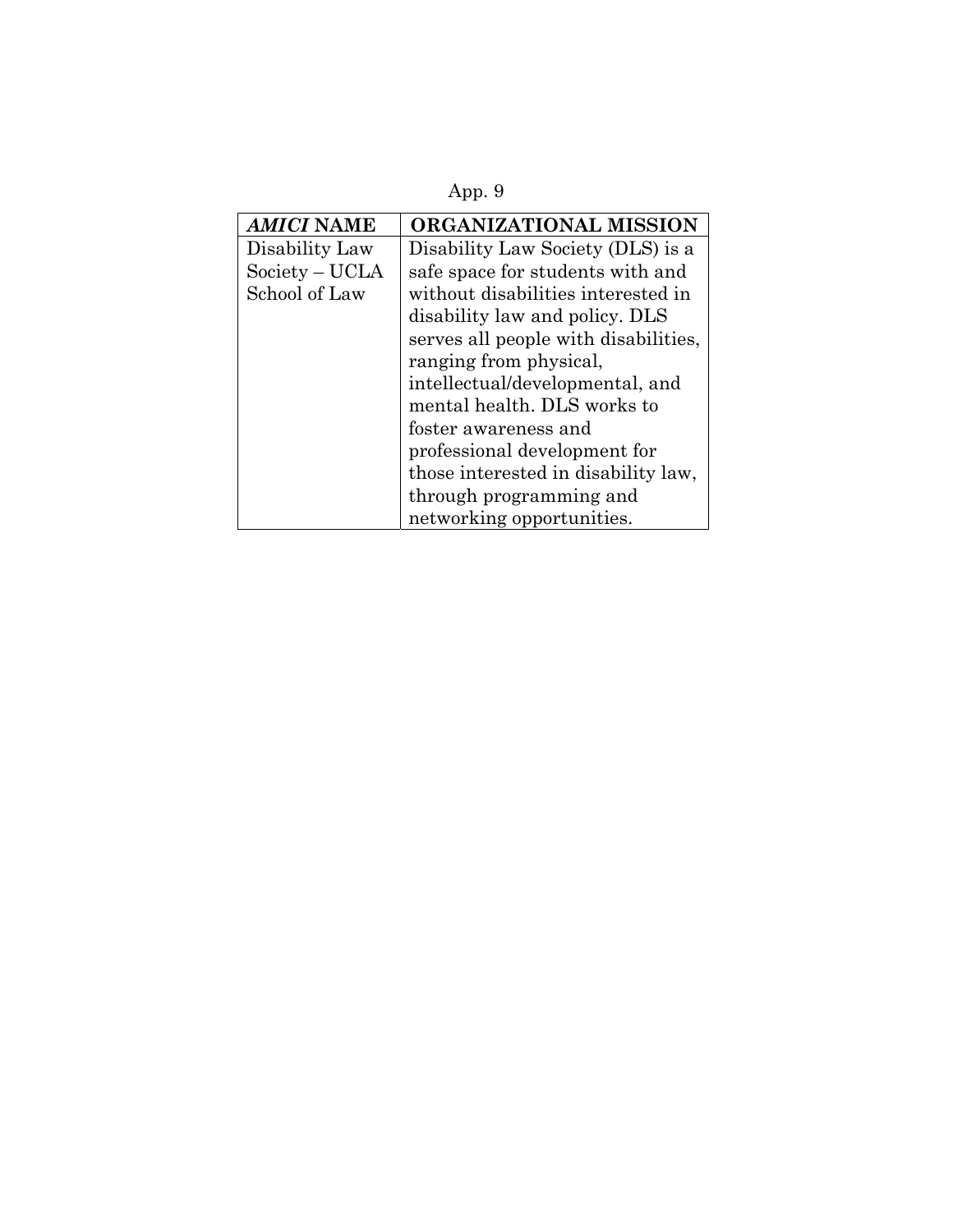App. 10

| AMICI NAME            | ORGANIZATIONAL MISSION               |  |
|-----------------------|--------------------------------------|--|
| La Raza Law           | The UCLA La Raza Law                 |  |
| Students              | <b>Students Association actively</b> |  |
| Association -         | recruits Latina/o applicants to      |  |
| <b>UCLA</b> School of | the UCLA School of Law;              |  |
| Law                   | provides academic, social, and       |  |
|                       | moral support for Latina/o law       |  |
|                       | students to ensure the               |  |
|                       | graduation of La Raza law            |  |
|                       | students; educates Raza students     |  |
|                       | about underserved legal areas        |  |
|                       | and communities; advocates for       |  |
|                       | the recruitment of Latina/o          |  |
|                       | faculty; provides an arena for       |  |
|                       | Raza women to discuss multiple       |  |
|                       | forms of oppression; and             |  |
|                       | advocates for the admission of       |  |
|                       | Latina/o students.                   |  |
| National Black        | The National Black Law Journal       |  |
| Law Journal-          | (NBLJ) at UCLA School of Law         |  |
| <b>UCLA</b> School of | has been committed to scholarly      |  |
| Law                   | discourse exploring race and the     |  |
|                       | law since 1970, when five Black      |  |
|                       | law students and two Black law       |  |
|                       | professors formed the journal in     |  |
|                       | the wake of the Civil Rights         |  |
|                       | Movement. NBLJ was the first         |  |
|                       | journal in the country dedicated     |  |
|                       | to studying the intersection of      |  |
|                       | law and race.                        |  |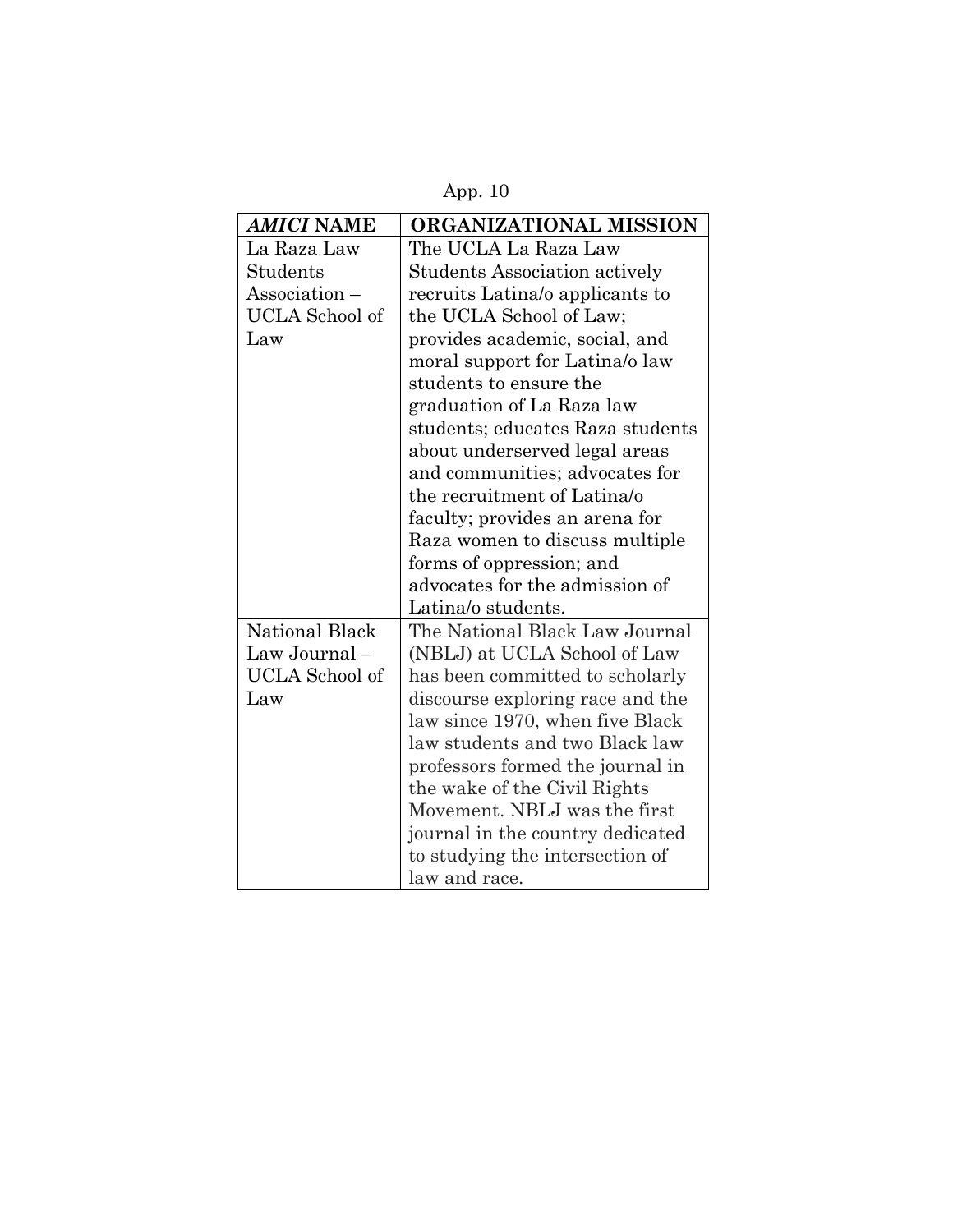| L<br>I |  |
|--------|--|
|        |  |

| <b>AMICI NAME</b>      | ORGANIZATIONAL MISSION             |
|------------------------|------------------------------------|
| National               | The National Lawyers Guild,        |
| Lawyers Guild –        | UCLA Chapter, is dedicated to      |
| <b>UCLA</b> School of  | the need for basic change in the   |
| Law                    | structure of our political and     |
|                        | economic system. The Guild         |
|                        | unites lawyers, law students and   |
|                        | legal workers as an effective      |
|                        | political and social force in the  |
|                        | service of the people.             |
| OUTLaw-                | OUTLaw promotes education,         |
| UCLA School of         | scholarship, advocacy, and         |
| Law                    | participation in civic and social  |
|                        | activities by and for the lesbian, |
|                        | gay, bisexual, transgender, and    |
|                        | allied community at the UCLA       |
|                        | School of Law and provides         |
|                        | leadership and networking          |
|                        | opportunities for its members.     |
| Filipino Law           | The purpose of the Filipino Law    |
| Students               | Students Association is to         |
| Association –          | educate the Law School             |
| <b>UC Davis School</b> | community and UC Davis about       |
| of Law                 | legal issues affecting Filipinos   |
|                        | and Filipino Americans.            |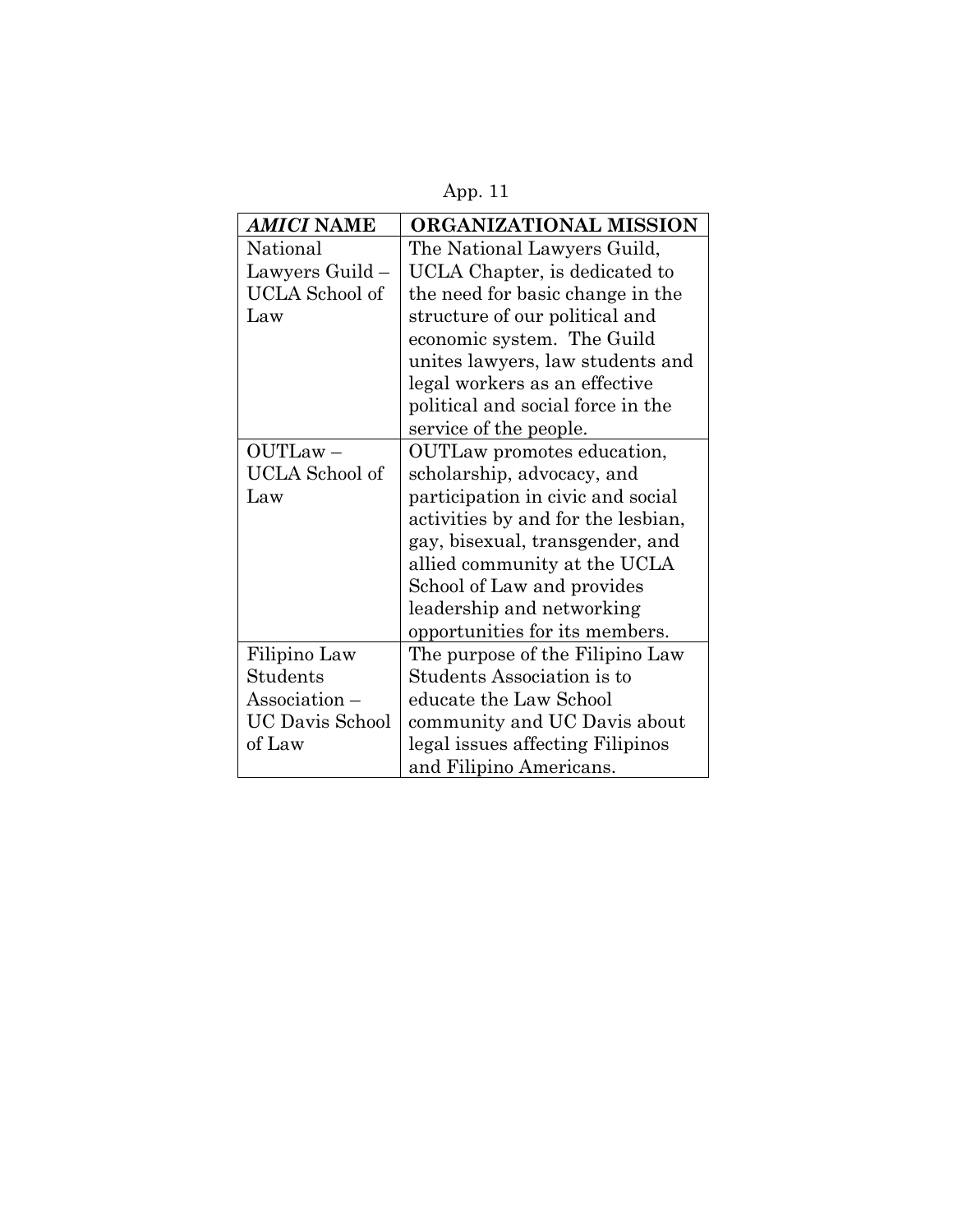App. 12

| <b>AMICI NAME</b>      | ORGANIZATIONAL MISSION             |
|------------------------|------------------------------------|
| La Raza Law            | La Raza Law Students               |
| Students               | Association of UC Davis School of  |
| Association -          | Law (LRLSA) is dedicated to        |
| <b>UC Davis School</b> | increasing the number of           |
| of Law                 | Chicanos and Latinos in law        |
|                        | schools and the law profession.    |
|                        | LRLSA provides a supportive        |
|                        | environment for Raza law           |
|                        | students to succeed, and serves    |
|                        | as a forum for Raza law students   |
|                        | to share their culture and         |
|                        | identity with other law students.  |
| Lambda Law             | The Lambda Law Students            |
| Students               | Association is a collective group  |
| Association-           | of LGBTQIA-identified and          |
| <b>UC Davis School</b> | allied-identified students, staff, |
| of Law                 | and faculty at UC Davis School of  |
|                        | Law. Lambda's three chief goals    |
|                        | are community, education and       |
|                        | activism. To that end, we          |
|                        | sponsor a wide variety of events   |
|                        | throughout the year designed to    |
|                        | foster awareness of LGBTQIA        |
|                        | issues and to promote the          |
|                        | LGBTQIA legal agenda.              |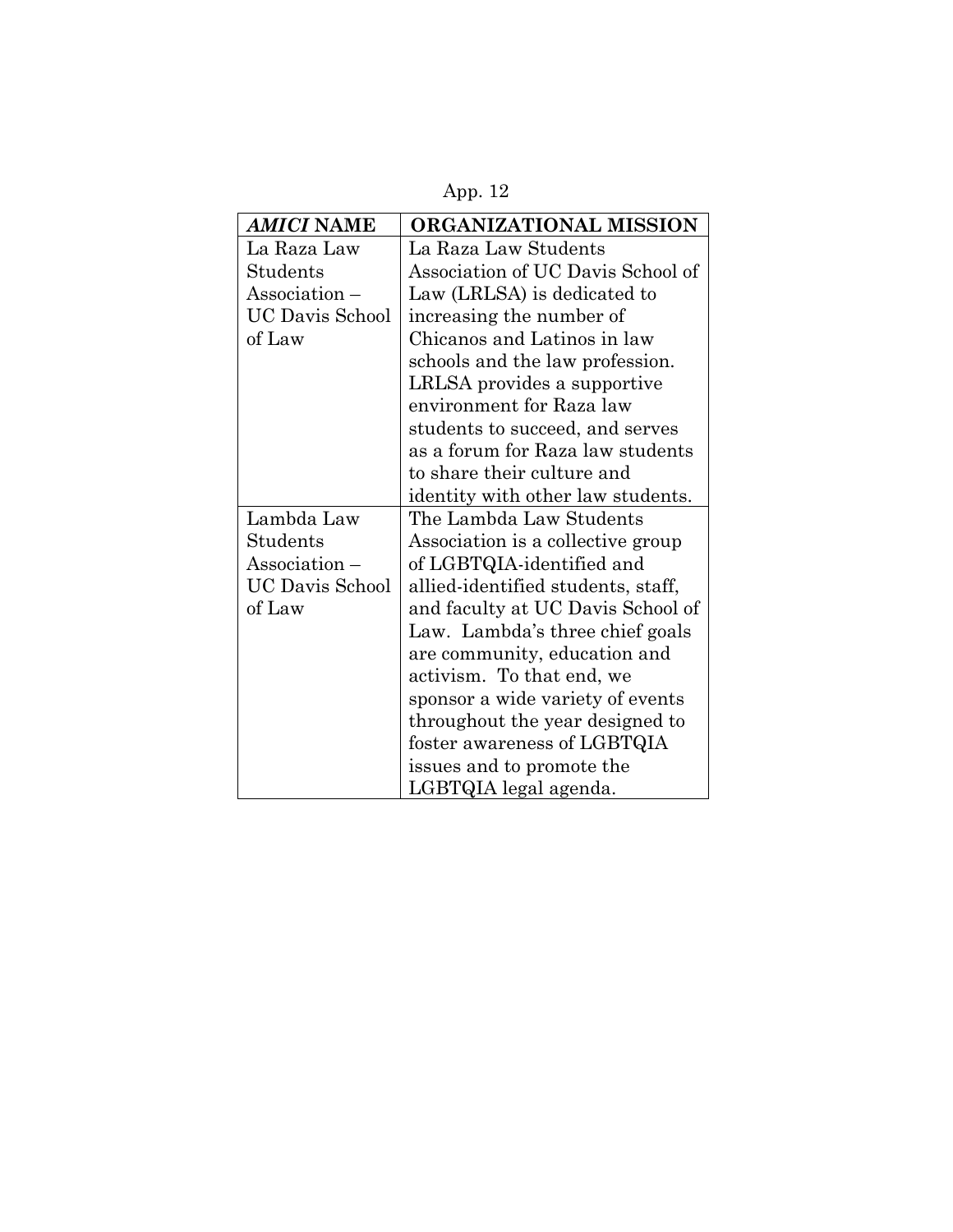App. 13

| <b>AMICI NAME</b>      | ORGANIZATIONAL MISSION            |
|------------------------|-----------------------------------|
| Law Students           | The Law Students Association      |
| Association –          | (LSA) is the UC Davis School of   |
| <b>UC Davis School</b> | Law's student government. The     |
| of Law                 | LSA's mission is to increase the  |
|                        | value of the legal education      |
|                        | offered at King Hall. LSA works   |
|                        | toward improving student life,    |
|                        | addressing student concerns, and  |
|                        | acting as a liaison among the     |
|                        | students and the faculty,         |
|                        | administration, and alumni.       |
| Asian Pacific          | Asian Pacific American Law        |
| American Law           | Student Association (APALSA)      |
| Student                | supports Asian/Pacific Islander   |
| $\Lambda$ ssociation – | students at UC Hastings by        |
| <b>UC</b> Hastings     | providing career and academic     |
| College of Law         | support, mentorship, and          |
|                        | opportunities for networking      |
|                        | with peers, alumni, and the       |
|                        | larger Asian/Pacific Islander     |
|                        | legal community. APALSA also      |
|                        | addresses the issues and legal    |
|                        | needs of the larger Asian/Pacific |
|                        | Islander community through        |
|                        | community service and recruiting  |
|                        | Asian/Pacific Islander students.  |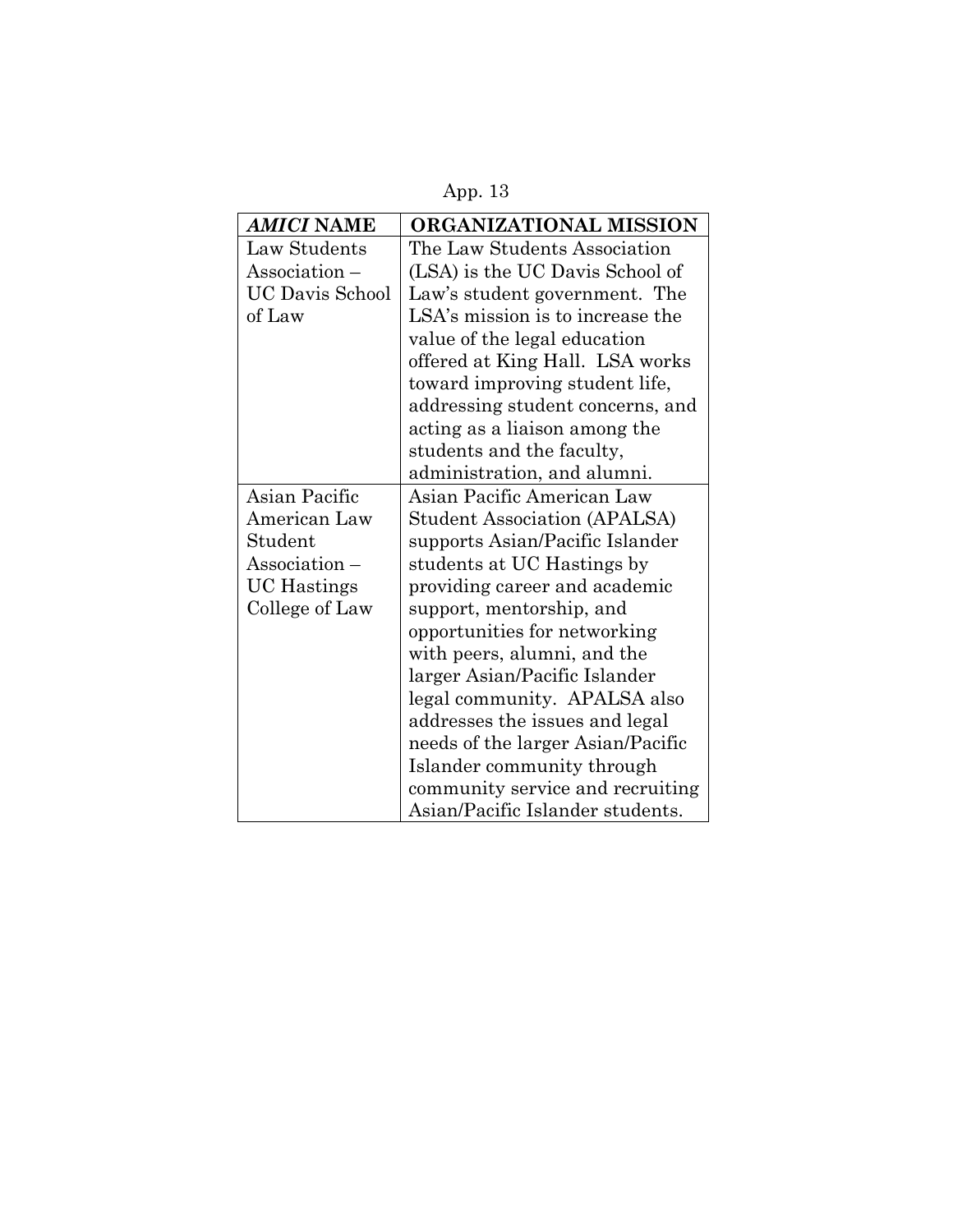App. 14

| <b>AMICI NAME</b>  | ORGANIZATIONAL MISSION              |
|--------------------|-------------------------------------|
| <b>Black Law</b>   | UC Hastings' Black Law              |
| <b>Students</b>    | <b>Students Association (BLSA)</b>  |
| Association -      | aims to articulate and promote      |
| <b>UC</b> Hastings | the professional needs and goals    |
| College of Law     | of Black law students at the        |
|                    | University of California Hastings   |
|                    | College of Law. BLSA provides       |
|                    | an environment promoting unity      |
|                    | and camaraderie among Black         |
|                    | law students. Additionally,         |
|                    | BLSA aims to influence society      |
|                    | as well as the legal community to   |
|                    | bring about meaningful change       |
|                    | in the legal system to meet the     |
|                    | needs of the Black community        |
|                    | while creating and maintaining      |
|                    | active relationships between        |
|                    | <b>Black law students and Black</b> |
|                    | attorneys.                          |
| Chinese            | The Chinese American Law            |
| American Law       | Association (CALA) seeks to         |
| Association-       | create awareness and                |
| <b>UC</b> Hastings | understanding of Chinese law        |
| College of Law     | and culture within the              |
|                    | UC Hastings community. CALA         |
|                    | seeks to promote diversity and      |
|                    | highlight legal issues concerning   |
|                    | Chinese communities and legal       |
|                    | developments in the United          |
|                    | States and China; present           |
|                    | networking and pro bono             |
|                    | opportunities to its members; and   |
|                    | encourage involvement with the      |
|                    | local Chinese community.            |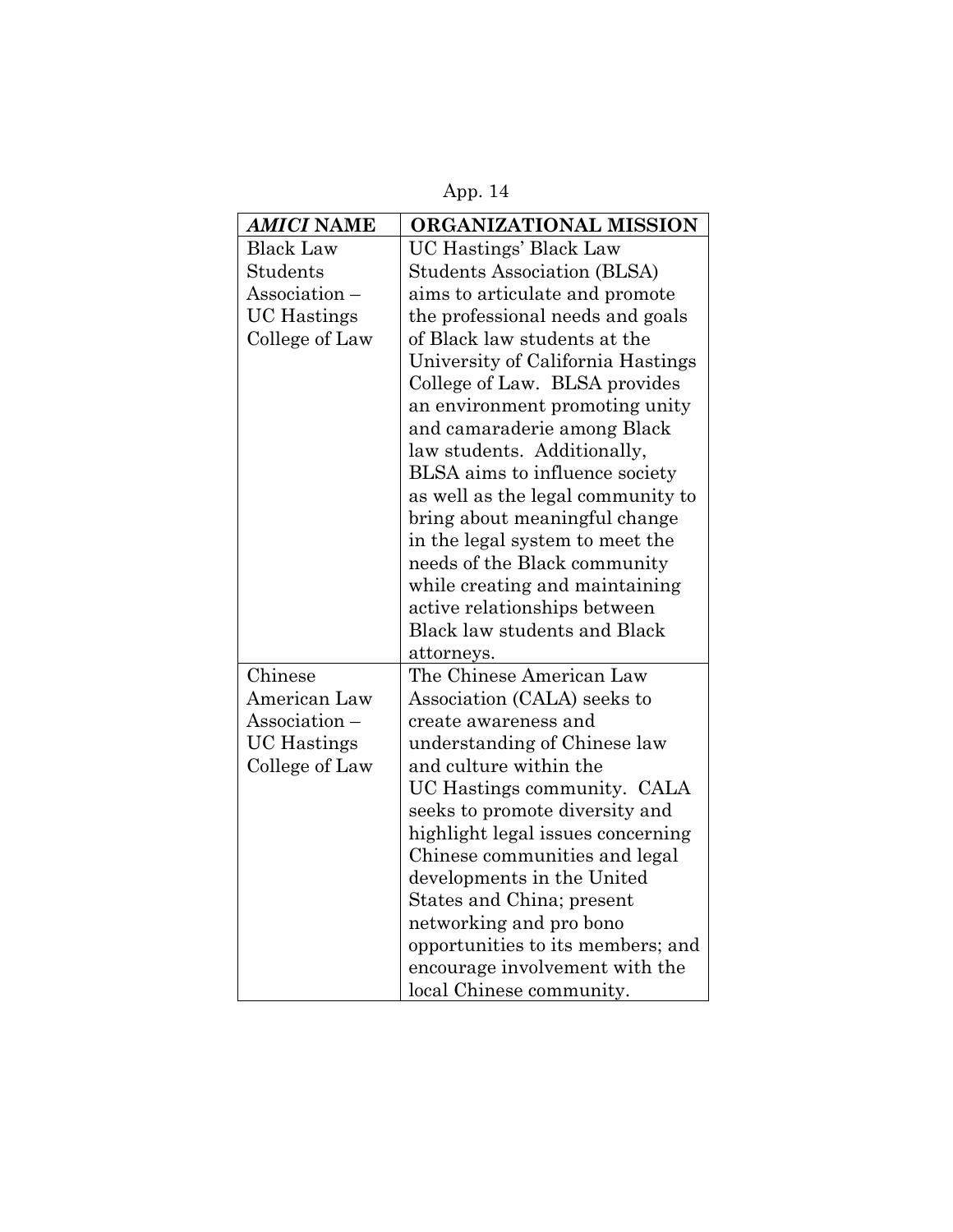App. 15

| <b>AMICI NAME</b>  | ORGANIZATIONAL MISSION            |
|--------------------|-----------------------------------|
| Hastings           | The mission of Hastings Students  |
| Students for       | for Immigrants' Rights (HSIR) is  |
| Immigrants'        | to help students translate an     |
| $RightS - UC$      | immigration law interest into an  |
| Hastings           | immigration law career. Our       |
| College of Law     | purpose is to provide our         |
|                    | members opportunities to engage   |
|                    | directly with the immigration     |
|                    | legal community and gain          |
|                    | experience as advocates           |
|                    | themselves. HSIR educates our     |
|                    | members and the broader           |
|                    | Hastings community about the      |
|                    | immigration field and connects    |
|                    | our members with attorneys        |
|                    | active in the field.              |
| La Raza Law        | The La Raza Law Students          |
| Students           | Association is dedicated to       |
| Association -      | promoting diversity in the law    |
| <b>UC</b> Hastings | school classroom and the legal    |
| College of Law     | profession. As an organization,   |
|                    | La Raza finds its strength in the |
|                    | diversity and dedication of its   |
|                    | members. Though individually      |
|                    | we have different backgrounds     |
|                    | and perspectives, collectively we |
|                    | share the same vision of success  |
|                    | for Latina/os in the legal        |
|                    | community, other professions,     |
|                    | and academia.                     |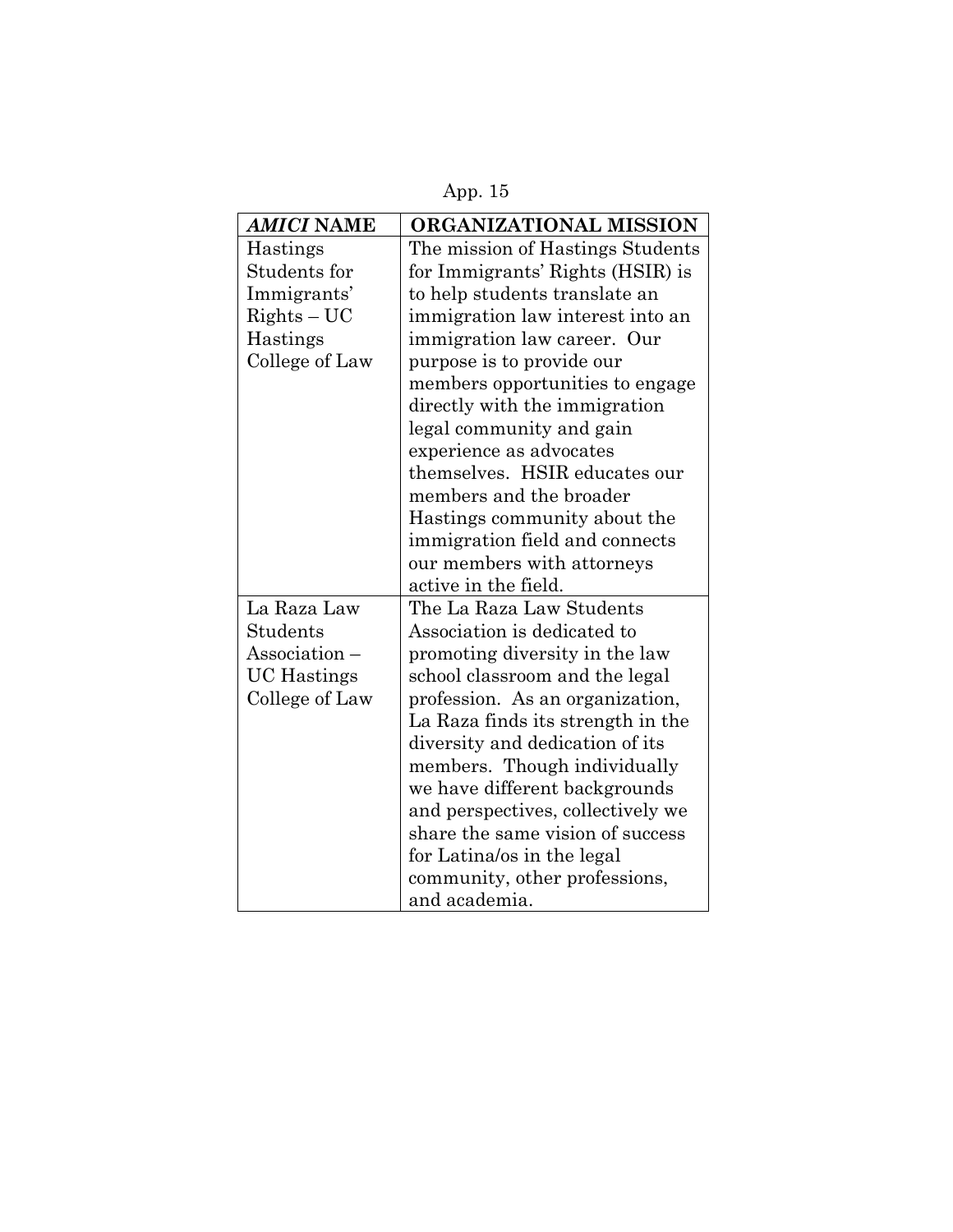App. 16

| <b>AMICI NAME</b>  | ORGANIZATIONAL MISSION               |
|--------------------|--------------------------------------|
| National           | The UC Hastings chapter of the       |
| Lawyers Guild -    | National Lawyers Guild is an         |
| <b>UC</b> Hastings | association dedicated to the need    |
| College of Law     | for basic change in the structure    |
|                    | of our political and economic        |
|                    | system. We seek to unite the         |
|                    | lawyers, law students, legal         |
|                    | workers, and jailhouse lawyers of    |
|                    | the United States in an              |
|                    | organization that functions as an    |
|                    | effective political and social force |
|                    | in the service of the people, to the |
|                    | end that human rights shall be       |
|                    | regarded as more sacred than         |
|                    | property interests.                  |
| Pilipino           | The Pilipino American Law            |
| American Law       | Society (PALS) is a student          |
| $Society-UC$       | organization at UC Hastings          |
| Hastings           | College of Law. PALS was             |
| College of Law     | started to address legal and         |
|                    | social issues relevant to the        |
|                    | Pilipino American community,         |
|                    | but we welcome all individuals,      |
|                    | regardless of ethnic background,     |
|                    | who are interested in Pilipino       |
|                    | American issues and increasing       |
|                    | cultural diversity in the legal      |
|                    | profession.                          |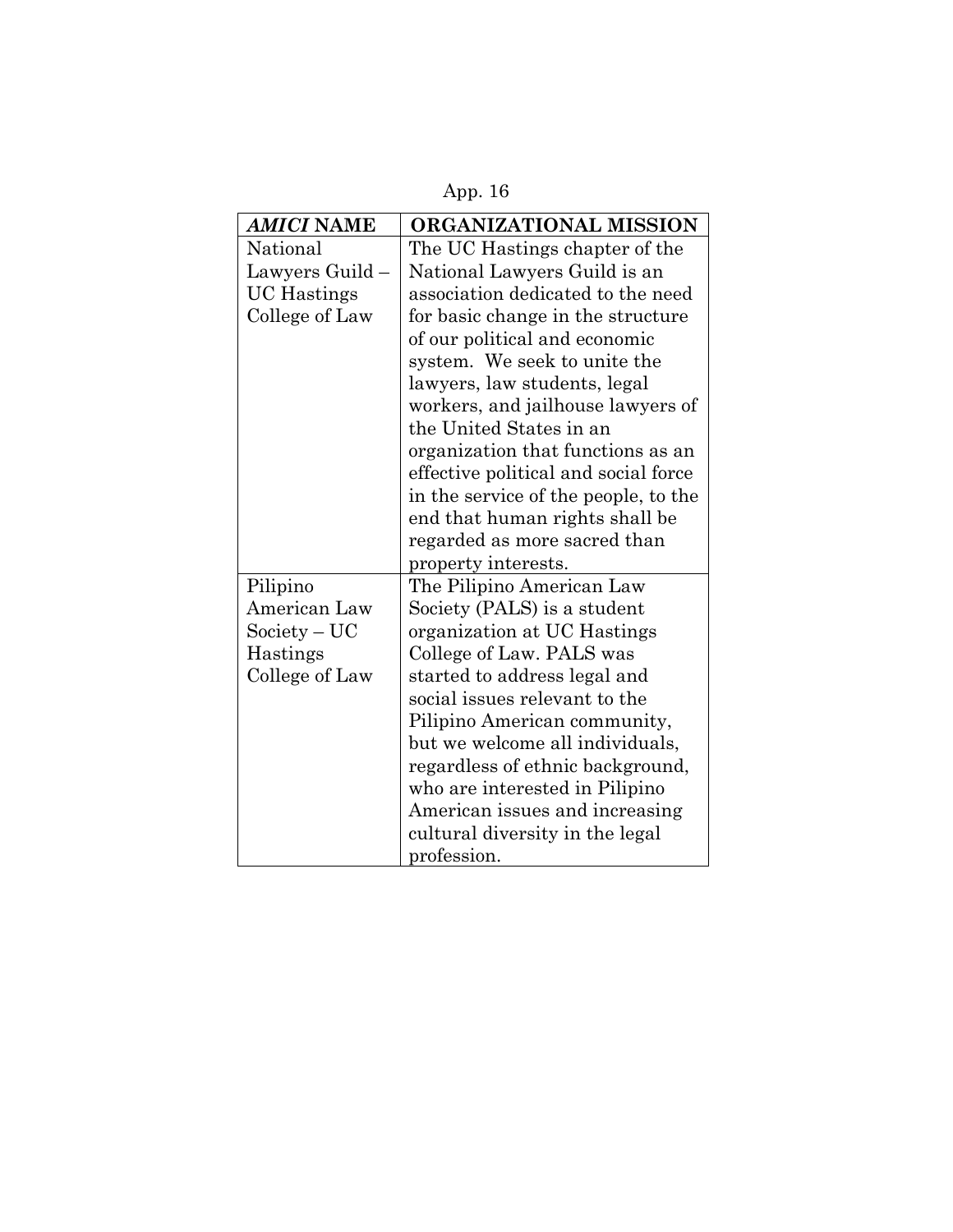App. 17

| <b>AMICI NAME</b> | ORGANIZATIONAL MISSION            |
|-------------------|-----------------------------------|
| <b>Black Law</b>  | The Black Law Students            |
| Students          | Association (BLSA) at UC Irvine   |
| Association-      | School of Law is an affiliate of  |
| <b>UC</b> Irvine  | the National Black Law Students   |
| School of Law     | Association. BLSA creates a       |
|                   | supportive environment for Black  |
|                   | law students at UCI Law and       |
|                   | encourages the academic success   |
|                   | and promotes the professional     |
|                   | needs of Black law students at    |
|                   | UCI Law. BLSA also creates and    |
|                   | maintains active relationships    |
|                   | with the UC Irvine and Orange     |
|                   | County communities by             |
|                   | organizing educational programs,  |
|                   | community outreach activities,    |
|                   | and mentorship opportunities.     |
| Latina/o Law      | The Latina/o Law Students         |
| Student           | Association at UC Irvine School   |
| Association -     | of Law is an inclusive            |
| <b>UC</b> Irvine  | organization, open to any         |
| School of Law     | student, regardless of racial or  |
|                   | ethnic identification. We believe |
|                   | it is important to address issues |
|                   | that affect Latinos at both an    |
|                   | institutional level and in the    |
|                   | community. Our mission is to      |
|                   | confront these issues through     |
|                   | community service, mentorship,    |
|                   | coalition building, and           |
|                   | networking.                       |